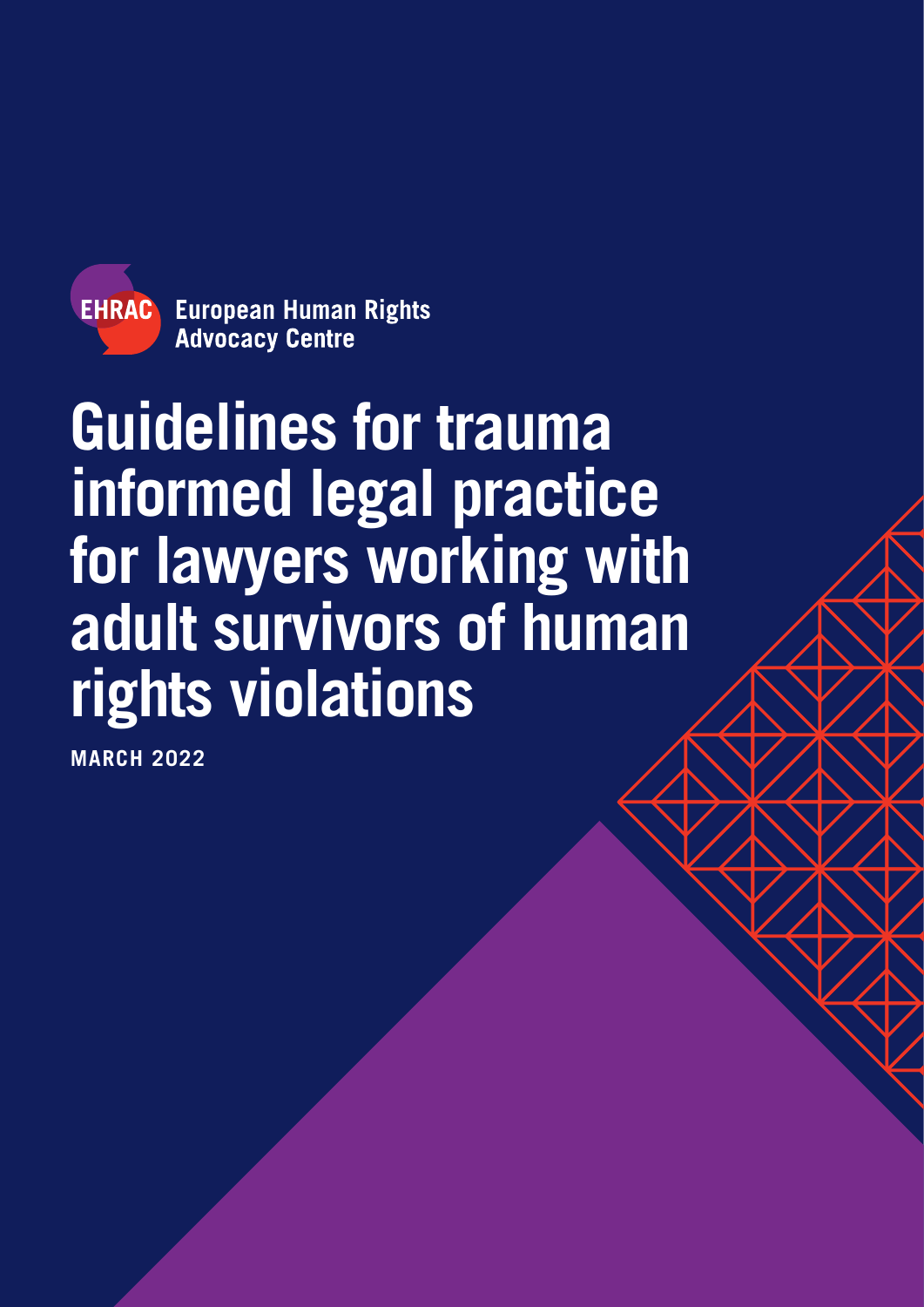## **Contents**

| <b>INRODUCTION</b>                                                                       | 3  |
|------------------------------------------------------------------------------------------|----|
| <b>CHAPTER 1</b>                                                                         |    |
| Understanding the impact of trauma on survivors of human rights violations               | 5  |
| What is trauma?                                                                          | 6  |
| How does trauma impact communities marginalised on the basis of intersecting identities? | 7  |
| The impact of trauma on the brain                                                        | 8  |
| The impact of trauma on memory                                                           | 9  |
| The impact of trauma on behaviour                                                        | 10 |
| <b>CHAPTER 2</b><br>The legal and ethical basis for working in a trauma informed way     | 11 |
| <b>CHAPTER 3</b><br><b>Organisational best practices</b>                                 | 14 |
|                                                                                          |    |
| <b>CHAPTER 4</b>                                                                         |    |
| Developing a trauma-informed lawyer-client relationship                                  | 16 |
| <b>Conducting trauma informed meetings</b>                                               | 17 |
| Communicating in a trauma informed way with clients                                      | 20 |
| Interviewing the client and gathering their testimony                                    | 22 |
| Explaining the legal process and seeking instructions from the client                    | 23 |
| <b>CHAPTER 5</b>                                                                         |    |
| Supporting the client through the legal process                                          | 26 |
| Supporting clients through investigations                                                | 27 |
| Common harmful, discriminatory or other unlawful investigative practices:                | 29 |
| Supporting clients through medical examinations                                          | 31 |
| <b>Sexual Assault Medical Forensic Examinations</b>                                      | 31 |
| Psychological and psychiatric examinations                                               | 34 |
| Responding to harmful, discriminatory or other unlawful investigative practices          | 35 |
| Protecting your client's privacy interests                                               | 35 |
| Preparing and supporting clients through their testimony                                 | 37 |
| <b>CHAPTER 6</b>                                                                         |    |
| Understanding vicarious or secondary trauma                                              | 38 |
| <b>CONCLUSION</b>                                                                        | 39 |
|                                                                                          |    |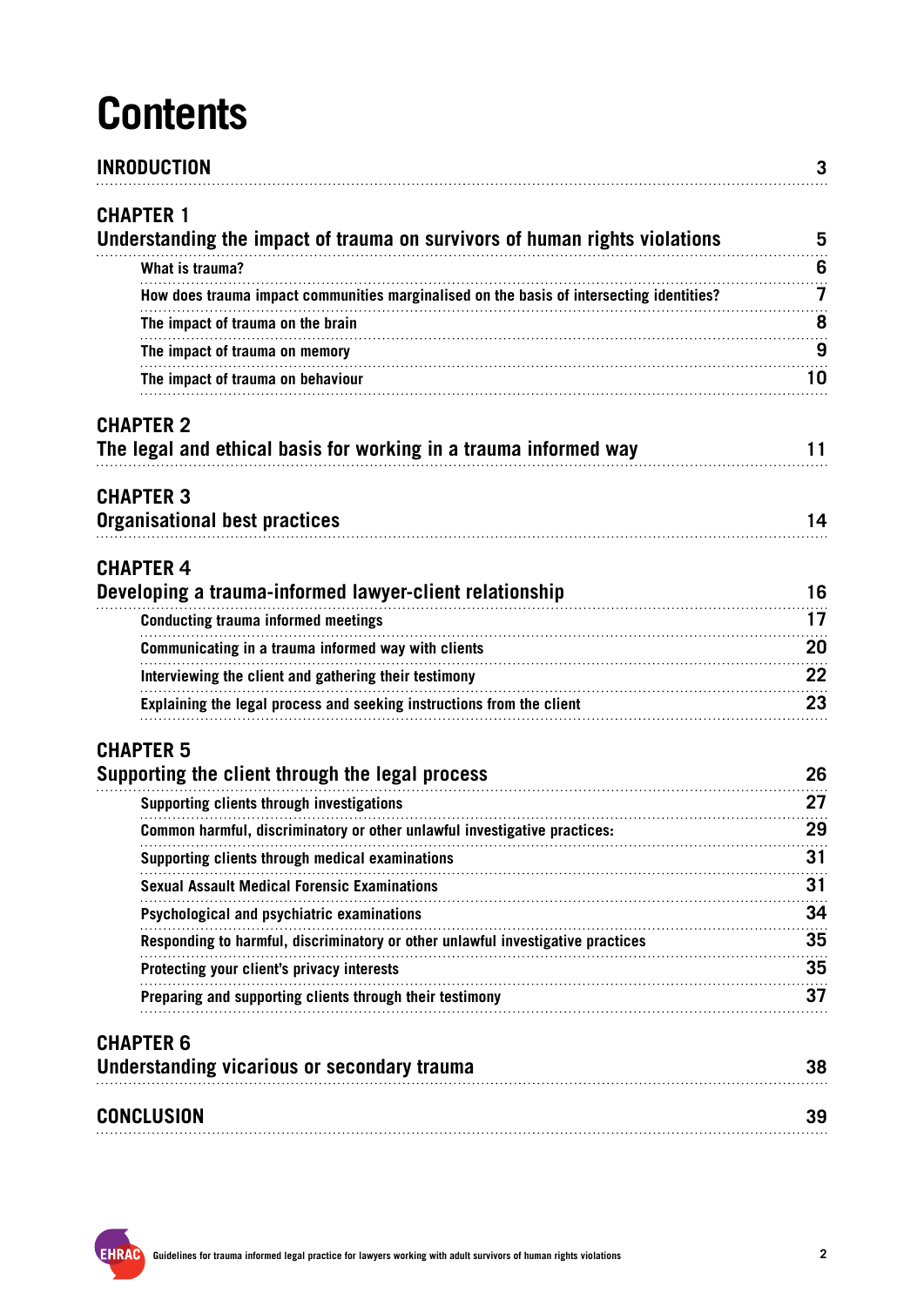## <span id="page-2-0"></span>**INRODUCTION**

Trauma Informed Legal Practice ['TILP'] describes an approach to providing legal services that is responsive to the needs and experiences of survivors<sup>1</sup> of human rights abuses. Rather than a set of rigid rules for legal practice, TILP requires lawyers to develop a legal practice culture that takes into account the impact of trauma at all stages of service provision and seeks to prioritise client safety and agency throughout legal proceedings.<sup>2</sup>

Trauma is prevalent across society<sup>3</sup> with higher incidences reported by survivors with intersecting marginalised identities. The high prevalence of trauma suggests that TILP is relevant to all lawyers regardless of their area of work and essential for human rights lawyers because you are most likely to work with survivors of trauma.

Practising in a trauma informed way has a number of benefits for survivors of human rights abuses as well as their legal representatives. TILP has been proven to reduce the long-term impact of trauma and increase a sense of wellbeing among survivors of human rights violations engaged in legal proceedings.<sup>4</sup> When practised holistically, TILP can not only reduce the risk of re-traumatisation that is common for survivors engaged in legal proceedings, it can also empower survivors to seek the supports necessary for healing and building resilience.

TILP can ensure lawyers are meeting their ethical obligations to the client and the administration of justice. TILP can help lawyers ensure their clients are receiving legal representation that is of the highest standard and therefore most effective in protecting the client's legal and other interests.5 Trauma informed approaches can achieve this goal by facilitating relationships of trust, equipping lawyers to improve communication with clients and understand the client's experience of the traumatic event(s).

These Guidelines provide advice for how lawyers can integrate TILP into their work.<sup>6</sup> The Guidelines outline the importance of understanding the impact of trauma on survivors of human rights violations and the prevalence of trauma among clients who experience human rights abuses. They seek to outline organisational and individual practices that can facilitate effective lawyer-client relationships with diverse communities of survivors. The Guidelines also provide a non-exhaustive set of recommendations for how lawyers can support survivors throughout legal processes to reduce the possibility and impact of re-traumatisation. Finally, they outline ways lawyers can identify and cope with secondary trauma.

These Guidelines should be viewed as an introductory resource for lawyers seeking to practise in a trauma informed way and should be supplemented with additional reading on the impact of trauma; cultural competency; best practices for investigations, prosecutions and medical examinations; and, comprehensive understanding of legal principles including the prohibition against discrimination<sup>7</sup> and the obligation of state authorities to effectively investigate human rights violations.<sup>8</sup> Throughout the Guidelines, we recommend a number of resources for further reading. We also recommend that you research and familiarise yourself with domestic resources relevant to the jurisdiction where you work as legal obligations, standards and practices can differ widely between jurisdictions.

<sup>1.</sup> Throughout this guide, the authors use the term 'survivor' to refer to people who have been subjected to human rights violations. We use this term for brevity though we recognise that not everyone identifies as a 'survivor' and some may prefer another term while some may prefer not to label themselves based on their experience of violence. We use the term 'client' to refer to survivors of human rights violations in the context of the lawyer-client relationship. 2. BC Provincial Mental Health and Substance Use Planning Council, Trauma-Informed Practice, Guide (2013) [https://bccewh.bc.ca/wp-content/](National Health Service Education for Scotland, ‘Transforming Psychological Trauma: A Knowledge and Skills Framework for the Scottish Workforce (2017) https://www.nes.scot.nhs.uk/media/rgxngvpv/nationaltraumatrainingframework-execsummary-web.pdf accessed on 21 January 2022.) [uploads/2012/05/2013\\_TIP-Guide.pdf](National Health Service Education for Scotland, ‘Transforming Psychological Trauma: A Knowledge and Skills Framework for the Scottish Workforce (2017) https://www.nes.scot.nhs.uk/media/rgxngvpv/nationaltraumatrainingframework-execsummary-web.pdf accessed on 21 January 2022.) accessed on 20 March 2022, p 11.

<sup>3.</sup> The American Psychological Association reports that 50% of all individuals will experience at least one traumatic event in their lifetime. American Psychological Association, Facts about Women and Trauma,<https://www.apa.org/advocacy/interpersonal-violence/women-trauma> accessed on 21 March 2022; see also Kessler Ronald C et al, Trauma and PTSD in the WHO World Mental Health Surveys, Eur J Psychotraumatol. 2017; 8(sup5): 1353383 [https://](https://www.ncbi.nlm.nih.gov/pmc/articles/PMC5632781/) [www.ncbi.nlm.nih.gov/pmc/articles/PMC5632781/](https://www.ncbi.nlm.nih.gov/pmc/articles/PMC5632781/) accessed on 20 March 2022.

<sup>4.</sup> See e.g. Travis W. Hales, Susan A. Green, Suzanne Bissonette, Alyssa Warden, Josal Diebold, Samantha P. Koury, and Thomas H. Nochajski, TraumaInformed Care Outcome Study (2019) 29(5) Research on Social Work Practice, <https://doi-org.ezproxy.mdx.ac.uk/10.1177/1049731518766618>accessed on 20 March 2022.

<sup>5.</sup> Sarah Katz and Deeya Haldar, The Pedagogy of Trauma-Informed Lawyering (2016) 22 Clinical L. Rev. 359 (2016), Temple University Legal Studies Research Paper No. 2016-29, https://ssrn.com/abstract=2768218 accessed on 15 January 2022.

<sup>6.</sup> National Health Service Education for Scotland, 'Transforming Psychological Trauma: A Knowledge and Skills Framework for the Scottish Workforce (2017) <https://www.nes.scot.nhs.uk/media/rgxngvpv/nationaltraumatrainingframework-execsummary-web.pdf>accessed on 21 January 2022.

<sup>7.</sup> Council of Europe, European Convention for the Protection of Human Rights and Fundamental Freedoms, as amended by Protocols Nos. 11 and 14, 4 November 1950, ETS 5, art 2 and 3.

<sup>8.</sup> Council of Europe, European Convention for the Protection of Human Rights and Fundamental Freedoms, as amended by Protocols Nos. 11 and 14, 4 November 1950, ETS 5, art 14, protocol 12 art 1.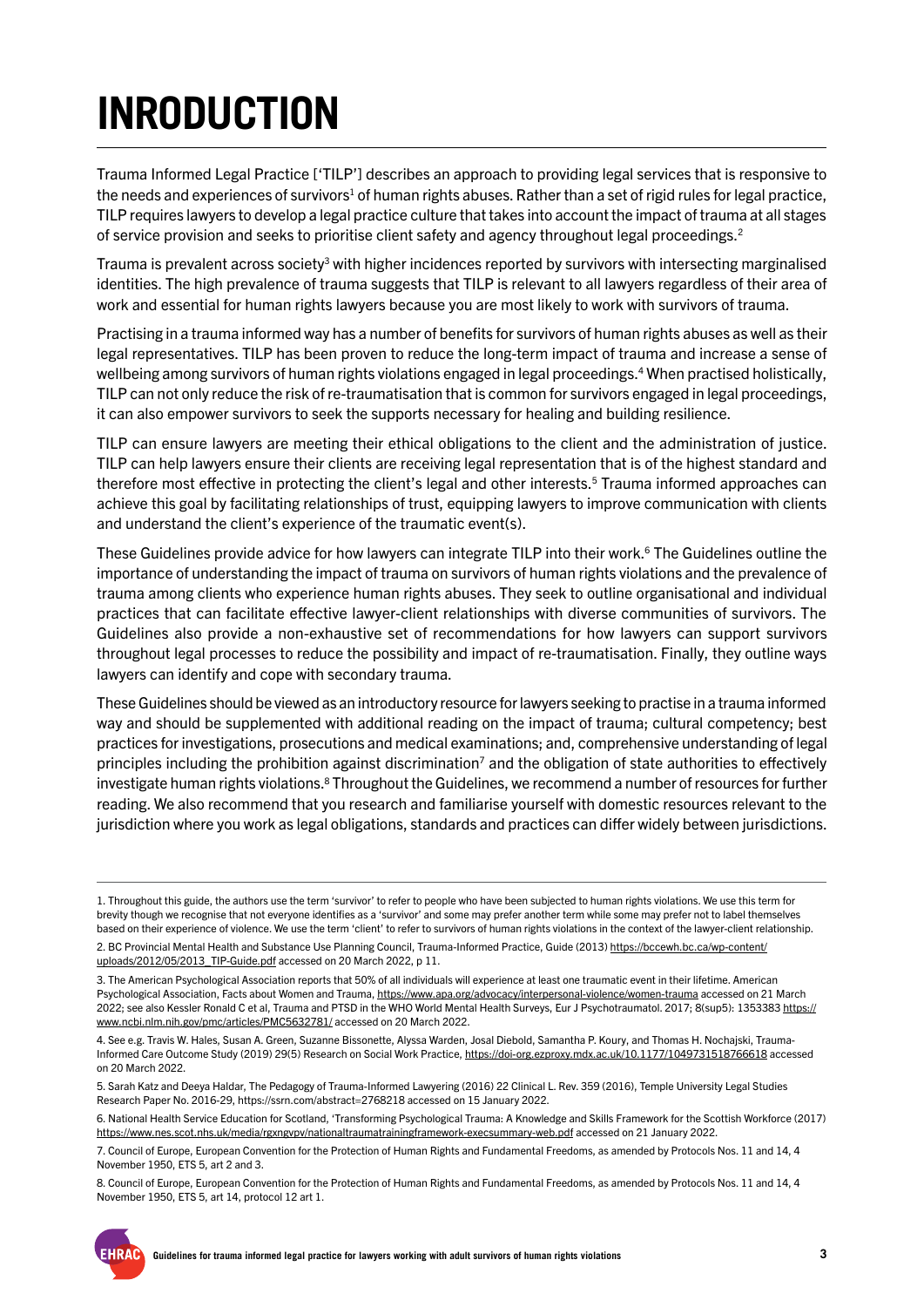These Guidelines are meant to be used primarily by human rights lawyers representing survivors of human rights abuses as victims, witnesses, complainants or civil parties. While the recommendations may be useful for defence lawyers working with marginalised defendants, this is not meant to be the primary audience of the toolkit. For aspects not covered by this Guide the following may be helpful: European Human Rights Advocacy Centre (EHRAC) [Guide to Litigating Cases of Violence Against Women: Domestic and Sexual Violence](https://ehrac.org.uk/wp-content/uploads/2021/09/EHRAC-Guide-to-Litigating-Cases-of-Violence-Against-Women-ENG.pdf) and [EHRAC's](https://ehrac.org.uk/wp-content/uploads/2021/12/Self-defence-guide-ENG.pdf)  [Guide to Litigating Cases of Self-Defence in the Context of Violence Against Women](https://ehrac.org.uk/wp-content/uploads/2021/12/Self-defence-guide-ENG.pdf).

These Guidelines were written by Elba Bendo (EHRAC Lawyer) with support from Jessica Gavron (EHRAC Legal Director) and Natalia Duminica (EHRAC Fellow). The Guidelines also benefited greatly from the input and review of our five expert advisers: Anna Arganashvili, Mari Davtyan, Tamar Dekanosidze, Veronika Lapina and Vivien Brassói. We are immensely grateful for their significant contribution. While lawyers are not equipped or expected to provide therapeutic services to clients, we have an obligation to our clients and the administration of justice to be aware of the impact of trauma so that we can effectively adapt our practice to support clients who have experienced trauma and advocate for our clients before other legal system actors.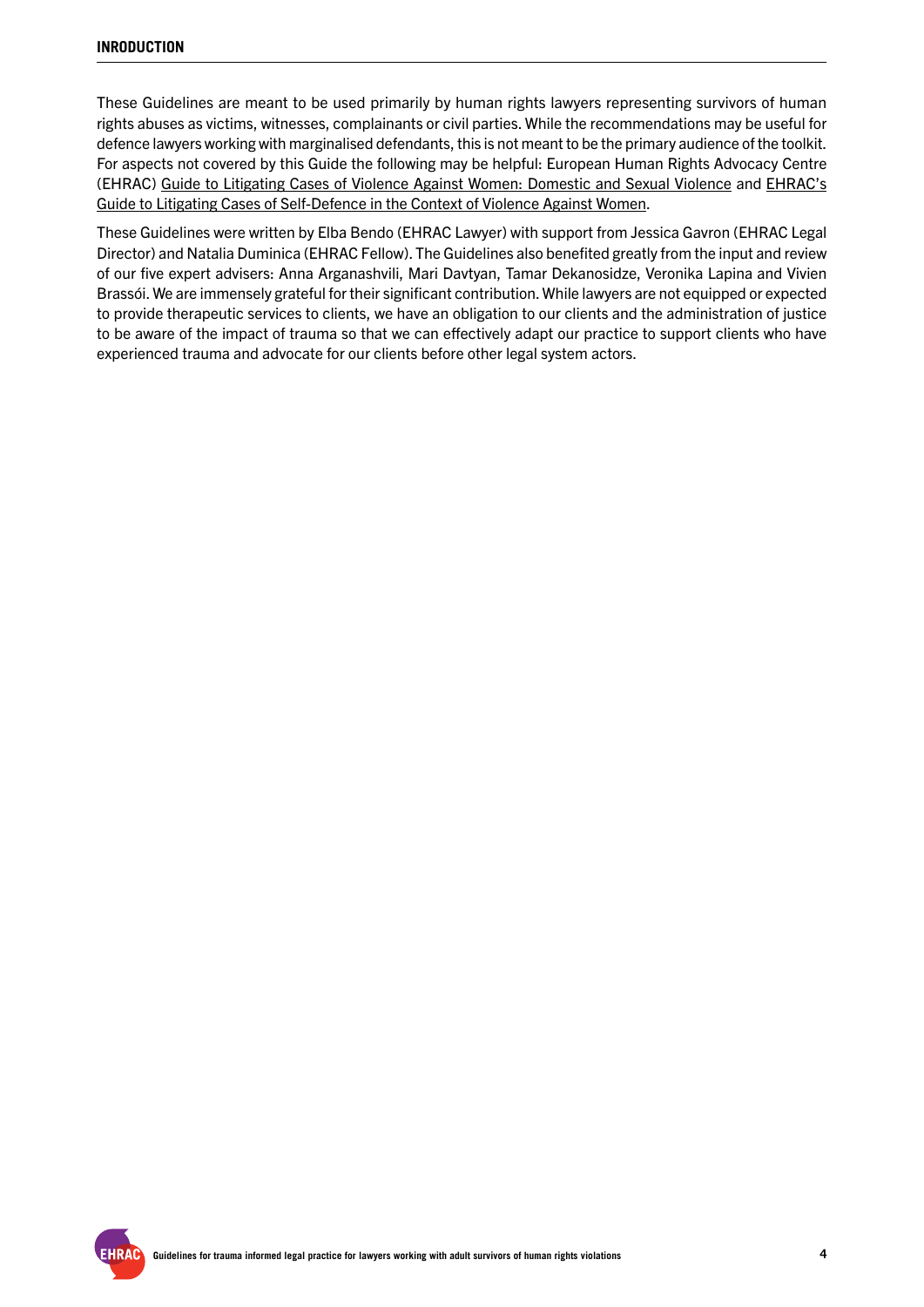<span id="page-4-0"></span>**CHAPTER 1 Understanding the impact of trauma on survivors of human rights violations**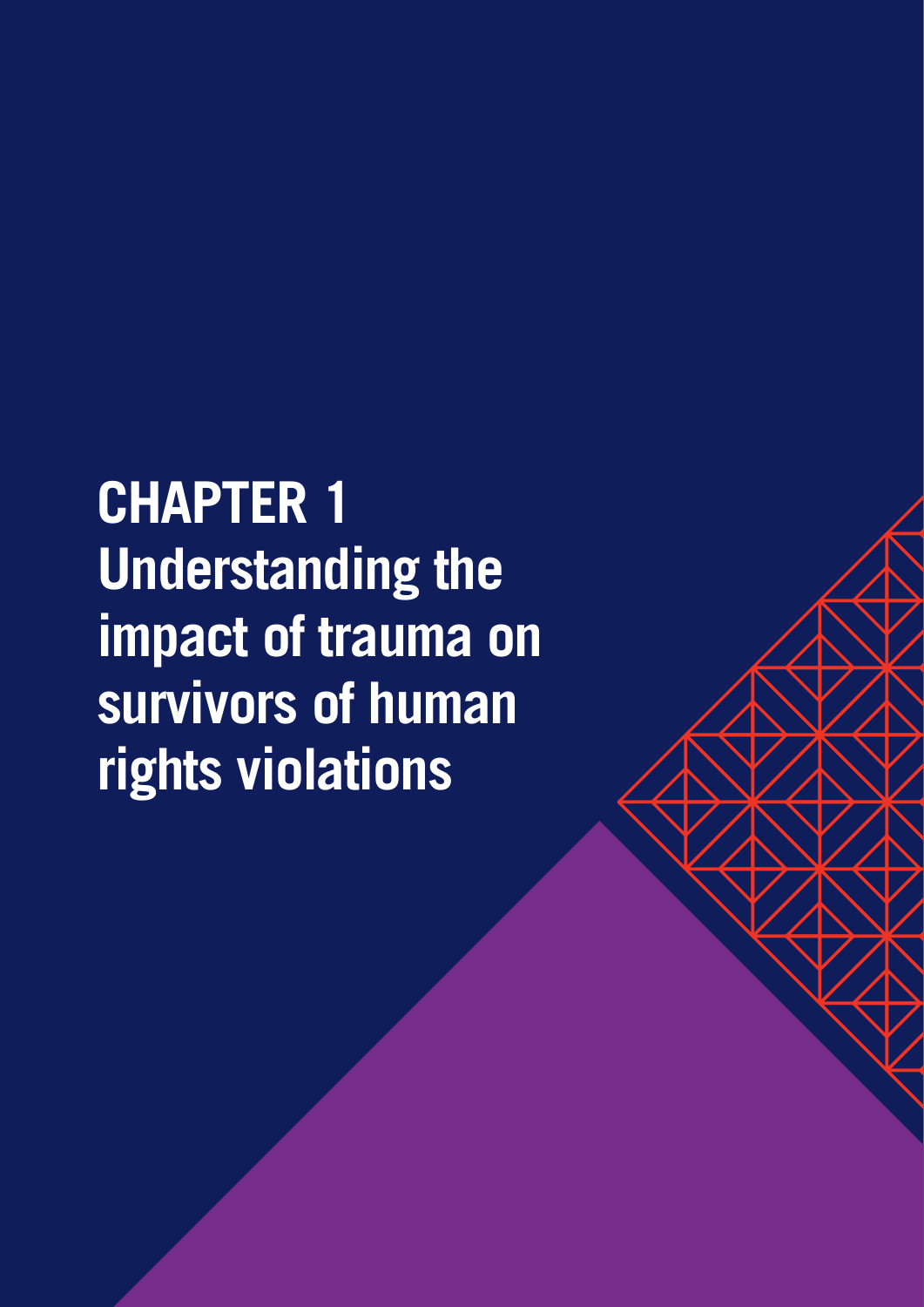<span id="page-5-0"></span>While lawyers are not equipped or expected to provide therapeutic services to clients, we have an obligation to our clients and the administration of justice to be aware of the impact of trauma so that we can effectively adapt our practice to support clients who have experienced trauma and advocate for our clients before other legal system actors.

## **TILP LAWYERS UNDERSTAND:**

- **WHAT TRAUMA IS AND WHAT CONSTITUTES A TRAUMATIC EXPERIENCE**
- **THE PREVALENCE AND MANIFESTATION OF TRAUMA AMONG COMMUNITIES WITH WHOM THEY WORK**
- **THE IMPACT OF TRAUMA ON BEHAVIOUR**
- **THE IMPACT OF TRAUMA ON MEMORY**

## **WHAT IS TRAUMA?**

Trauma is an emotional response to an event or experience that is deeply painful or worrisome.<sup>9</sup> Traumatic experiences are highly subjective so what might be traumatising to one person may not be to another.<sup>10</sup> However, trauma often appears where events undermine a person's ability to cope with the circumstances they face.<sup>11</sup> Traumatic events may have complex and lasting adverse effects on survivors' functioning, as well as their physical, social, mental, emotional or spiritual wellbeing.<sup>12</sup>

Traumatic events and circumstances can take various shapes. Some frequent forms of trauma impacting survivors of human rights violations include:

- ▶ SINGLE INCIDENT TRAUMA arises following a single overwhelming event such as a sexual assault, an accident, a sudden loss of a loved one, or witnessing violence.<sup>13</sup>
- ▶ COMPLEX TRAUMA occurs as a result of multiple traumatic experiences or ongoing abuse. This type of trauma often involves a control element and might be difficult to escape from particularly where it is perpetrated within personal relationships as is the case with domestic violence.
- **DEVELOPMENTAL TRAUMA** arises from exposure to early and ongoing trauma often involving abuse or neglect and can severely impact a child or young person's long-term development.<sup>14</sup>
- ▶ COMMUNITY TRAUMA refers to violence and atrocities that impact a communities' sense of safety and belonging and can involve systemic discrimination, structural inequality, organised or recurring violence against community members, and practices that seek to erode cultural practices and identities. Community trauma can include historical trauma which involves cumulative psychological wounding over generations related to mass group trauma such as genocide, colonialism, war or slavery.15
- ▶ RE-TRAUMATISATION occurs when survivors of human rights abuses are required to revisit the original trauma. Re-traumatisation often occurs when survivors seek services following a traumatic event and encounter service providers that are untrained in trauma informed practices. This form of trauma is a form of system-oriented trauma.16

9. American Psychological Association, Trauma,<https://www.apa.org/topics/trauma> accessed 12 January 2022.

16. Center for Substance Abuse Treatment, *Trauma-Informed Care in Behavioral Health Services* (Treatment Improvement Protocol Series, No. 57, 2014), [<https://www.ncbi.nlm.nih.gov/books/NBK207203/>](https://www.ncbi.nlm.nih.gov/books/NBK207203/) accessed 13 January 2022.



<sup>10.</sup> Lori Haskell and Melanie Randall, The Impact of Trauma on Adult Sexual Assault Victims, (2019) [https://www.justice.gc.ca/eng/rp-pr/jr/trauma/](https://www.justice.gc.ca/eng/rp-pr/jr/trauma/trauma_eng.pdf) [trauma\\_eng.pdf](https://www.justice.gc.ca/eng/rp-pr/jr/trauma/trauma_eng.pdf) accessed on 20 March 2022, p 12.

<sup>11.</sup> Trauma and Recovery: The Aftermath of Violence—From Domestic Abuse to Political Terror, Judith Herman, Basic Books, (United States of America; 1992), p 65.

<sup>12.</sup> Substance Abuse and Mental Health Services Administration, SAMHSA's Concept of Trauma and Guidance for a Trauma-Informed Approach (2014), [https://ncsacw.samhsa.gov/userfiles/files/SAMHSA\\_Trauma.pdf](https://ncsacw.samhsa.gov/userfiles/files/SAMHSA_Trauma.pdf) accessed 12 January 2022.

<sup>13.</sup> BC Provincial Mental Health and Substance Use Planning Council, Trauma-Informed Practice, Guide (2013) [https://bccewh.bc.ca/wp-content/](https://bccewh.bc.ca/wp-content/uploads/2012/05/2013_TIP-Guide.pdf) [uploads/2012/05/2013\\_TIP-Guide.pdf](https://bccewh.bc.ca/wp-content/uploads/2012/05/2013_TIP-Guide.pdf) accessed on 20 March 2022, p 5.

<sup>14.</sup> Center for Substance Abuse Treatment, Trauma-Informed Care in Behavioral Health Services (Treatment Improvement Protocol Series, No. 57, 2014), <https://www.ncbi.nlm.nih.gov/books/NBK207203/>accessed 13 January 2022.

<sup>15.</sup> BC Provincial Mental Health and Substance Use Planning Council, Trauma-Informed Practice, Guide (2013) [https://bccewh.bc.ca/wp-content/](https://bccewh.bc.ca/wp-content/uploads/2012/05/2013_TIP-Guide.pdf) [uploads/2012/05/2013\\_TIP-Guide.pdf](https://bccewh.bc.ca/wp-content/uploads/2012/05/2013_TIP-Guide.pdf) accessed on 20 March 2022, p 5.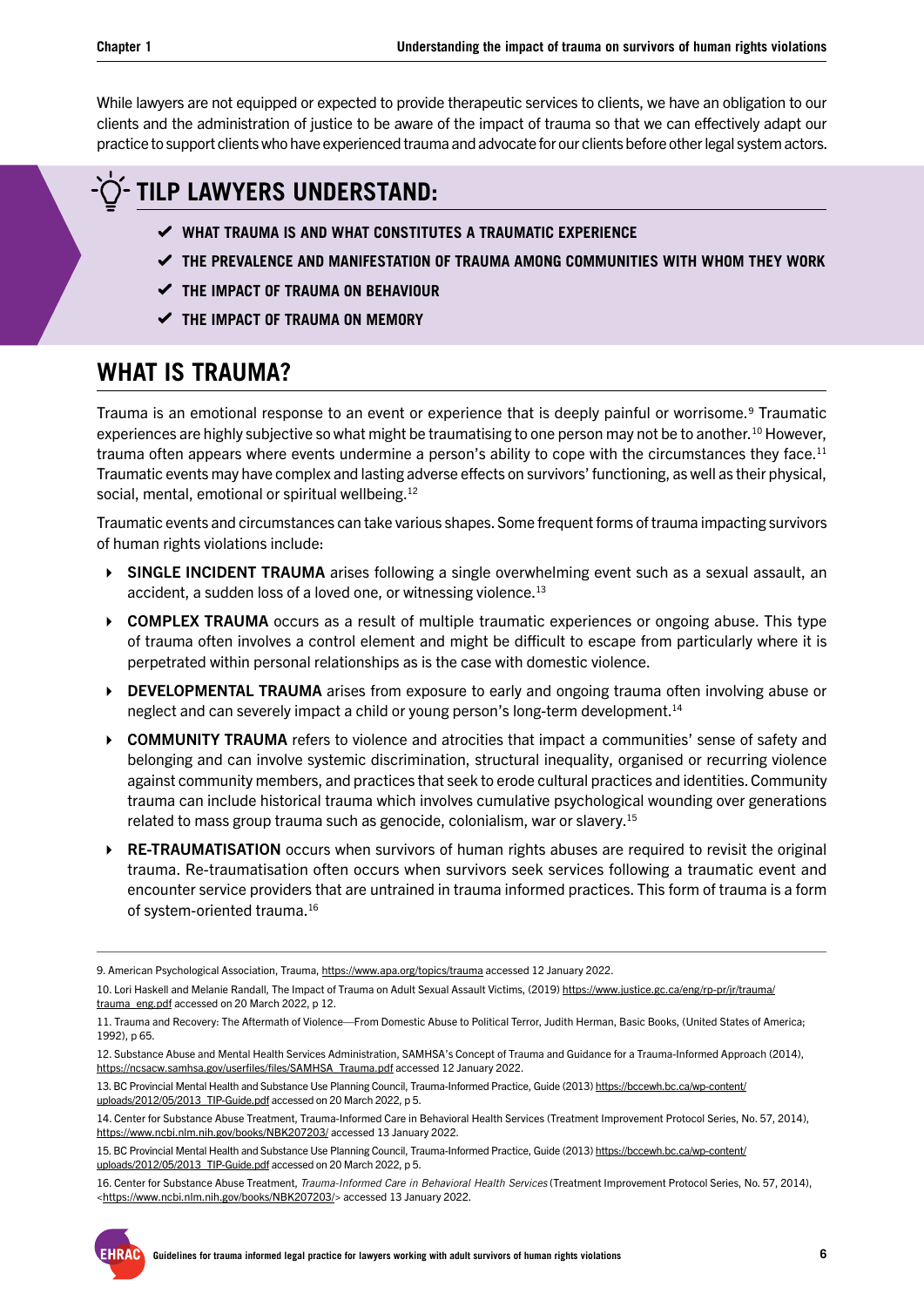## <span id="page-6-0"></span>**HOW DOES TRAUMA IMPACT COMMUNITIES MARGINALISED ON THE BASIS OF INTERSECTING IDENTITIES?**

The relationships between trauma and marginalisation is complex and research on this topic is constantly evolving. However, it is generally well accepted that there are underlying links between trauma and marginalisation and that trauma disproportionately and differently impacts clients marginalised on the basis of intersecting identities.17 Some of the links between trauma and marginalisation that are most important for lawyers to consider include:

- Marginalised communities generally experience higher rates of traumatic events because of systemic inequality.18 For example, women, girls and gender minority communities experience disproportionately high rates of sexual violence;<sup>19</sup> racialised communities experience disproportionately high rates of police brutality;20 LGBTQI+ communities report high rates of violence and harassment related to gender identity, gender expression or sexual orientation.<sup>21</sup> Systemic oppression including marginalisation from resources such as education, employment and housing can undermine family and community support networks leading to higher incidences of developmental trauma.<sup>22</sup>
- Experiences of discrimination have been shown to impact mental and physical health and can undermine a person's ability to cope with traumatic events, making long-term recovery and immediate responses to trauma more complex.<sup>23</sup>
- Experiences of community trauma including systemic oppression and historical trauma can impact clients' mental and physical health as well as their participation in legal proceedings. For example, community trauma can impact trust between community members and authorities. Conversely, community trauma can build strong community ties focused on "survival and growth versus loss and victimisation" and result in the creation of strong community supports that can fill the gaps of state programmes.<sup>24</sup>
- Marginalised communities are more likely to experience re-traumatisation when engaging with justice sector actors which in turn impacts long-term recovery and access to justice.25

In practice, this requires lawyers to:

- Understand the experience of the communities with whom you work including experiences with police, healthcare and the courts;
- $\blacktriangleright$  Acknowledge the knowledge and expertise that exists within communities and strive to work in a collaborative way that engages existing support networks;
- Work to build trust with marginalised communities to overcome the adverse effects of trauma including the distrust that may exist between legal actors and community members;
- Be aware of relational power between you and your client as well as the client and the legal system and strive to recognise and challenge power dynamics; and,
- Critically examine your own biases and seek to understand and challenge stereotypes present in legal processes.

22. <https://www.frontiersin.org/articles/10.3389/fpsyg.2019.00416/full>

25. Fair Trials, Uncovering anti-Roma Discrimination in Criminal Justice Systems in Europe, (2021) [https://www.fairtrials.org/articles/publications/uncovering](https://www.fairtrials.org/articles/publications/uncovering-anti-roma-discrimination-in-criminal-justice-systems-in-europe/)[anti-roma-discrimination-in-criminal-justice-systems-in-europe/](https://www.fairtrials.org/articles/publications/uncovering-anti-roma-discrimination-in-criminal-justice-systems-in-europe/) accessed on 21 March 2022.

<sup>17.</sup> Matheson K. et al, Traumatic Experiences, Perceived Discrimination, and Psychological Distress Among Members of Various Socially Marginalized Groups, Front Psychol. 2019; 10: 416,<https://www.ncbi.nlm.nih.gov/pmc/articles/PMC6403156/>accessed on 20 March 2022.

<sup>18.</sup> Matheson K. et al, Traumatic Experiences, Perceived Discrimination, and Psychological Distress Among Members of Various Socially Marginalized Groups, Front Psychol. 2019; 10: 416,<https://www.ncbi.nlm.nih.gov/pmc/articles/PMC6403156/>accessed on 20 March 2022.

<sup>19.</sup> American Psychological Association, Facts about Women and Trauma,<https://www.apa.org/advocacy/interpersonal-violence/women-trauma>accessed on 21 March 2022. [Research indicates that women are twice as likely to develop PTSD, experience a longer duration of posttraumatic symptoms and display more sensitivity to stimuli that remind them of the trauma.]

<sup>20.</sup> Williams, M. T., Metzger, I. W., Leins, C., & DeLapp, C. (2018). Assessing racial trauma within a DSM–5 framework: The UConn Racial/Ethnic Stress & Trauma Survey. Practice Innovations, 3(4), 242-260.<https://doi.org/10.1037/pri0000076> accessed on 20 March 2022

<sup>21.</sup> See e.g. Balsam, K. F., Huang, B., Fieland, K. C., Simoni, J. M., & Walters, K. L. (2004). Culture, trauma, and wellness: A comparison of heterosexual and lesbian, gay, bisexual, and two-spirit Native Americans. Cultural Diversity and Ethnic Minority Psychology, 10(3), 287-301. [https://doi.org/10.1037/1099-](https://doi.org/10.1037/1099-9809.10.3.287) [9809.10.3.287](https://doi.org/10.1037/1099-9809.10.3.287) accessed on 20 March 2022.

<sup>23.</sup> Shari McDaid and Antonis Kousoulis, 'Tackling social inequalities to reduce mental health problems: How everyone can flourish equally', (Mental Health Foundation, 2020), [https://www.mentalhealth.org.uk/sites/default/files/MHF-tackling-inequalities-report\\_WEB.pdf](https://www.mentalhealth.org.uk/sites/default/files/MHF-tackling-inequalities-report_WEB.pdf) accessed 14 January 2022.

<sup>24.</sup> Matheson K. et al, Traumatic Experiences, Perceived Discrimination, and Psychological Distress Among Members of Various Socially Marginalized Groups, Front Psychol. 2019; 10: 416,<https://www.ncbi.nlm.nih.gov/pmc/articles/PMC6403156/>accessed on 20 March 2022.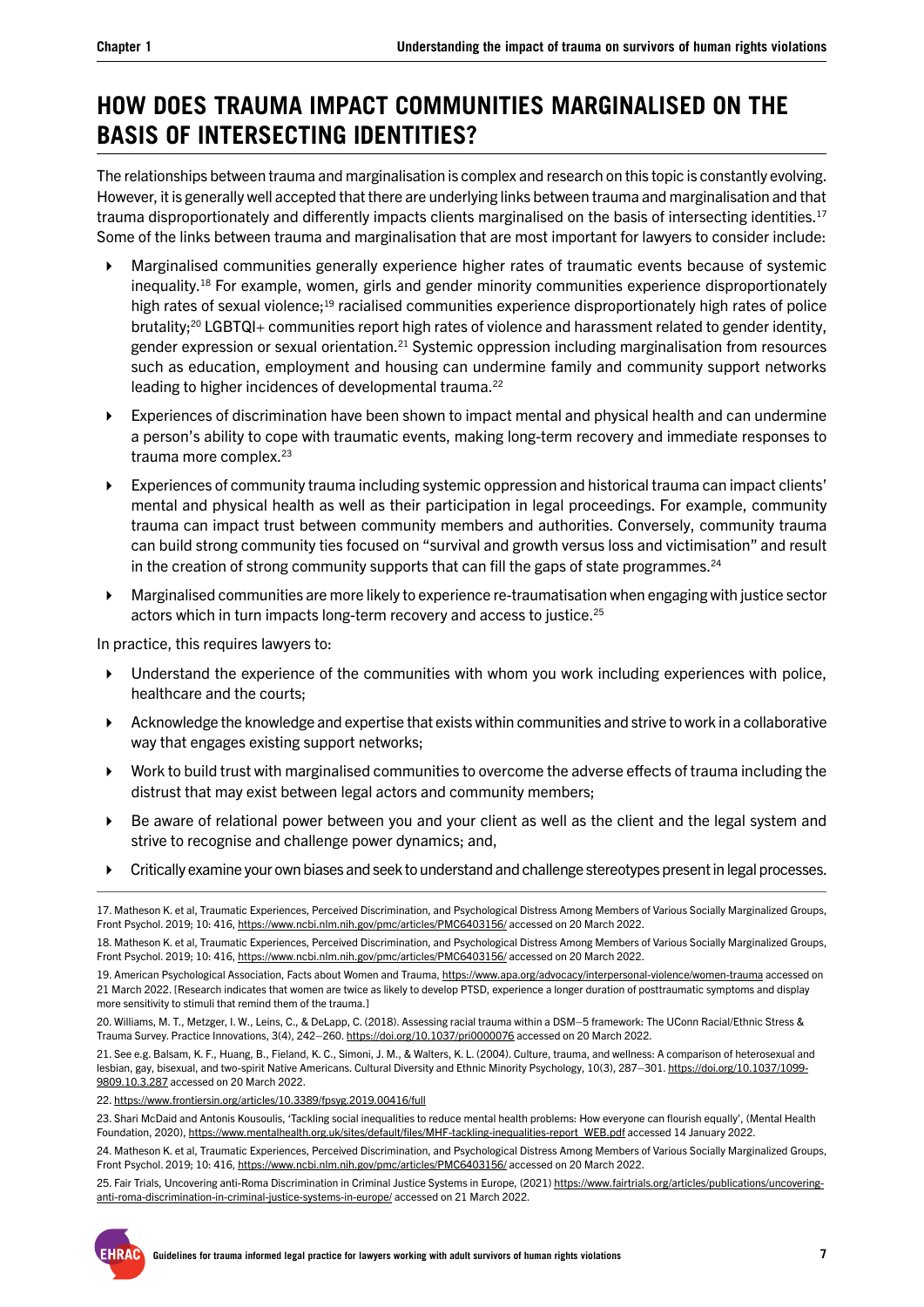## <span id="page-7-0"></span>**THE IMPACT OF TRAUMA ON THE BRAIN**

Trauma has neurobiological effects which directly impact the survivor's immediate and long-term response to a traumatic event or circumstances. Neurobiological theories of trauma dominate the field of knowledge on trauma, providing invaluable insight into possible trauma responses and the best way to deliver services to survivors of trauma.26 This insight can help legal actors understand why what may at first appear to be an unexpected or even "counterintuitive" response from a survivor of trauma is in fact behaviour that is highly consistent with the impact of trauma on the brain and nervous system.<sup>27</sup>

When a threat is detected, the brain's defence circuitry is activated. Once this occurs, the brain, unless otherwise trained, will automatically switch to the defence responses of fight, flight or freeze.<sup>28</sup> In fact, freeze is often the most common reaction to a traumatic event.<sup>29</sup> When the defence circuitry is activated, the chemicals released can impair the prefrontal cortex function causing rapid and dramatic loss of our ability to reason, problem solve, plan and remember what happened to us.<sup>30</sup> The activation of the defence circuitry happens automatically and, often, subconsciously, that is without the person consciously registering the threat.<sup>31</sup>

In practice these findings mean:

- 1. It is common for survivors of trauma to freeze rather than run away or fight back during a traumatic event, so we should avoid placing expectations on the way a survivor reacted during a traumatic event.
- 2. Survivors of trauma may not know or be able to explain why they responded in the way they did and they should not be asked to explain or validate their response.
- 3. Survivors' immediate and long-term ability to make decisions including reporting the assault, seeking medical treatment or reaching out to support networks can be highly impaired so their judgment following an assault should not be put into question by legal actors or used to undermine the survivor's credibility.

Awareness of these common brain and nervous system reactions to trauma can help lawyers understand the types of questions that should not be asked of survivors. Accusatory questions about a survivor's immediate response or judgment following a traumatic event are not only unreasonable, they can also be re-traumatising. These types of questions can exacerbate feelings of guilt and self-blame that survivors experience following a traumatic event and therefore constitute a form of victim blaming. Because many survivors don't themselves know the impact the trauma had on their brain and nervous system, these forms of questions can also corner survivors into offering explanations for their behaviour that when challenged undermine their credibility, ultimately devaluing their testimony and possibly impacting the truth finding mission of the proceedings.

<sup>26.</sup> Lori Haskell and Melanie Randall, The Impact of Trauma on Adult Sexual Assault Victims, (2019) [https://www.justice.gc.ca/eng/rp-pr/jr/trauma/](https://www.justice.gc.ca/eng/rp-pr/jr/trauma/trauma_eng.pdf) [trauma\\_eng.pdf](https://www.justice.gc.ca/eng/rp-pr/jr/trauma/trauma_eng.pdf) accessed on 20 March 2022, p 11.

<sup>27.</sup> Lori Haskell and Melanie Randall, The Impact of Trauma on Adult Sexual Assault Victims, (2019) [https://www.justice.gc.ca/eng/rp-pr/jr/trauma/](https://www.justice.gc.ca/eng/rp-pr/jr/trauma/trauma_eng.pdf) [trauma\\_eng.pdf](https://www.justice.gc.ca/eng/rp-pr/jr/trauma/trauma_eng.pdf) accessed on 20 March 2022, p 8.

<sup>28.</sup> While these are the most common defence responses this is not an exhaustive list. See e.g. Council of Europe, Effectively Investigating Prosecuting and Adjudicating Sexual Violence Cases: A Manual for Practitioners in Georgia, (2021) [https://live-equality-now.pantheonsite.io/wp-content/uploads/2021/11/](https://live-equality-now.pantheonsite.io/wp-content/uploads/2021/11/Effectively_Investigating__Prosecuting_and_Adjudicating_Sexual_Violence_in_Georgia_-_A_Manual_-_English.pdf) [Effectively\\_Investigating\\_\\_Prosecuting\\_and\\_Adjudicating\\_Sexual\\_Violence\\_in\\_Georgia\\_-\\_A\\_Manual\\_-\\_English.pdf](https://live-equality-now.pantheonsite.io/wp-content/uploads/2021/11/Effectively_Investigating__Prosecuting_and_Adjudicating_Sexual_Violence_in_Georgia_-_A_Manual_-_English.pdf) accessed on 21 March 2022, p 57 - 8. 29. Lori Haskell and Melanie Randall, The Impact of Trauma on Adult Sexual Assault Victims, (2019) [https://www.justice.gc.ca/eng/rp-pr/jr/trauma/](https://www.justice.gc.ca/eng/rp-pr/jr/trauma/trauma_eng.pdf) [trauma\\_eng.pdf](https://www.justice.gc.ca/eng/rp-pr/jr/trauma/trauma_eng.pdf) accessed on 20 March 2022, p 13.

<sup>30.</sup> Arnsten, A. (2009). Stress signalling pathways that impair prefrontal cortex structure and function. Nat Rev Neurosci. 2009 June; 10(6): 410–422. 31. Ledoux, J. E., & Pine, D. S. (2016). Using Neuroscience to Help Understand Fear and Anxiety: A Two-System Framework. American Journal of Psychiatry, 173(11), 1083-1093.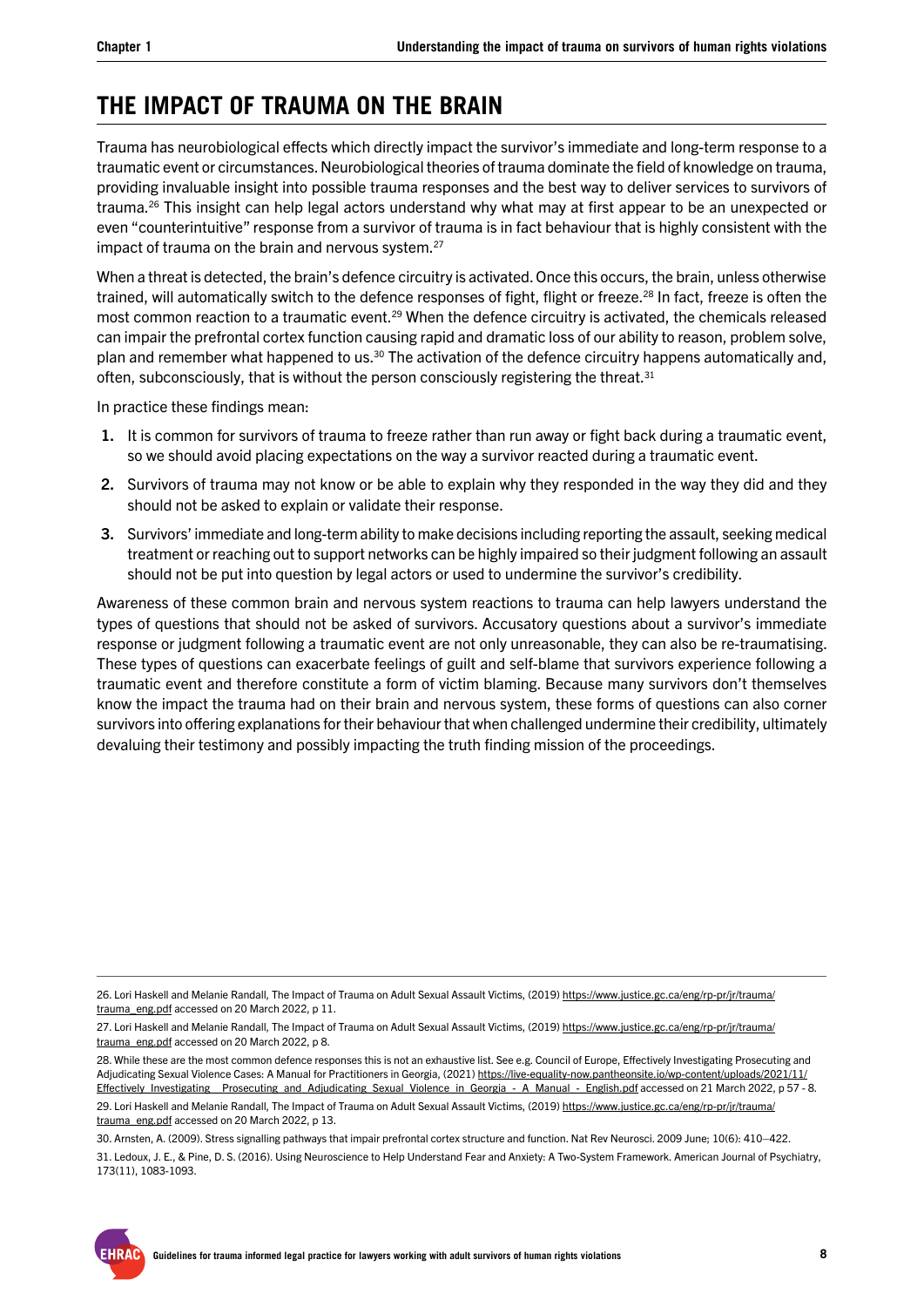## <span id="page-8-0"></span>**THE IMPACT OF TRAUMA ON MEMORY**

Trauma has a significant and complex impact on the way survivors record and remember traumatic events.<sup>32</sup> Trauma impacts the way initial memories of the experience are encoded into the brain's long-term storage mechanism; a process that may take the brain as long as two full sleep cycles to complete.33 Memories created when the body is under threat are often fragmented, poorly contextualised, non-linear and often consist mostly of primary sensory details related to smell, sound or imagery.34

The hormones released as a result of the brain's response to a traumatic event impact the memory consolidation process. The flood of adrenaline can at first help survivors consolidate memories but later, as the brain floods with stress hormones such as cortisol, the memory coding part of the brain becomes temporarily impaired.<sup>35</sup> As a result, survivors of trauma are likely to have strong memories of the onset of a traumatic event and may have difficulty recalling details of the later part of a traumatic event, remembering the experience in fragments and reporting extended parts of the experience as a 'blur'.36

When the brain's coding system is in 'fragmented mode', memories can be consolidated without contextual details. This means that details of the event that are most disturbing or important for the survivor may be registered without any peripheral details including the sequence of events, details of where the event occurred and details of what happened following the event. This may leave survivors of trauma with a narrative of the experience that is muddled and incomplete.<sup>37</sup>

In practice, this means that, while there is no one way for survivors to recall traumatic experiences, there are some commonalities in memory recollection that should be kept in mind by lawyers seeking to work in trauma informed ways. These include:

- Survivors of trauma may not be able to recall the traumatic experience from start to finish;
- They may be able to recall some details quite clearly while being unable entirely to recall other details;
- Survivors may have to rely on sensory memory including smells, imagery and sound to help their recollection;
- ▶ The way survivors are interviewed will have a direct impact on their ability to recall experiences and the consistency with which they tell their story, with effective interview practices supporting the survivor in their recollection, and harmful practices likely resulting in increased inconsistencies.

<sup>32.</sup> Lori Haskell and Melanie Randall, The Impact of Trauma on Adult Sexual Assault Victims, (2019) [https://www.justice.gc.ca/eng/rp-pr/jr/trauma/](https://www.justice.gc.ca/eng/rp-pr/jr/trauma/trauma_eng.pdf) [trauma\\_eng.pdf](https://www.justice.gc.ca/eng/rp-pr/jr/trauma/trauma_eng.pdf) accessed on 20 March 2022, p 23.

<sup>33.</sup> McGaugh 2000

<sup>34.</sup> Lori Haskell and Melanie Randall, The Impact of Trauma on Adult Sexual Assault Victims, (2019) [https://www.justice.gc.ca/eng/rp-pr/jr/trauma/](https://www.justice.gc.ca/eng/rp-pr/jr/trauma/trauma_eng.pdf) [trauma\\_eng.pdf](https://www.justice.gc.ca/eng/rp-pr/jr/trauma/trauma_eng.pdf) accessed on 20 March 2022, p 24.

<sup>35.</sup> Lori Haskell and Melanie Randall, The Impact of Trauma on Adult Sexual Assault Victims, (2019) [https://www.justice.gc.ca/eng/rp-pr/jr/trauma/](https://www.justice.gc.ca/eng/rp-pr/jr/trauma/trauma_eng.pdf) [trauma\\_eng.pdf](https://www.justice.gc.ca/eng/rp-pr/jr/trauma/trauma_eng.pdf) accessed on 20 March 2022, p 23.

<sup>36.</sup> See McGaugh, J. L. (2000). Memory – A Century of Consolidation. Science 287, 248-251.

<sup>37.</sup> Lori Haskell and Melanie Randall, The Impact of Trauma on Adult Sexual Assault Victims, (2019) [https://www.justice.gc.ca/eng/rp-pr/jr/trauma/](https://www.justice.gc.ca/eng/rp-pr/jr/trauma/trauma_eng.pdf) [trauma\\_eng.pdf](https://www.justice.gc.ca/eng/rp-pr/jr/trauma/trauma_eng.pdf) accessed on 20 March 2022, p 25.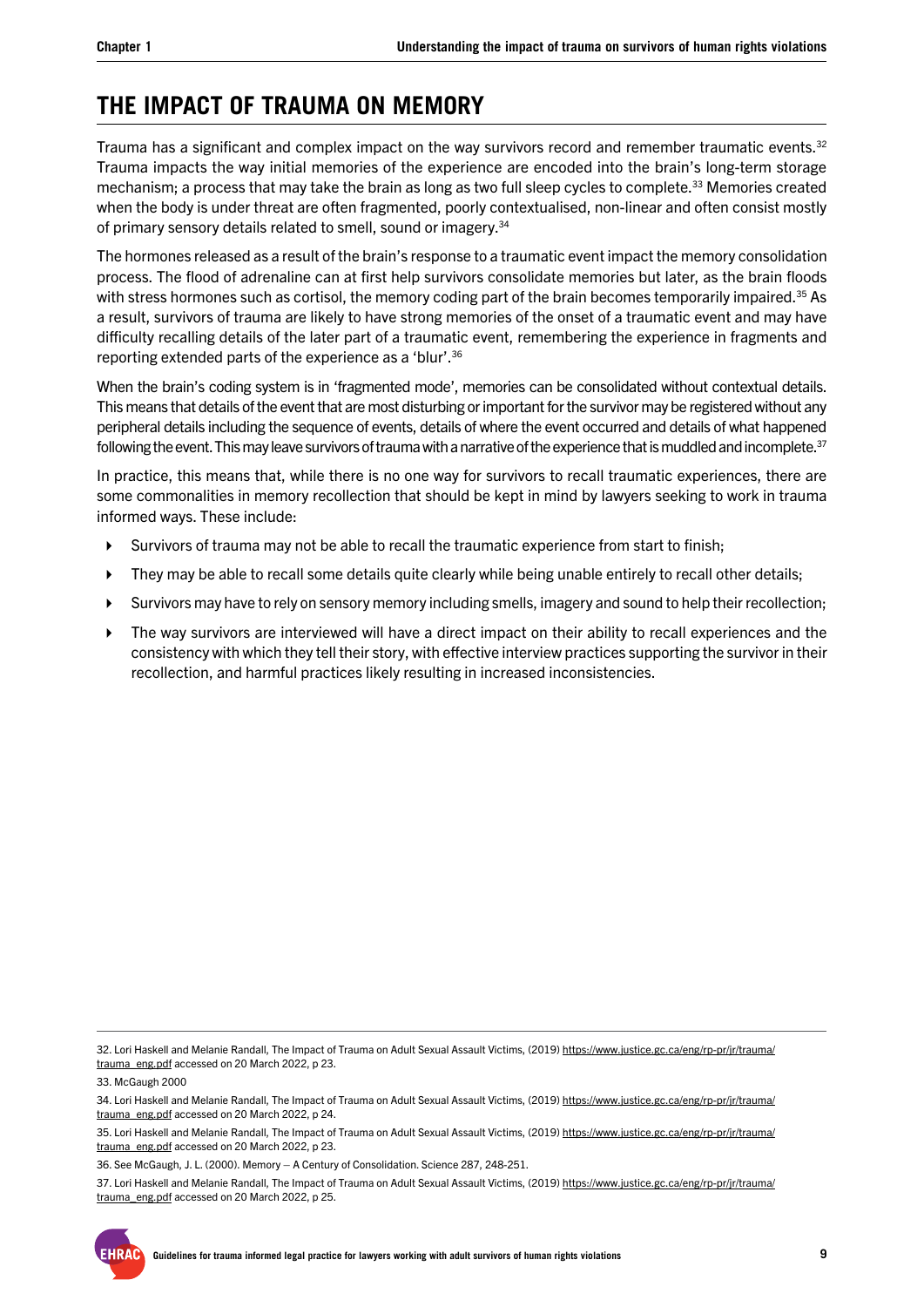## <span id="page-9-0"></span>**THE IMPACT OF TRAUMA ON BEHAVIOUR**

Survivors of trauma may exhibit a multitude of complex behaviours related to their experience of trauma. It is important for lawyers to be sensitive to the trauma-related behaviour survivors exhibit and develop mechanisms for effectively responding to the survivor's needs in order to build relationships of trust and productive communication.

Some survivors may appear angry, anxious or distressed and may express irritability or frustration with the lawyer or the legal process. They may have emotional highs and lows, be hyper-vigilant and exhibit a need for control. Whereas other survivors may appear aloof, detached or unresponsive, they may minimise the event, express shame or self-blame or struggle to maintain contact with lawyers.<sup>38</sup> Some survivors of trauma may not exhibit any detectable behaviours which should not be taken to mean that they have not experienced trauma.

Other survivors of trauma may appear dishonest or unreliable either because they frequently change their mind, drop in and out of the process, recant their experience, make decisions that are counterintuitive to their legal interests and personal well-being, or because they can't seem to recall the events in question. Understanding the many different ways trauma may manifest can help lawyers effectively respond to difficult working scenarios that may arise in the lawyer-client relationship.

In practice this may mean:

- Clients with experience of trauma may appear uncooperative or aggressive making working relationships difficult.
- **EXECUTE:** Clients with experiences of trauma may seem dishonest and appear to be lying to you or the court.
- Clients with experiences of trauma may make decisions that are counterintuitive or contrary to their legal or other interests.

TILP calls on lawyers to respond to these trauma-related behaviours in an empathic, non-judgmental and thoughtful way, prioritising the client's safety and agency, the safety of others and the proper administration of justice. In Chapter 4 we provide practice guidelines for responding to these scenarios.

38. HL Littleton et al, Rape Acknowledgment and Postassault Experiences: How Acknowledgment Status Relates to Disclosure, Coping, Worldview, and Reactions Received From Others, Violence and Victims 21(6) (2010) 761-78.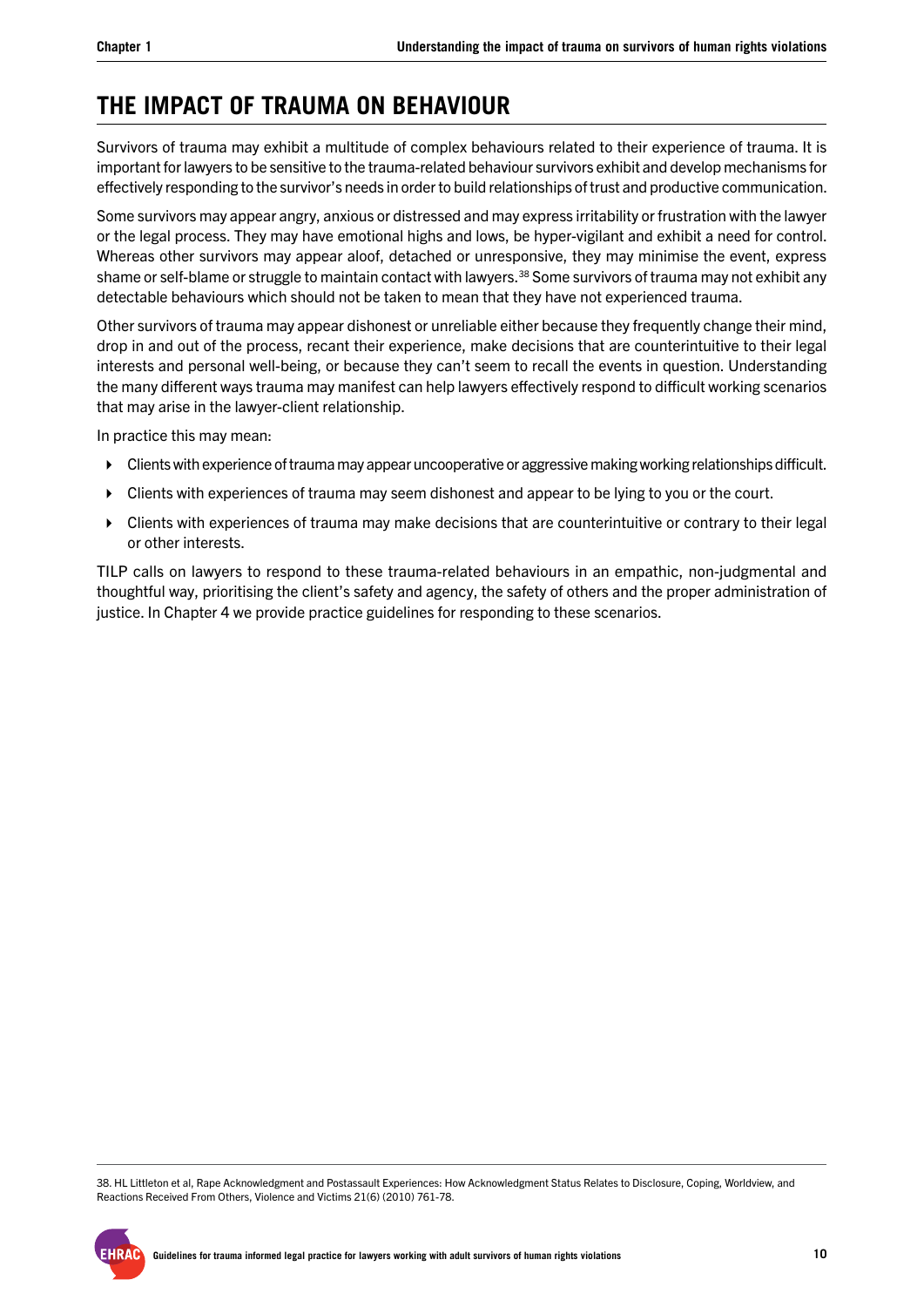<span id="page-10-0"></span>**CHAPTER 2 The legal and ethical basis for working in a trauma informed way**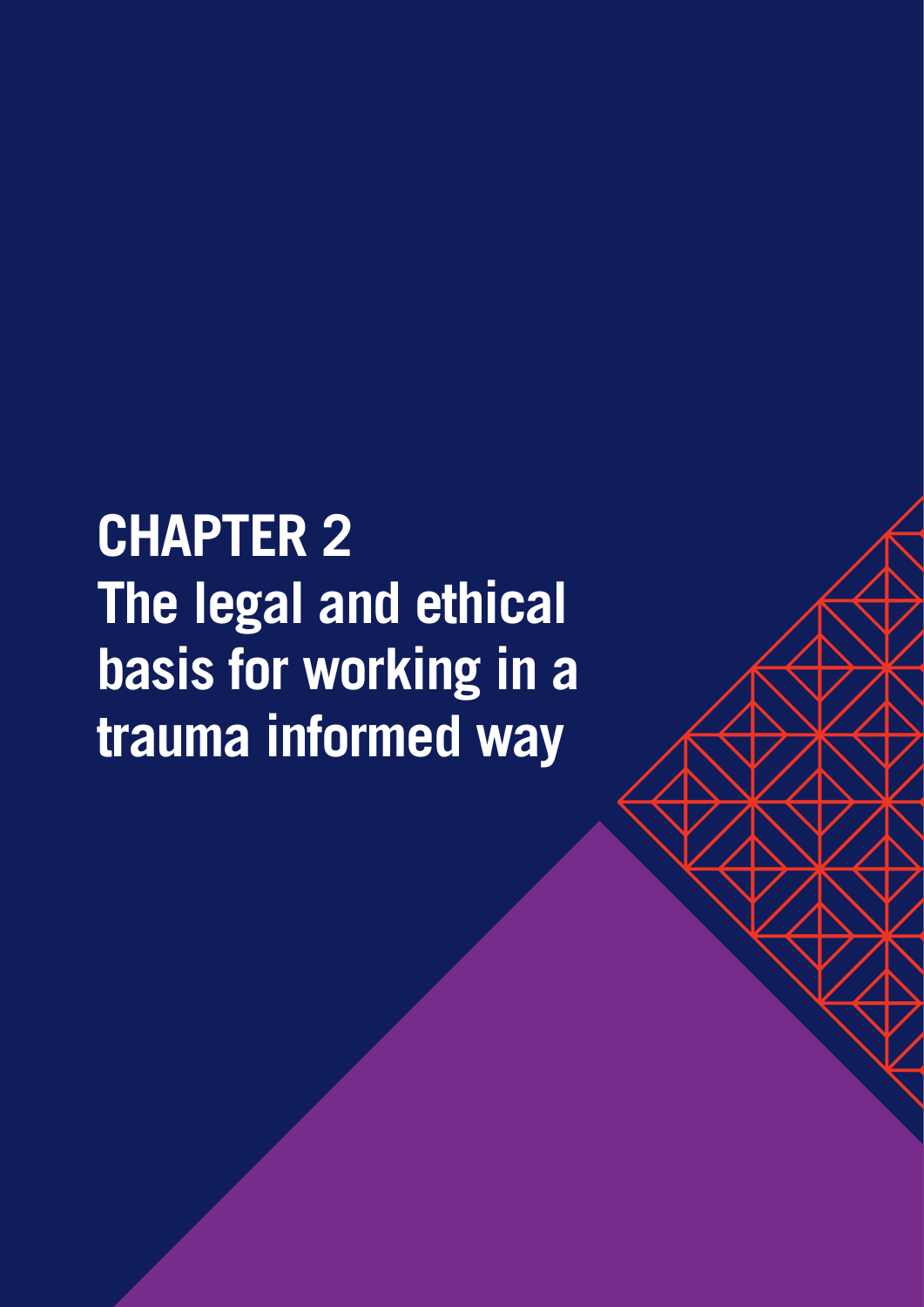Lawyers have ethical, and, at times, legal obligations to practice in a trauma informed way. While professional codes of conduct differ widely among jurisdictions, there exist generally accepted minimum standards and ideals for the legal profession.

The United Nations Basic Principles on the Role of Lawyers<sup>39</sup> define the essential duties lawyers must undertake as members of the legal profession, these include:

14. Lawyers, in protecting the rights of their clients and in promoting the cause of justice, shall seek to uphold human rights and fundamental freedoms recognized by national and international law and shall at all times act freely and diligently in accordance with the law and recognized standards and ethics of the legal profession.

15. Lawyers shall always loyally respect the interests of their clients.

The International Bar Association, International Principles on Conduct for the Legal Profession<sup>40</sup> outline generally accepted minimum standards for legal conduct. Some of the most relevant principles and corresponding explanatory notes for the purpose of TILP include:

#### **2. Honesty, integrity and fairness**

A lawyer shall at all times maintain the highest standards of honesty, integrity and fairness towards the lawyer's clients, the court, colleagues and all those with whom the lawyer comes into professional contact.

Explanatory note: Lawyers have an obligation to be professional with clients, other parties and counsel, the courts, court personnel, and the public. This obligation includes civility, professional integrity, personal dignity, candor, diligence, respect, courtesy, and cooperation, all of which are essential to the fair administration of justice and conflict resolution.

#### **3. Conflict of Interest**

A lawyer shall not assume a position in which a client's interests conflict with those of the lawyer, another lawyer in the same firm, or another client, unless otherwise permitted by law, applicable rules of professional conduct, or, if permitted, by client's authorisation.

Explanatory note: In upholding the interests of clients, lawyers must not allow their own interests to conflict with or displace those of their client. A lawyer must not exercise any undue influence intended to benefit the lawyer in preference to that of a client

#### **4. Confidentiality/professional secrecy**

A lawyer shall at all times maintain and be afforded protection of confidentiality regarding the affairs of present or former clients, unless otherwise allowed or required by law and/or applicable rules of professional conduct.

Explanatory note: The right and duty of a lawyer to keep confidential the information received from and advice given to clients is an indispensable feature of the rule of law and another element essential to public trust and confidence in the administration of justice and the independence of the legal profession.

The principles of confidentiality and professional secrecy have two main features. On the one hand there is the contractual, ethical and frequently statutory duty on the part of the lawyer to keep client secrets confidential. The statutory duty is sometimes in the form of an evidentiary attorney-client privilege; this differs from the lawyer's obligations under applicable rules of professional conduct. Such obligations extend beyond the termination of the attorney-client relationship. Most jurisdictions respect and protect such confidentiality obligations, for example, by exempting the lawyer from the duty to testify before courts and other public authorities as to the information the lawyer has gathered from clients, and/or by affording lawyer-client communications special protection.

40. International Bar Association, International Principles on Conduct for the Legal Profession, 2011, [http://www.ibanet.org/Document/Default.](https://www.ibanet.org/Document/Default?DocumentUid=1730FC33-6D70-4469-%25209B9D-8A12C319468C) [aspx?DocumentUid=1730FC33-6D70-4469- 9B9D-8A12C319468C](https://www.ibanet.org/Document/Default?DocumentUid=1730FC33-6D70-4469-%25209B9D-8A12C319468C) accessed on 21 March 2022.



<sup>39.</sup> United Nations Basic Principles on the Role of Lawyers, adopted by the Eighth United Nations Congress on the Prevention of Crime and the Treatment of Offenders, 27 August to 7 September 1990, [http://www.ohchr.org/EN/ProfessionalInterest/Pages/RoleOfLawyers.aspx](https://www.ohchr.org/en/instruments-mechanisms/instruments/basic-principles-role-lawyers) accessed on 21 March 2022.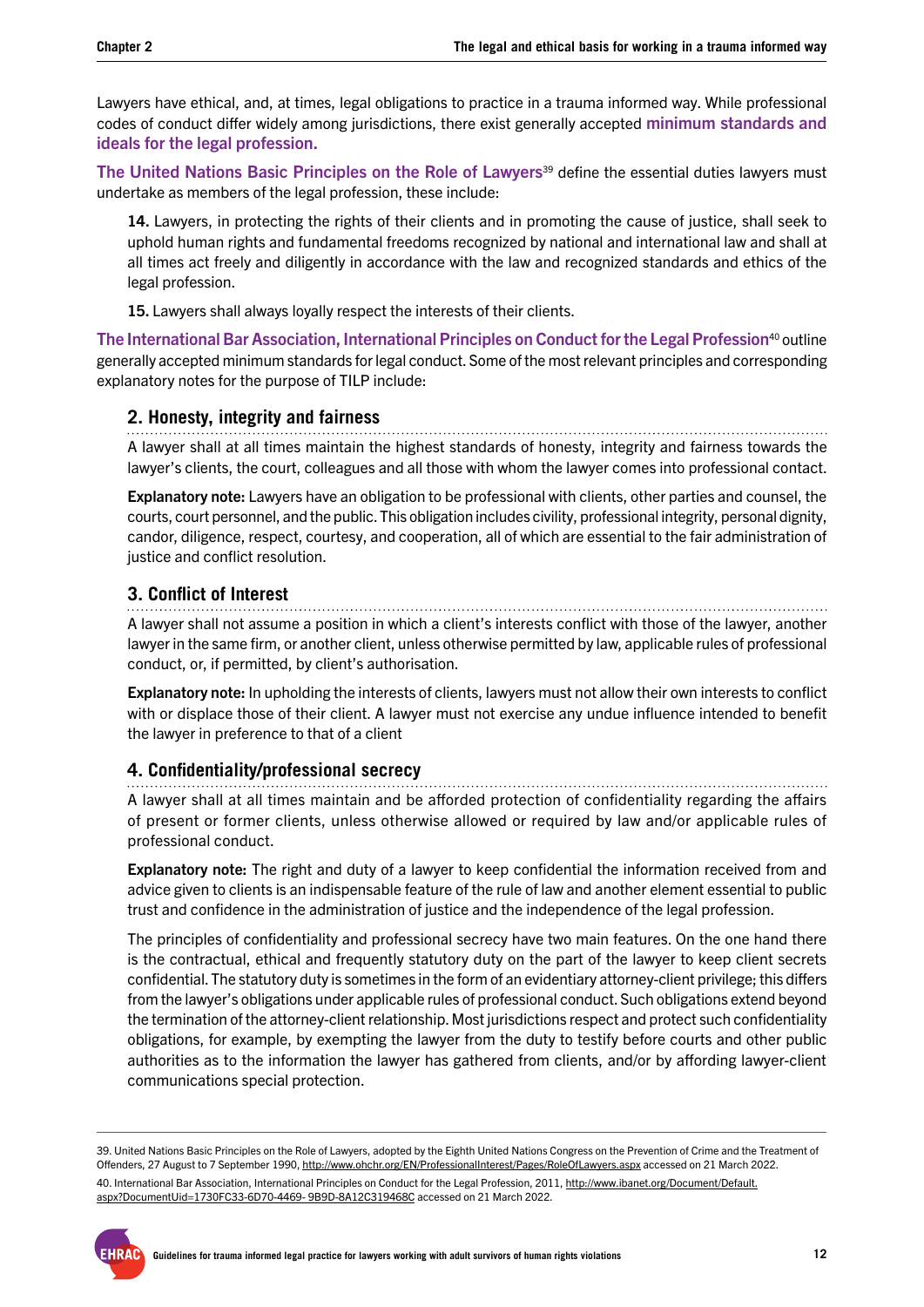#### **5. Clients' interest**

A lawyer shall treat client interests as paramount, subject always to there being no conflict with the lawyer's duties to the court and the interests of justice, to observe the law, and to maintain ethical standards.

Explanatory note: This means that lawyers in all of their dealings with the courts, by written or oral form, or by instructing an advocate on the client's behalf, should act with competence and honesty.

Lawyers should serve their clients competently, diligently, promptly and without any conflict to their duty to the court. They should deal with their clients free of the influence of any interest which may conflict with a client's best interests; and with commitment and dedication to the interest of the client. A lawyer should pursue a matter on behalf of a client despite opposition, obstruction or personal inconvenience to the lawyer, and take whatever lawful and ethical measures may be required to vindicate a client's cause or endeavour.

Lawyers should maintain confidentiality. They should also provide all relevant information to their clients, in order to protect their clients' interests and advise them competently, subject to any contrary law or ethics rule

#### **9. Competence**

A lawyer's work shall be carried out in a competent and timely manner. A lawyer shall not take on work that the lawyer does not reasonably believe can be carried out in that manner.

Explanatory note: As a member of the legal profession, a lawyer is presumed to be knowledgeable, skilled, and capable in the practice of law. Accordingly, the client is entitled to assume that the lawyer has the ability and capacity to deal adequately with all legal matters to be undertaken on the client's behalf or to procure that somebody else either in or outside the law firm will do it.

Competence is founded upon both ethical and legal principles. It involves more than an understanding of legal principles: it involves an adequate knowledge of the practice and procedures by which such principles can be effectively applied, and includes competent and effective client, file and practice-management strategies.

A lawyer must consider the client's suggestion to obtain other opinions in a complex matter or from a specialist, without deeming such requests to be a lack of trust.

Consider ways TILP may engage the above legal practice standards:

- By understanding the impact of trauma on memory and relying on trauma informed interview methods, lawyers can support clients in communicating their testimony thereby promoting the proper administration of justice and ensuring the client's interests are effectively served;
- By understanding the impact of trauma on behaviour and developing practices to build trust and effective communications with clients, lawyers can ensure they are effectively assisting clients through the legal process;
- $\triangleright$  By understanding the experiences of marginalised communities with legal actors and how these experiences undermine access to justice for diverse clients, lawyers are abiding by the obligation to competently represent clients; and,
- By understanding and respecting the client's need to have support persons present in lawyer-client meetings, lawyers can begin to develop legal practices that can effectively protect lawyer-client communication.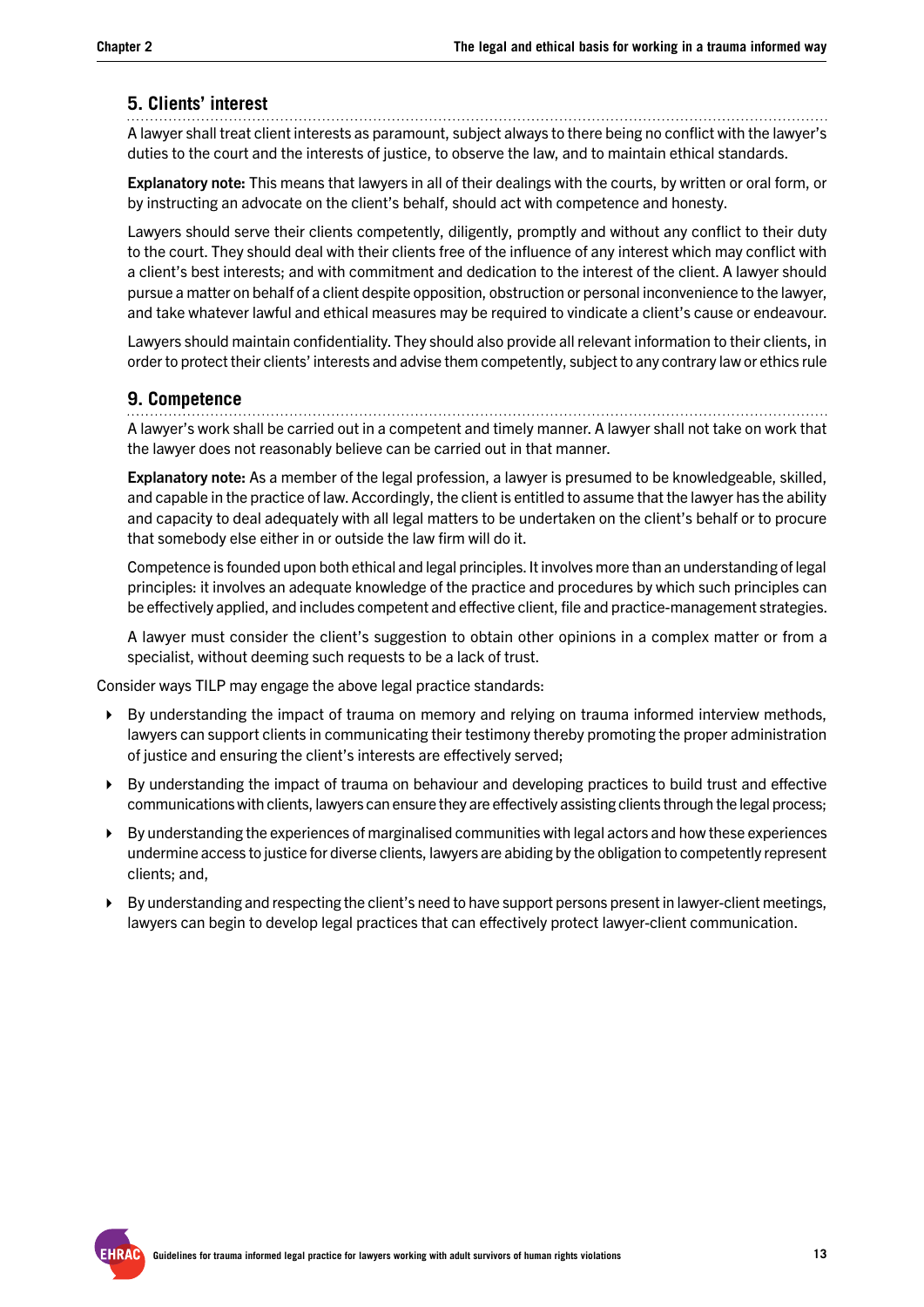# <span id="page-13-0"></span>**CHAPTER 3 Organisational best practices**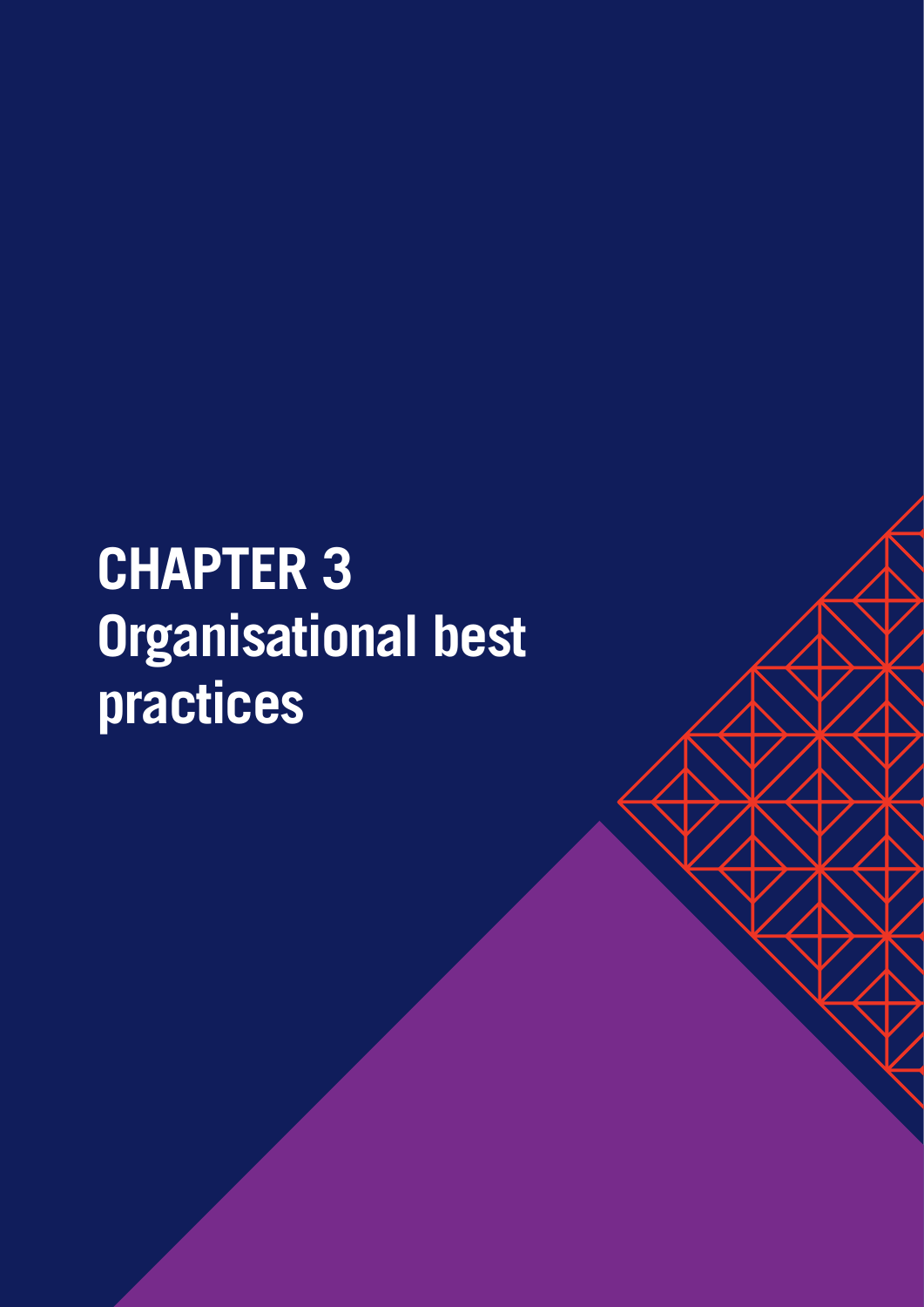Legal organisations including non-profit organisations have a role to play in facilitating an environment where legal professionals can effectively integrate trauma-informed approaches into their practices.

We recommend legal organisations consider:

#### **Building strong networks with the communities they represent**

This requires legal organisations to employ diverse staff who represent the communities where the organisations works. It requires that legal organisations get to know local service providers that service their clients' communities including anti-violence centres, housing supports and shelters, medical experts and counselling. Accessible services should be low-barrier, inclusive and trauma informed. Legal organisations should get to know these services and the experiences of the clients who use them and make sure they are referring clients to suitable services.

Building strong networks also requires legal organisations to have a presence in the communities where they work. This may mean attending important community events such as cultural celebrations, Pride events, protests or being present at mass evictions or other important moments for the community.

#### **Facilitating through policies, training and funding environments in which lawyers can engage in TILP**

Policies aimed at reducing caseloads and increasing time allocation per case allow lawyers to spend the requisite amount of time providing trauma informed services. Training can help lawyers develop TILP, cultural competence and the skills to represent diverse clients. Funding should be set aside for clients who may need financial support to access meetings, send documents or participate in legal proceedings. These costs should be built into organisational budgets.

#### **Safeguarding and contingency planning**

Safeguarding and contingency planning can help lawyers navigate difficult scenarios that may arise when working with clients with diverse needs. For example, legal organisations should have frameworks in place for when safeguarding concerns are reported to staff to ensure that staff are responding within the remit of their professional obligation while also ensuring the protection of the client's interests and wellbeing. Legal organisations should also develop internal feedback and complaints processes that allow for clients to raise concerns and seek a change in legal representation.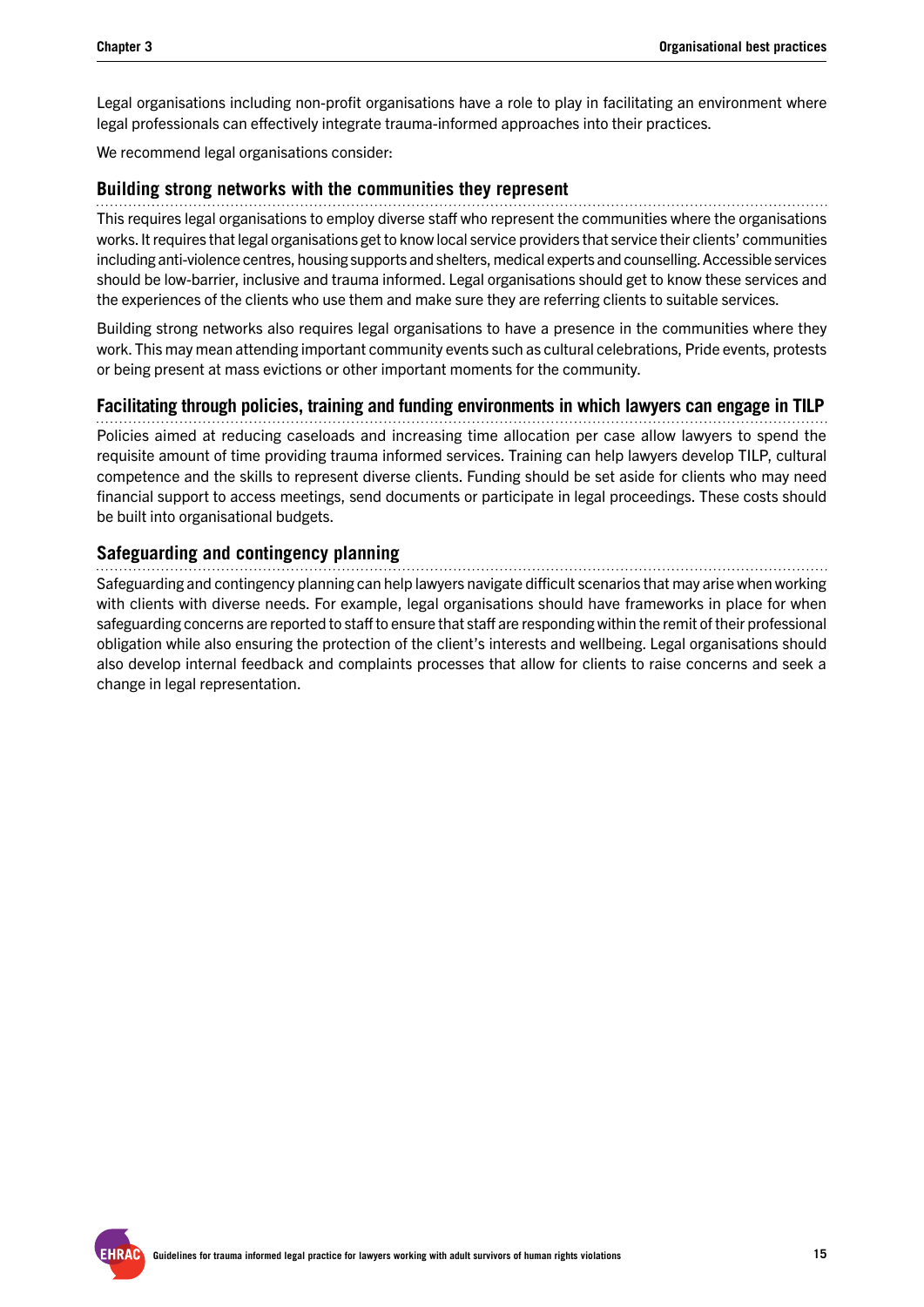<span id="page-15-0"></span>**CHAPTER 4 Developing a traumainformed lawyer-client relationship**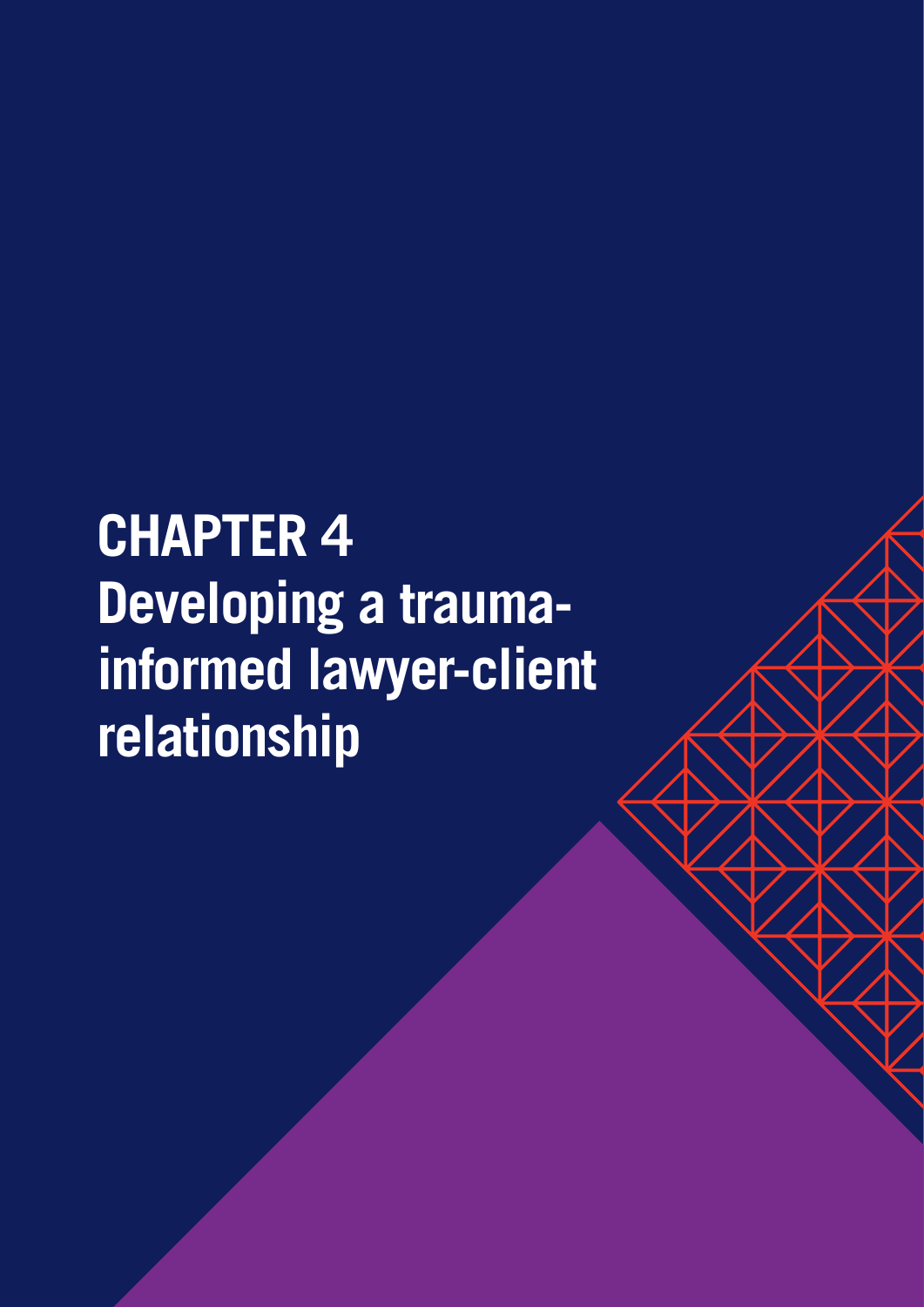<span id="page-16-0"></span>Consultations, meetings and communications between lawyers and clients are often experiences of great emotional impact for survivors. It is essential for lawyers to engage clients in a trauma informed way, striving to always striving to affirm a sense of safety and agency. Practices that centre safety can significantly reduce the likelihood and impact of re-traumatisation. Whereas practices that centre the client's agency can return a small sense of control to the client that was likely lost as a result of the traumatic event. In this chapter we outline ways to integrate safety and agency into your legal practice. It may not be possible to apply all recommendations in your practice, the aim of this section is to turn your mind to some of the proven ways to make legal representation more supportive of clients who have experienced trauma.

## **CONDUCTING TRAUMA INFORMED MEETINGS**

#### **Get to know the client and their circumstances**

Lawyers have an obligation to be prepared for client meetings including knowing the contents of the client's file, the legal issues that arise in the client's case and information about the client's journey through the legal process. For survivors of trauma it is even more important that lawyers show up prepared to meetings to affirm a sense of safety and control.

#### **Determine the best way to communicate with the client**

It is important for lawyers to be thoughtful about the best ways to communicate with clients to ensure that you are actively considering the survivor's specific needs and, in particular, their safety. Clients should always be asked how they want to be reached and their choice respected. You should always check and never presume that emails, phone calls and voicemails are a safe and comfortable option for communicating with your client. You should avoid speaking with clients in the presence of others unless, as set out below, the person is a part of the client's circle of care. You should not share your client's story or details of your client conversations with colleagues unless it is relevant to the progress of the case. This is particularly harmful when the story is shared for humour, entertainment or complaining about the client for example to colleagues or friends. Whenever possible, try to use encrypted messaging systems like Signal or ProtonMail. You may also want to consider sending messages that self-destruct upon reading.

#### **Arrange meetings with the client's needs in mind**

When setting up meetings with clients, consider the client's needs and whether there are barriers to accessibility. The best way to do this is to ask the survivor well in advance of the meeting whether there are any adjustments that need to be put in place to help facilitate a comfortable meeting space. Whenever possible the first meeting should be in person.

Some common barriers to accessibility include:

#### **Safety**

Clients may be worried about coming to a meeting space either because the space itself is unsafe for them or because they may be worried about getting to the location safely and without notifying abusers or authorities.

#### **Accessibility of space**

Clients may not be able to access the meeting space because it does not meet their needs, for example the space may not be accessible for people with limited mobility. Consider whether there is wheelchair access, the number of steps it takes to get to the office, the distance between the entrance and the meeting room. Meeting spaces should also have accessible facilities for diverse communities, for example, gender inclusive washrooms and areas for prayer.

## **RESOURCE**

Consider undertaking an accessibility audit. You can use online tools such as the [Radical Access Mapping Project's](https://radicalaccessiblecommunities.wordpress.com/the-radical-access-mapping-project/radical-access-mapping-project-vancouver/)  [Accessibility Audit Template](https://radicalaccessiblecommunities.wordpress.com/the-radical-access-mapping-project/radical-access-mapping-project-vancouver/) to undertake an audit of your space. Remember that even small adjustments can demonstrate a welcoming space for your clients.

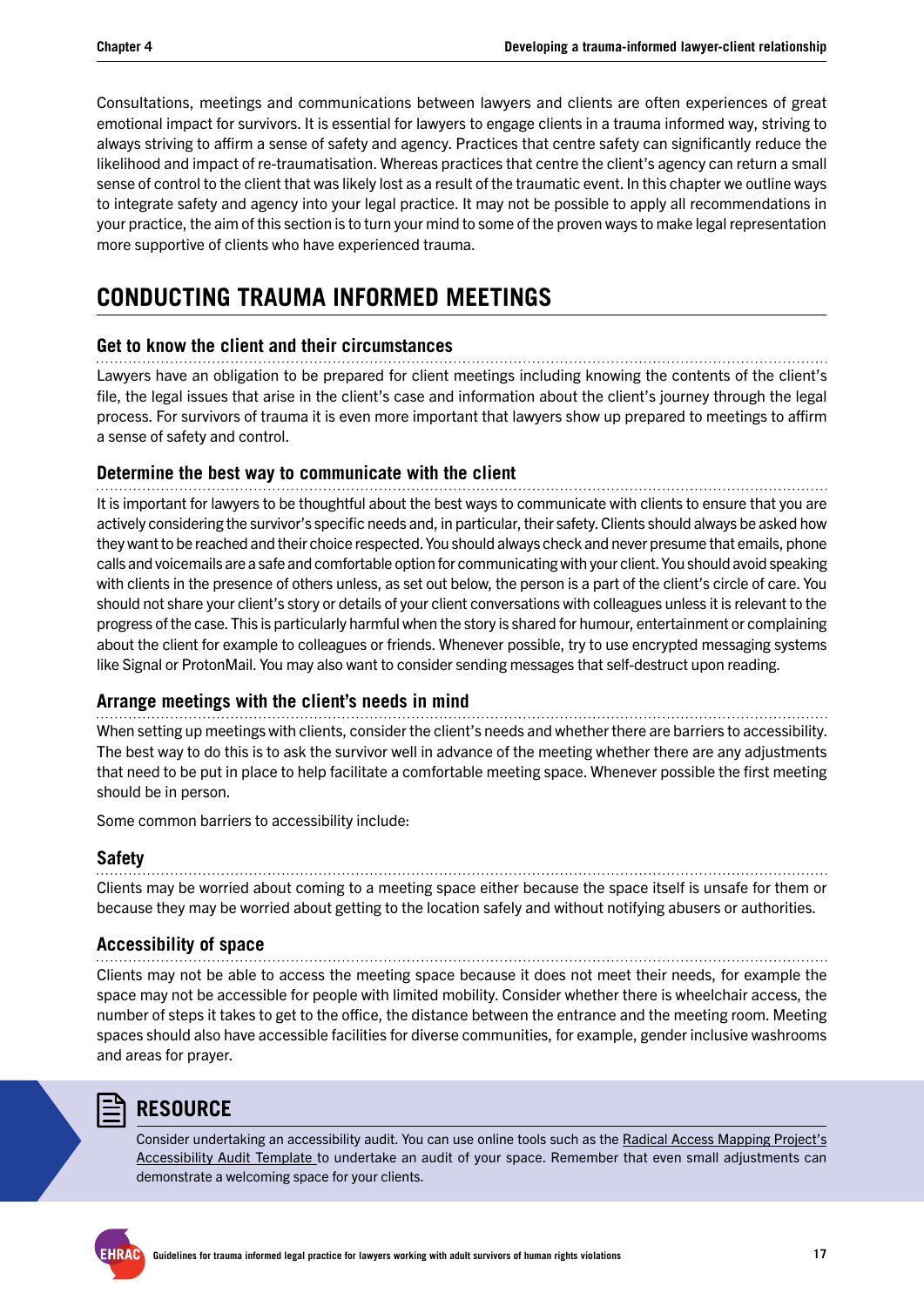#### **Communication barriers**

Clients may face communication barriers that impede access to adequate legal services. Clients may not speak the same language as the service provider, may struggle to understand the legal terminology used or face difficulties communicating related to a physical or intellectual disability.41 Lawyers should familiarise themselves with each client's needs and seek to reduce communication barriers. As a general rule, lawyers should seek to use clear and simple language to ensure clients understand the information being provided. It may be a good practice to provide key information in written and verbal form allowing the client time to process the information.

## **PRACTICE TIP**

#### **Overcoming communication barriers**

Interpreters – When engaging interpreters it is important to ensure that the client is comfortable with the interpreter you have chosen. You can pre-empt concerns by creating a network of interpreters who you trust and ensuring that they are using the right terminology and are trauma informed and culturally competent. You should pay attention to your client's non-verbal signs during the interpretation and, if you feel that the client is not openly communicating with you, consider changing interpreters for your next meeting. Where a relative who can act as an interpreter is involved, you should always check whether the client is comfortable with their relative acting as interpreter.

Clients with intellectual disabilities – When working with clients with intellectual disabilities you should strive to take all necessary measures to ensure that the client can communicate priorities and instructions. Accommodation, communication aids and support persons should be engaged to encourage the client's free participation in legal processes, they should not be resorted to as a general practice or in order to ease the burden on the lawyer of understanding the client and her priorities.<sup>42</sup> Consider practicing the following:

- $\triangleright$  Demonstrate a calm and quiet presence respecting the client's interpersonal space;
- Listen actively and pay attention to your client's verbal as well as non-verbal communication. You should try your best not to interrupt the client. Give the client time and space to answer questions and be prepared that sometimes it may take the client a few seconds or even minutes to respond;
- $\triangleright$  Provide the client with the opportunity to take frequent breaks;
- Keep sentences short and simple and try to communicate one message at a time. It may help to pause between key ideas/phrases to allow the client time to process. You should avoid asking abstract, metaphorical or rhetorical questions. It is also important to avoid sarcasm or exaggeration as communication may be taken literally. It may help to use visual clues or aids (ie videos, images);
- Include specialists who may be able to help you understand how your client is communicating and the best way to engage them; and,
- Be careful when you are engaging support persons. You should refrain from speaking directly to support persons. You should always direct communication to the client and never ignore the client even if the support person is doing most of the talking on the client's behalf. You should also ensure that there is no conflict of interest between the client and their support person. (See also Engaging Support Networks).

#### **Resource-related barriers**

Resource barriers may include a lack of access to a phone or internet making communication difficult; lack of access to a car, remoteness of the client's home or lack of funding to take public transportation; financial barriers including lack of access to food, clothing, sanitation facilities. Lawyers should be aware of the barriers their clients face and how these barriers may limit the client's participation in the legal proceedings. Legal organisations should account for this additional costs in their budgets and try their best to support clients with financial and other resource related barriers. Make sure the client knows that any financial or other support provided does not limit their ability to continue with litigation or change legal representation.

<sup>41.</sup> We use the terms physical disability, intellectual disability and mental health disability in these Guidelines to refer to people whose physical, intellectual or mental health needs are often unmet in society. We understand these terms to be the most widely accepted terms but recognise that terminology is regularly evolving and these terms may not be used by some people marginalised on the basis of disability.

<sup>42</sup> UN General Assembly, Convention on the Rights of Persons with Disabilities : resolution / adopted by the General Assembly, 24 January 2007, A/ RES/61/106, article 12, paragraph 3.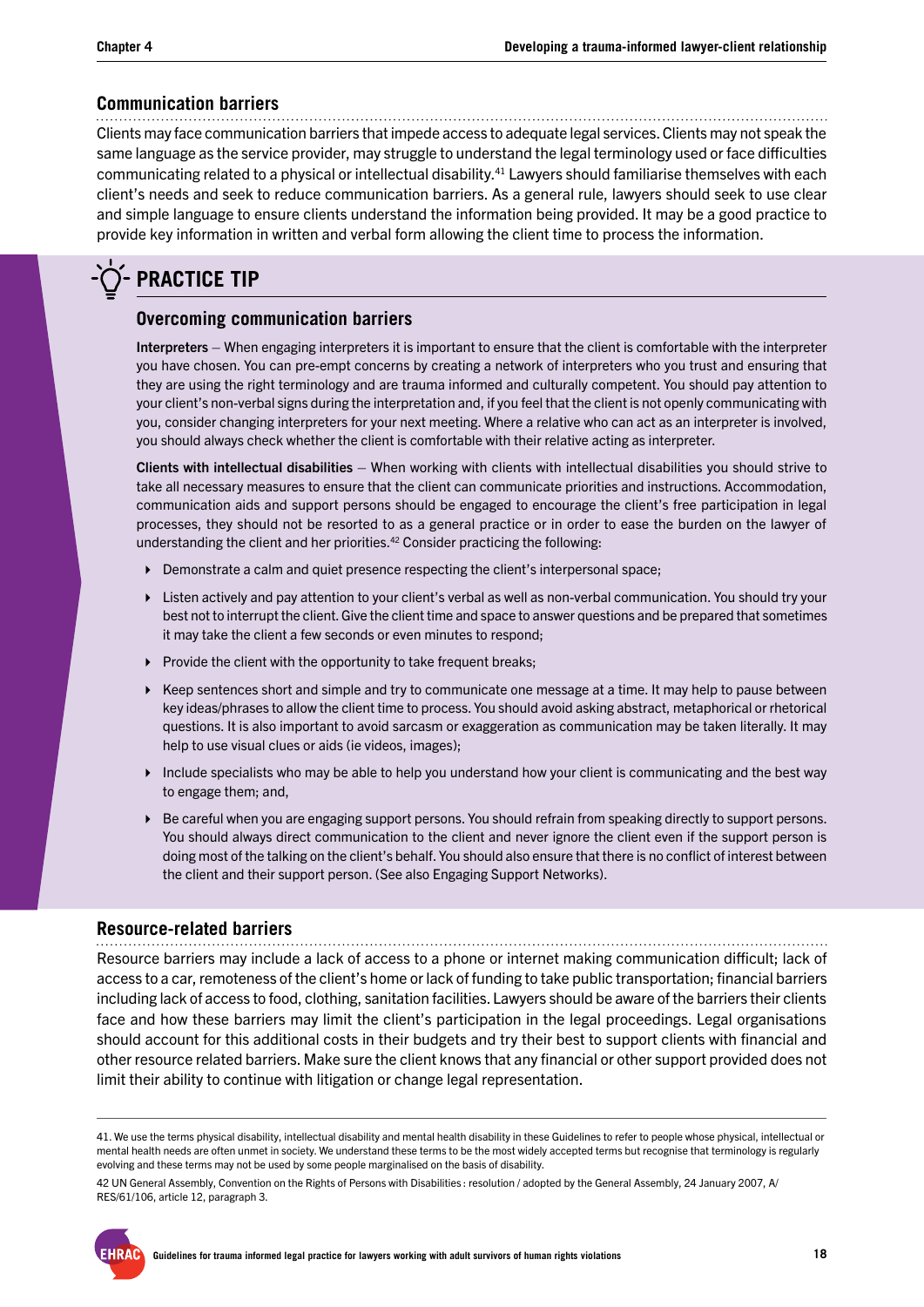#### **Social norms and obligations**

Barriers related to social norms and obligations may be difficult to assess particularly if the lawyer is not a member of the client's community. It is important for organisations to retain diverse staff to ensure there exists diverse experiences and expertise within an organisation and to train all staff on the experiences of the communities with whom the organisation works. While social norms and obligations vary from community to community, some commonly arising barriers related to social norms include:

- $\blacktriangleright$  It may be taboo for clients, particularly women, to meet alone with a lawyer from a different gender. To support clients who may face this form of barrier try providing the client choice. Where it is not possible to let the client choose the lawyer with whom they want to work, let the client know who their lawyer will be and who will be in the office when they join. Perhaps have someone of the same gender present to greet the client and say that they can join the meeting if the client feels more comfortable. You may also want to let them know they can have a support person join if they wish or that the meeting can be held somewhere more public. This practice is essential for cases involving sexual violence or other power-based crimes.
- Meeting times and locations may prove particularly difficult for clients with childcare and family care responsibilities, the vast majority of whom are women. It is important to provide options for meeting times to work around clients' family and other obligations and also to create space for clients to bring along children, though make sure children can spend the duration of the meeting somewhere where they cannot hear the nature of the conversation between you and the client.

#### **Comfort**

A meeting space that is uncomfortable can make it difficult for survivors of trauma to feel safe and in control and can impact the survivor's ability to share their story and recall the traumatic events. Legal organisations and lawyers should try to create comfortable and welcoming meeting spaces with comfortable sitting areas, some tea, coffee and snacks. Meeting spaces should be tidy, with client files securely put away. You should remove religious symbols that may make clients feel unwelcome.

## **PRACTICE TIP**

You may want to consider having meetings outside your office. You may want to find a place where the survivor can be most comfortable, like their home or a community-based clinic. For long interview days, you may also want to consider how best to make the day as comfortable as possible by sitting down for lunch with the survivor and providing for regular and long breaks (including allowing the client to relax/take a nap).

#### **Clearly communicate the details of the meeting**

Once the meeting details have been set it is important to clearly communicate the information to the client. Provide the client information about the meeting time, location and duration. If possible, walk the client through what you will cover in the meeting and the purpose of the meeting. You may need to provide clear details of how to get to the location or, if meeting online, how best to connect to the virtual meeting space. If safe, provide written information about the meeting.

#### **Engage support networks**

Lawyers should encourage involvement of existing networks by inviting clients to bring along to meetings and other legal processes family members, kinship relations, and community support workers. You should also be prepared to connect clients with accessible and culturally competent support services that can help the client access housing, counselling and other services. You should regularly consider the use of counsellors during meetings and legal proceedings.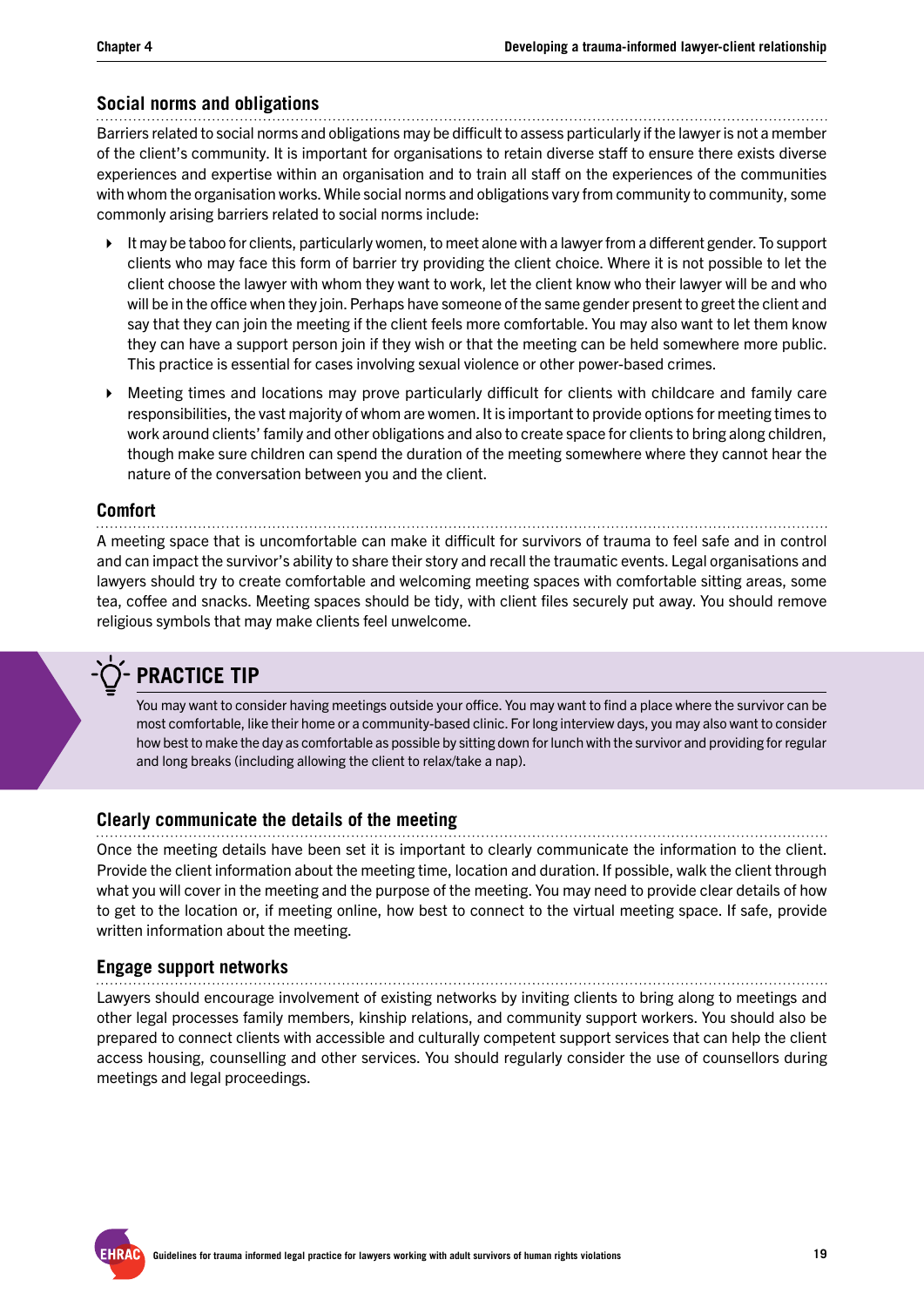## <span id="page-19-0"></span>**PRACTICE TIP**

#### **Effectively engaging support persons**

While engaging support persons is an essential part of TILP, lawyers should be alive to the scenario that a person joining the client at meetings may not be acting in the client's best interest. We recommend you get to know the client and the person who is joining them before starting to discuss the client's case. If you have any doubts about the role of the support person, you should seek to, in the most subtle way possible, create space for the client to speak with you without the support person around. You can let the client know that it is entirely up to them whether they want to have the support person present at meetings and that you will take the lead from them and help them in the most sensitive way possible. If you are worried about the client's safety or wellbeing you should, with the client's consent, connect the client with services.

When engaging support networks it is also important to consider that most jurisdictions have a principle that protects communications between lawyers and their clients. This is a right held by a client to prevent the disclosure of the contents of communications between lawyers and clients in various circumstances – primarily if legal advice is being given, or if litigation is being contemplated.

Legal professional privilege may be waived in a number of circumstances, including if the contents of the communication are divulged to a third party. In these instances, where privilege has been found to have been waived, the parties (including the lawyer, the client or the third party) may be compelled to disclose the contents of the communications. However some jurisdictions have devised exceptions to this general principle of waiver, including that privilege is maintained when there is a 'common interest' in the legal advice or litigation or if the third person is aiding the cause of the litigation and there is an expectation of confidentiality.<sup>43</sup>

Civil law jurisdictions do not generally have the principle of legal professional privilege, but instead, communications between lawyers and clients are covered by a lawyer's duty of professional secrecy, which may include obligations of professional confidentiality and the right to refuse to give testimony or give over documents. The situations where secrecy can be waived can be much more strict than in common law jurisdictions (that is, professional secrecy is difficult to unintentionally waive and in some situations may be impossible to even intentionally waive).

We recommend you get to know the rules of lawyer-client privilege in your jurisdiction and develop approaches for maximising the engagement of support networks while ensuring the client's interest in having lawyer-client communications protected. For example, you may want to ask support persons to step out of the room when providing legal advice or discussing commencing litigation.

#### **Be reliable**

Do your best to stick to the time, date and content you told your client you would cover and apologise if you are running late to a meeting. Remember that, while this may be just another client meeting for you, it is likely a very monumental moment for your client who may have prepared for weeks for the meeting. If you need to change the meeting date, time, location or objectives, provide ample notice to the client.

## **COMMUNICATING IN A TRAUMA INFORMED WAY WITH CLIENTS**

#### **Make an effort to bridge the lawer-client gap**

As legal professionals, lawyers may be viewed by some clients as unapproachable and distant. There may exist power dynamics between the lawyer and client that, while unknown to the lawyer, are apparent to the client and undermine the trust and safety that could be developed between lawyers and clients. Consider how you show up at client meetings and make an effort to appear approachable, relaxed and present yourself on equal footing with the client. This can be done by wearing demure clothing, sitting beside the client rather than behind a desk and reflecting the client's body language. You may also want to be open about what you don't know. You may want to emphasise that the client is the expert and is in charge of the case, you are there to support them through it.

43 See e.g. *State v. Sucharew*, 205 Ariz. 16 (Ct. App. 2003 where a parent, who had paid for legal representation and had an obvious parental and advisory role, was present with a meeting privilege was found not to have been waived. Similarly, when a daughter for an elderly client chose the law firm for her mother, transported her to the meetings, and put her at ease so she could communicate with her lawyers, was present, privilege was found to have not been waived (*Stroh v. Gen. Motors Corp*., 213 A.D.2d 267 (1995). On the other hand, when a daughter was present at a meeting but had no role in conveying information or protecting the mother's interest, privilege was waived (*State v. Shire, 850 S.W.2d 923 (Mo. Ct. App. 1993*).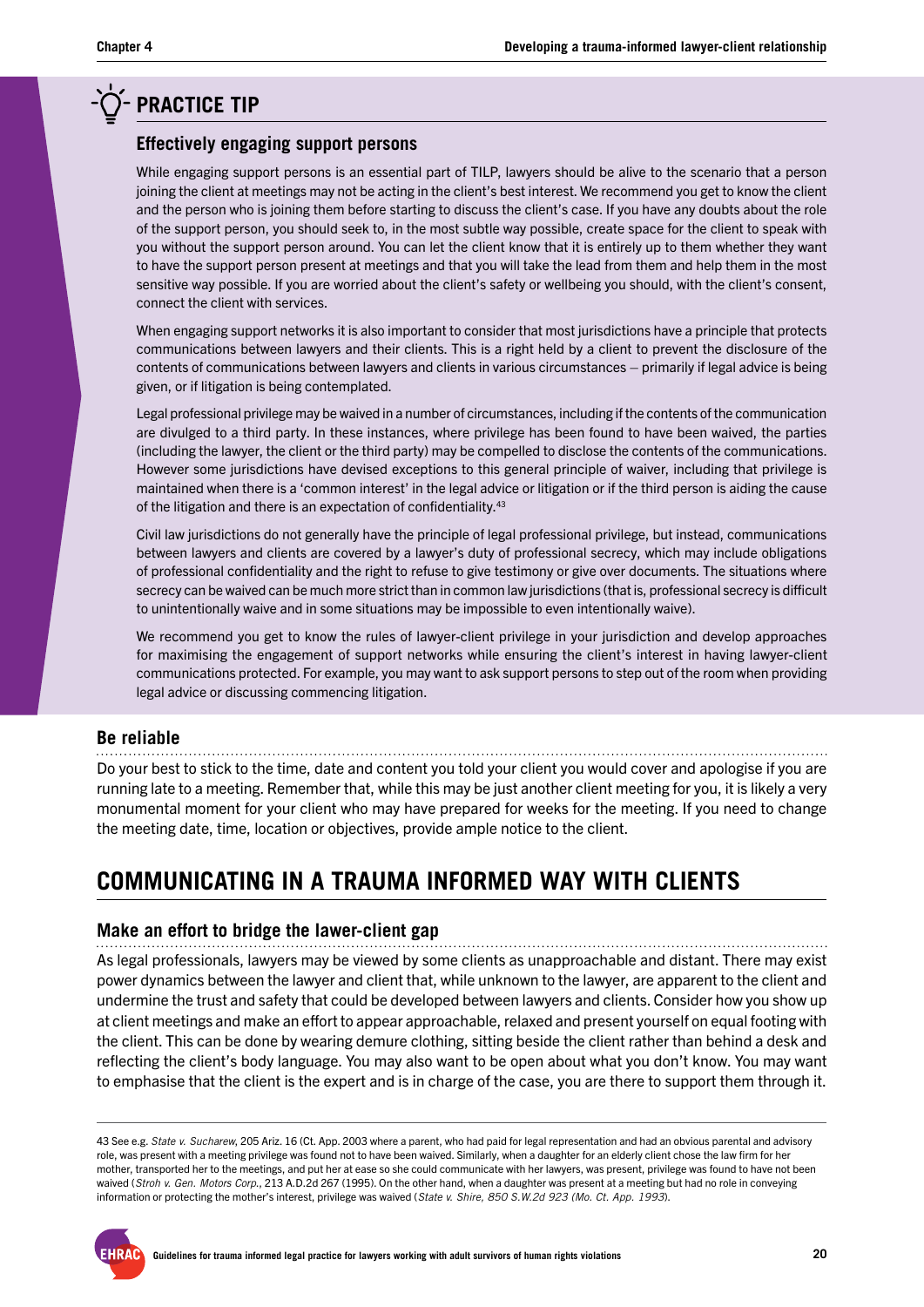#### **Listen actively and without interruptions**

Working with survivors of trauma will often take more time and emotional labour than working with clients who have not experienced trauma. Survivors may take longer to recall events or may need time to process their feelings. Part of the process of working effectively with survivors of trauma is being there to listen for long periods of time. It can be harmful to look at your watch or cell phone, appear disinterested, cut meetings short or try to move the client along before she is ready. It is important lawyers build additional time into their schedules to be there for clients who have experienced trauma. If you have to end a meeting emphasise the importance of what the survivor is saying and be honest about the reason for ending the meeting. Let them know you will be able to pick up where you left off at your next meeting.

#### **Use appropriate and inclusive language**

The terminology you use should be up-to-date and chosen by the community you represent. Some terms that are commonly used may be considered offensive for some communities. The best way to get to know the appropriate terminology to use is to develop relationships of trust with the community you represent. However, you may also want to research commonly used terms and make sure they are appropriate. In some cases it may be best to ask the client whether a term is appropriate or if there is a better term you can use.

## **PRACTICE TIP**

#### **Inclusive language considerations**

- $\triangleright$  It is essential that lawyers working in languages where there exist gendered pronouns use the right pronouns for clients. Lawyers should not presume their client's pronouns. Purposefully or negligently mis-gendering and mis-naming clients can amount to discriminatory conduct and is always harmful for the client's wellbeing. Instead of asking clients for their pronouns and name consider sharing your own pronouns and the name by which you want to be referred. This indicates to the client that it is a safe space for them to share their pronouns and name. If a client does share their pronouns and name it is essential that this information is not disclosed to anyone without the client's express consent. Outing a person who identifies as a member of the LGBTQI+ community is discriminatory, harmful and can have serious consequences for the person's wellbeing including their physical safety.
- Transgender clients may use terms unfamiliar to you to refer to their anatomical parts. Take the lead from your client in referring to anatomical parts and, if unsure, describe the need to clarify what they mean by the term.
- You may want to consider the terms you use to refer to homes/community spaces/protests or other environments important to your client and their community. For example, the term 'settlement' to refer to the communities where Roma clients live may be offensive to some, you should try to use the terms communities or neighbourhoods instead.<sup>44</sup>

### **RESOURCE**

- [Stonewall glossary of terminology](https://www.stonewall.org.uk/sites/default/files/setting_up_lgbt_011.pdf)
- [Council of Europe Descriptive Glossary of terms relating to Roma issues](a.cs.coe.int/team20/cahrom/documents/Glossary%20Roma%20EN%20version%2018%20May%202012.pdf) (2012)

#### **Practise empathy**

Lawyers should recognise their role as a key support person in the client's care circle. While lawyers are not trained to provide emotional support and should make their best effort to connect the client with services, there may also be a need for lawyers to be a listening ear for clients. Lawyers should be prepared to empathise with their clients, allowing space for clients to vent and speak about the impact the traumatic event has had on their lives. While you can and should recognise the client's feelings you should refrain from saying that you understand what the client has been through. You may want to share your experience of a similar situation but you should always recognise that this does not mean that you fully understand how they are feeling – the client's experience, no matter how similar, is only their own.

44. Adam Wiess, Stop calling places where Roma live "settlements", European Roma Rights Centre (2017) European Roma Rights Centre, [http://www.errc.](http://www.errc.org/news/stop-calling-places-where-roma-live-settlements) [org/news/stop-calling-places-where-roma-live-settlements](http://www.errc.org/news/stop-calling-places-where-roma-live-settlements) accessed on 21 March 2022.

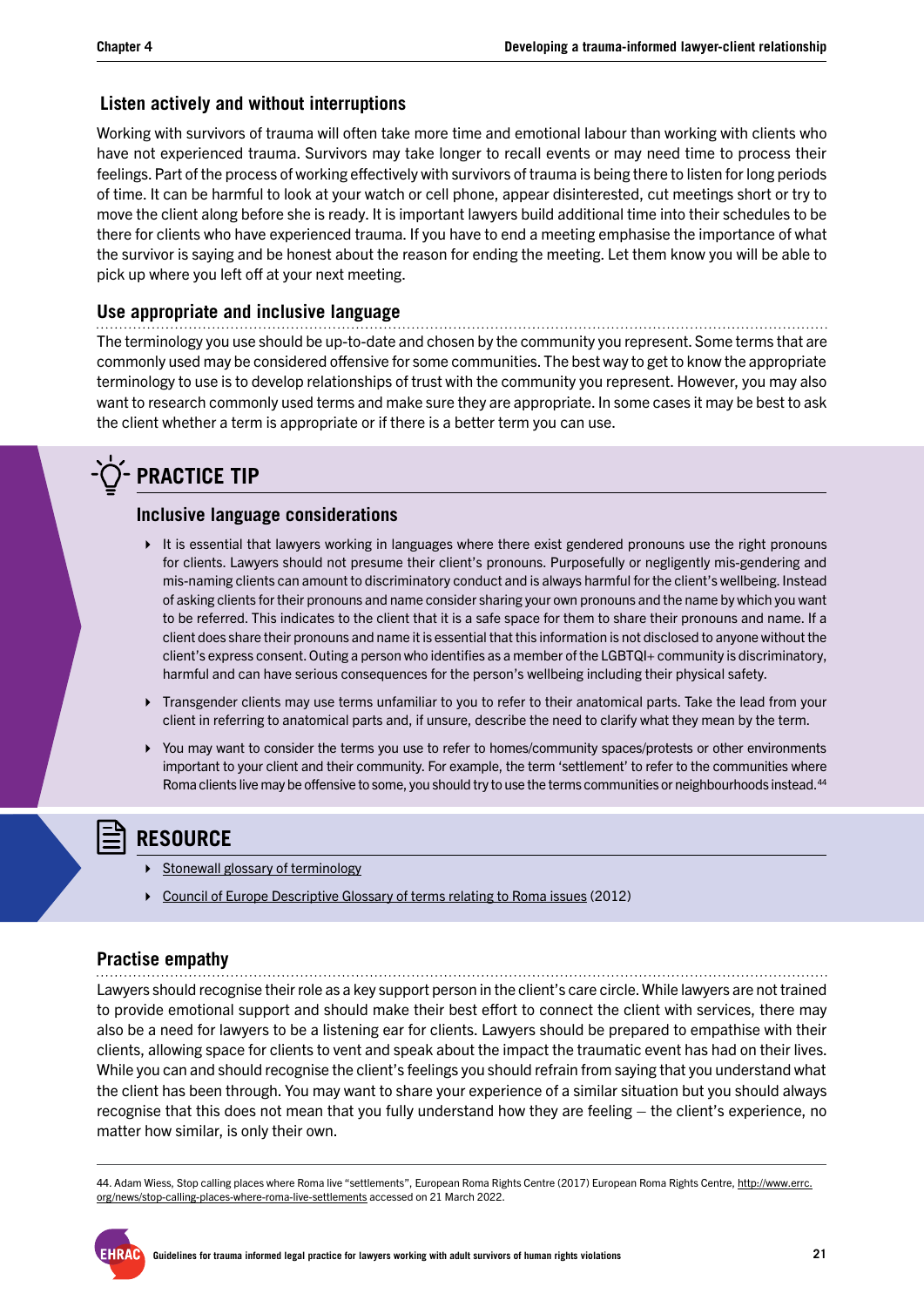### <span id="page-21-0"></span>**RESOURCE**

World Health Organisation, [Psychological first aid: Guide for field workers](https://www.who.int/publications/i/item/9789241548205) (2011)

#### **Create a non-judgmental environment**

Recognising the impact of trauma on behaviour means challenging yourself to constantly remain non-judgmental and welcoming to your client's needs even if they appear inconsistent or counterintuitive.

## **PRACTICE TIP**

#### **Navigating challenges in the lawyer-client relationship**

Clients who seem uncooperative or aggressive; dishonest; make decisions that seem counterintuitive; are hard to reach; or drop in and out of legal proceedings may be facing barriers to accessing justice including experiencing re-traumatisation, having to respond to ongoing complex or community trauma or fearing the consequences of taking legal action (ie retaliation, violation of their privacy). It is important to remain non-judgmental and respect the challenges that these clients may be facing. Try your best to keep your door open for these clients and, if you have to close their file, make sure you communicate with them in a compassionate, clear and simple way any upcoming deadlines in their case, the reasons why you are closing their file, the legal implications, and that they can come to you if they need help in the future or if they change their mind. If safe, you may want to communicate this information in verbal and written form to ensure it has been understood. You should always explain that your intention is not to pressure them but to make sure they have all the information they need to make the right decisions for themselves.

## **INTERVIEWING THE CLIENT AND GATHERING THEIR TESTIMONY**

In addition to the general practice approaches set out above, lawyers should incorporate additional trauma informed approaches when conducting interviews with survivors of trauma. Before you begin an interview recall that:

- 1. trauma impacts memory;
- 2. trauma impacts communication; and,
- 3. TILP interview practices can help survivors' recall and communication.

When conducting trauma informed interviews:

- 1. Whenever possible have a short introductory meeting first then arrange a longer meeting a few days or weeks later to gather the client's testimony.
- 2. Do your best to limit the number of times the client has to tell their story. Speaking about traumatic experiences can lead to re-traumatisation. Even the most well facilitated interviews can be harmful for a survivor's recovery. Lawyers should always try to limit the number of times their client has to tell their story.
- Is there already a statement in the file that you can review and expand on?
- Could you, instead, ask them to write a statement or keep track of incidents in a way that is supportive of their emotional and other needs?
- With the client's consent, you may want to make a recording so you can review it rather than asking the client to repeat certain information.
- If more than one staff member is working on a case, consider asking the client if they would want to participate in a collective interview attended by various staff members from your office, the survivor and their support person(s). This can create a circle of support around the survivor as they are reliving the traumatic experience and can work well when staff members are from the same community as the survivor.
- 3. Engage support networks and counselling professionals. Understand the rules of lawyer-client privilege in your jurisdiction and ensure that as much as possible the survivor can have a support person present in meetings with you and other legal actors.
- 4. Always prioritise the client's wellbeing. Pay attention to the client's verbal and non-verbal cues and suggest taking breaks or even returning to the interview at a later time.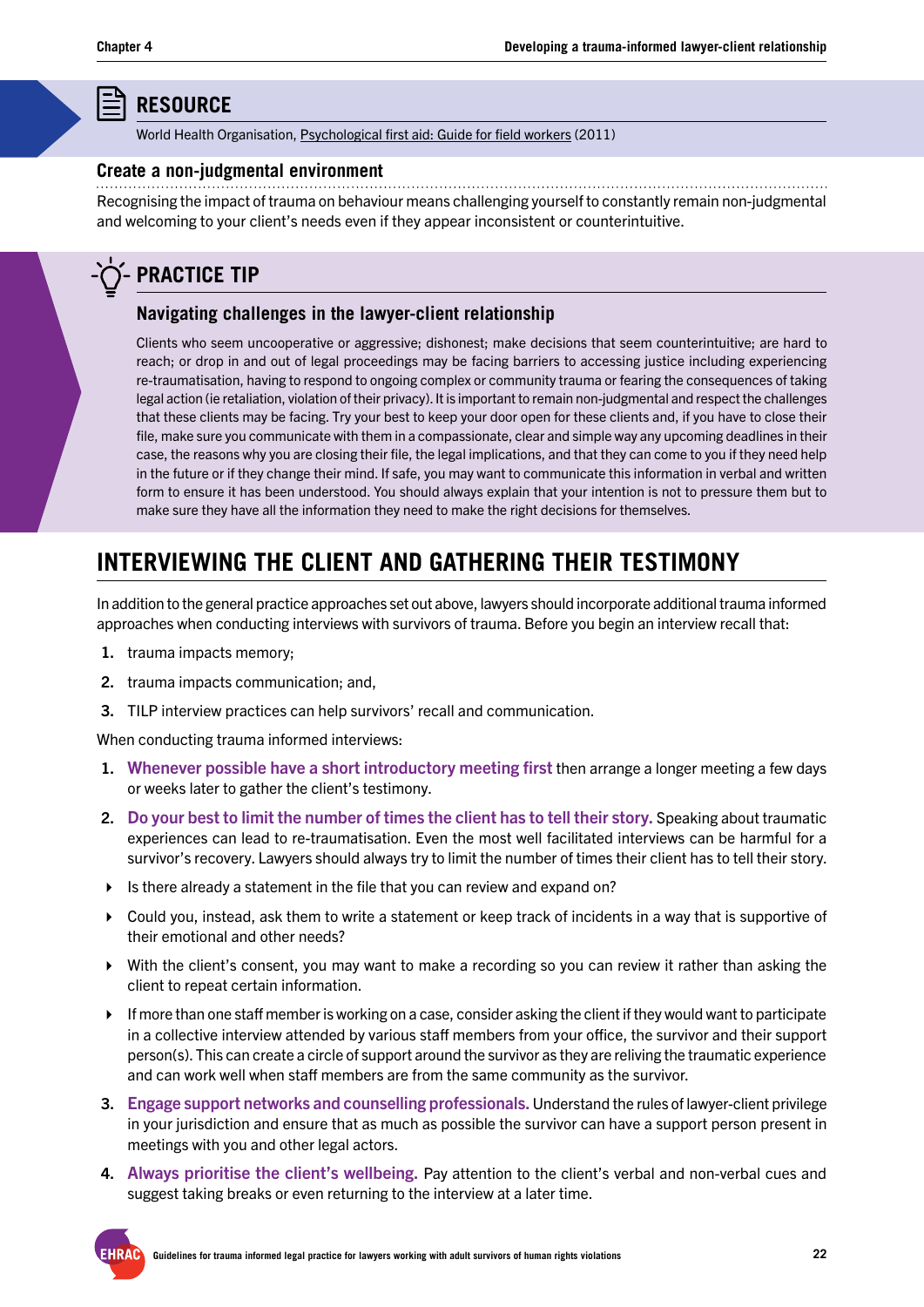- <span id="page-22-0"></span>5. Apply The Forensic Experiential Trauma Interview (FETI)**45** method:
- $\blacktriangleright$  The interview should be seen as an opportunity for the survivor to express their full experience including the impact it has had on them. It is important for survivors to speak about the emotional and physical impact the event had on them and identify any sensory memories they can recall.
- ▶ The interview should allow for an uninterrupted narrative, led by the client and told in her own words;
- $\blacktriangleright$  Interview questions should be open ended and facilitating of the impact of trauma on memory.
- Interview questions should not try to confuse the survivor or impose linear recall.
- Interview questions should not be accusatory.

### **INTERVIEW QUESTIONS DOS AND DON'TS**

| <b>DO<sub>S</sub></b>                                                                     | <b>DON'TS</b>                                                     |
|-------------------------------------------------------------------------------------------|-------------------------------------------------------------------|
| $\sqrt{\phantom{a}}$ What are you able to tell me about what<br>happened?                 | $\boldsymbol{\times}$ Tell me what happened from start to finish? |
| $\checkmark$ Where do you want to begin with your story?                                  | $\boldsymbol{\times}$ What was the first thing that happened?     |
| $\blacktriangleright$ What stands out to you most? What can't you forget?                 | $\times$ Can you tell me the story in reverse?                    |
| What were your thoughts and feelings when?<br>$\checkmark$                                | $\boldsymbol{\times}$ Why did you not ? / Why did you choose to ? |
| $\checkmark$ Did anything in particular cause you to tell us<br>about the incident today? | $\boldsymbol{\times}$ Why didn't you report until today?          |

#### **RESOURCE**

[Successful Trauma Informed Victim Interviewing,](https://www.theiacp.org/sites/default/files/2020-06/Final%20Design%20Successful%20Trauma%20Informed%20Victim%20Interviewing.pdf) International Association of Chiefs of Police.

## **EXPLAINING THE LEGAL PROCESS AND SEEKING INSTRUCTIONS FROM THE CLIENT**

Trauma informed legal practice calls on lawyers to thoroughly understand the client's diverse needs, priorities and concerns and actively engage the client in making decisions about their legal interests. A number of challenges may arise when explaining the legal process and seeking instruction from clients. The client may not at first be open about the remedies they desire. This can be because of a lack of understanding of what is available, a lack of trust in the legal system including their legal representatives or the client may be worried about risks and outcomes they are not openly communicating with you.

In order to overcome these barriers and provide the client with quality advice:

Try your best to understand the client's priorities and challenge your own presumptions about what clients may want out of a given process. Understanding client priorities involves asking open-ended questions and listening attentively as well as getting to know your client and their experience. If safe try to understand:

- What is your client's living situation? Do they feel safe and comfortable at home?
- ▶ Do they have dependents?
- Does the client have any concerns about safety or risks for themselves or their dependents?

45. Russell W Strand, The Forensic Experiential Trauma Interview (FETI),<https://www.mncasa.org/wp-content/uploads/2018/07/FETI-Public-Description.pdf> accessed on 21 March 2022.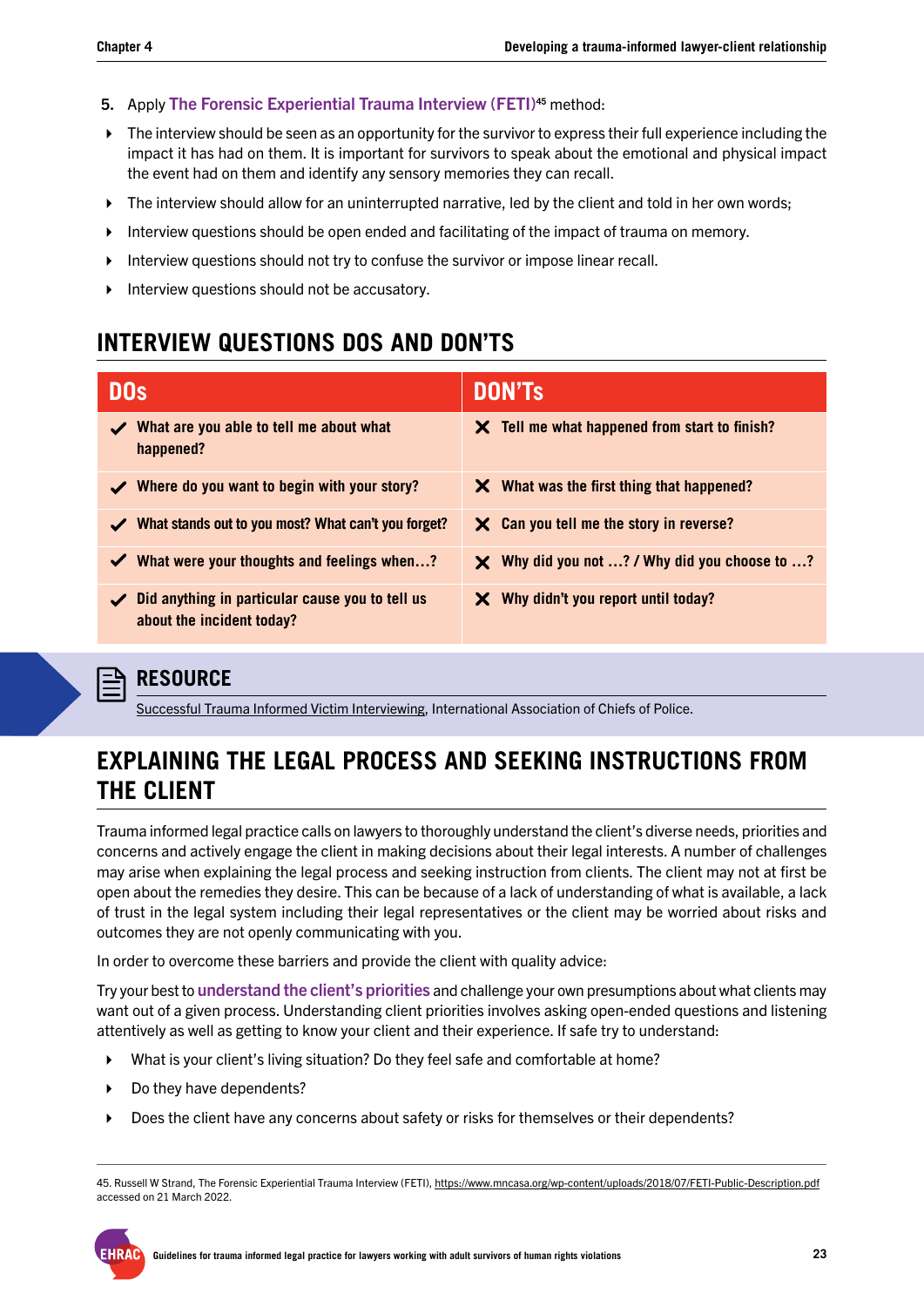- Do they face any financial barriers? Are they worried about losing their job or income stream?
- $\blacktriangleright$  Have they had experience with the legal system and, if so, how do they feel about that experience?

Try to undertake research before providing advice on all available legal avenues and consider all elements of the legal proceedings including:

- Would the client have standing in a particular proceeding?
- Are there any admissibility barriers that may arise in the proceeding?
- What type of evidence would the client have to give and how would this impact their wellbeing or privacy interests?
- What remedies does each proceeding provide and what remedies are not available?
- What is the process for ensuring implementation of the decision?

When discussing the likelihood of success for each legal avenue try to outline legal as well as practical considerations.

#### **Legal considerations:**

- What is the likelihood that you will win the case and get the remedies the applicant wants? Consider the judicial bodies' track record in ordering certain remedies; legal and admissibility hurdles you will have to overcome and the likelihood of success; the type of evidence that needs to be given and the difficulties you will face in securing or communicating the evidence.
- What is the likelihood that the case will be appealed and what are the success rates on appeal?
- What is the likelihood that the authorities will implement the judgment? Consider the steps you and your client will need to take to ensure implementation of the judgment.

#### **Practical considerations:**

- **EXECUTE:** Length and cost of the process including appeals and implementation;
- Safety considerations including the safety of dependents and, for some clients, consider the safety of any pets with which the client holds a close relationship;
- Stress and other emotional impact including re-traumatisation or disappointment in the outcome of the process;
- Privacy interests including challenges arising from the rules of evidence (ie cross examination, disclosure of medical reports) and any potential adverse social stigma, negative publicity or harassment if the litigation is high profile.

Try to understand the broader social, economic and legal context that may be impacting your client's choices and experiences to target recommendations effectively. This practice is particularly important for lawyers working with survivors of gender-based violence, racialised communities, LGBTQI+ clients and clients who are criminalised or without immigration status.

- Understand the ways marginalisation may legally or practically limit your client's choice.
- Try to find ways around the limitations by prioritising safety and agency.
- Provide practical advice outlining the risks associated with choosing a particular legal avenue.
- Connect the client to support services that may meet some of their needs alongside or in lieu of a justice or legal system response.

#### **RESOURCE**

[Equality and non-discrimination in Russia: Best Practice Guide for Lawyers, Equal Rights Trust](https://www.equalrightstrust.org/ertdocumentbank/lawyer%20guide_ENG_e-version.pdf) (2017)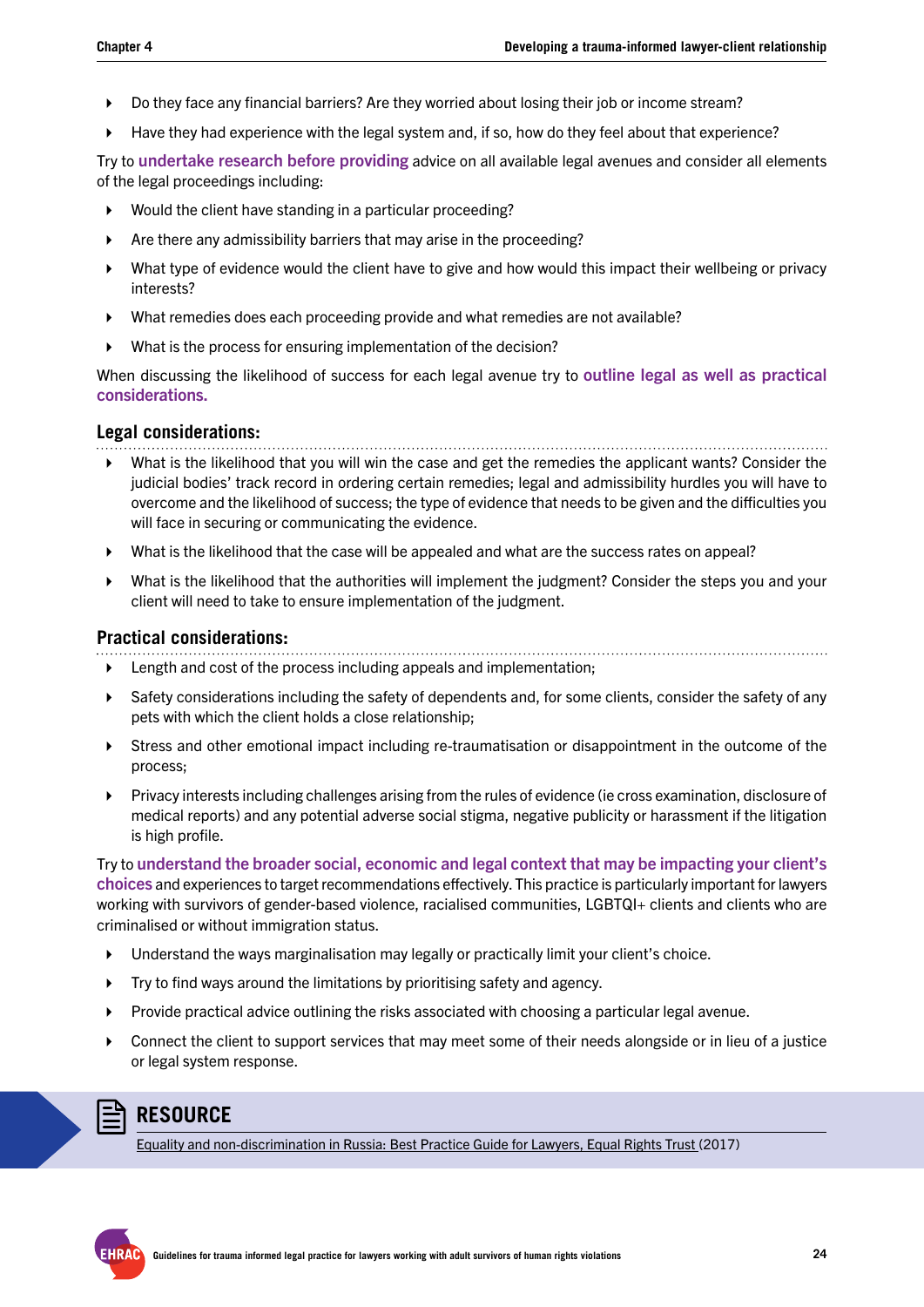## **PRACTICE TIP**

#### **Working with criminalised clients**

Clients who experience criminalisation related to their engagement in sex work, use of criminalised substances or immigration status face additional access to justice barriers. Working with criminalised clients requires lawyers to provide practical and realistic advice to the client on the impact reporting a crime or being involved in legal proceedings may have on them. Lawyers should:

- $\triangleright$  Be honest and clear with clients about the legal challenges they may face;
- Provide practical advice on how clients can access justice without placing themselves at risk of criminalisation including what information to share with police and information to withhold and, if optional, the process for third party or anonymous reporting.<sup>46</sup> Your advice should centre on meeting the client's needs. For example:
	- If the survivor is worried about her safety, you may want to focus your efforts on helping her get a protection order which may be a more low barrier, timely response than criminal prosecution. You should walk her through the process of seeking a protection order and explicitly outline how she can report without disclosing information that may place her at risk of criminalisation (ie substance use, nature of the relationship with the perpetrator);
	- You should consider whether in your jurisdiction survivors can get victim status without filing a police complaint. Victim status can help survivors receive financial support, wellbeing services, shelter and other necessary services for fleeing violence<sup>47</sup>;
	- You may also want to explore alternative reporting methods such as anonymous reporting or the filing of third party reports; and,
- If your client is unable to access state services, you should do your best to connect her with community services that can meet the survivor's unmet needs.

## **RESOURCE**

Tamar Dekanosidze[, Gender-based violence against sex workers and barriers to accessing justice: International](https://osgf.ge/wp-json/wi/validate/v1/file?wifile=wp-content/uploads/2018/07/eng.pdf) [Standards and Experience in Georgia](https://osgf.ge/wp-json/wi/validate/v1/file?wifile=wp-content/uploads/2018/07/eng.pdf) (2018)

Respect the client's decision even if the case has significant strategic value. Your role is to provide the client with the relevant information to make a decision, it is up to your client to make the right decision for them.

<sup>46.</sup> Council of Europe, The Council of Europe Convention on Preventing and Combating Violence against Women and Domestic Violence , November 2014, ISBN 978-92-871-7990-6, article 55.

<sup>47.</sup> Council of Europe, The Council of Europe Convention on Preventing and Combating Violence against Women and Domestic Violence , November 2014, ISBN 978-92-871-7990-6, article 18(4).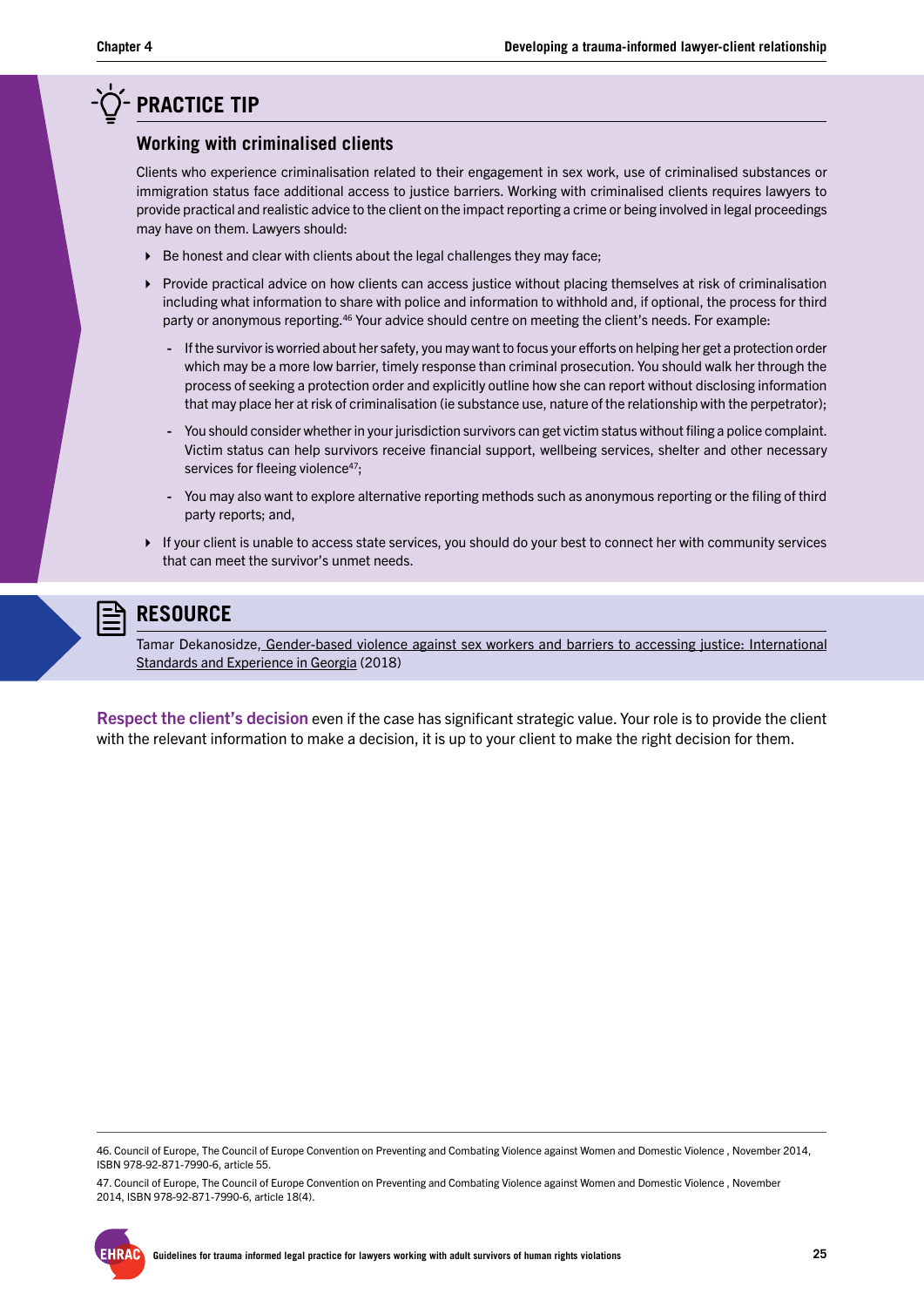## <span id="page-25-0"></span>**CHAPTER 5 Supporting the client through the legal process**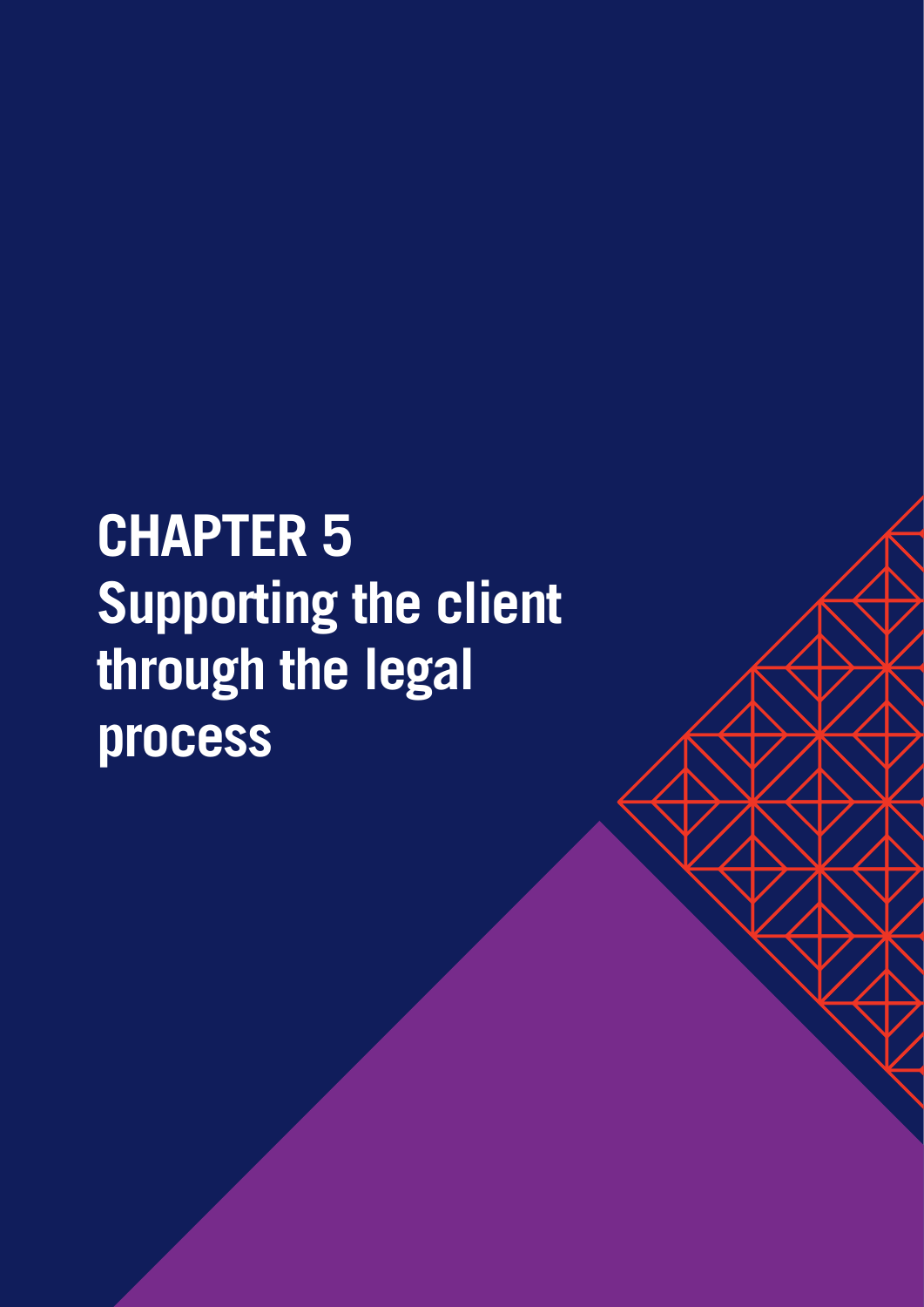<span id="page-26-0"></span>A cornerstone of trauma informed approaches is to facilitate environments where survivors are not subjected to further traumatisation. As outlined above, re-traumatisation within legal proceedings is common for survivors of trauma and increases with intersecting forms of marginalisation. This is in part because harmful legal practices are often rooted in stereotypes about survivors of human rights violations related to the survivor's gender, race, religion, disability or LGBTQI+ identity. Lawyers can play an important role in protecting clients' safety, agency and legal interests by actively advocating for the client throughout legal proceedings from investigation to implementation of judgments.

## **SUPPORTING CLIENTS THROUGH INVESTIGATIONS**

Investigations, particularly criminal investigations, can be a key place of re-traumatisation for survivors of human rights violations. This is most likely where there exists distrust between the survivor's community and the police or other investigative body and where stereotypes and bias permeate the investigative proceedings. Lawyers representing survivors of human rights violations can play a significant role in advocating for clients throughout investigative processes, prosecutorial decisions and at trial.

In this section we focus on ways lawyers can advocate for clients during investigations because of their particular negative impact on survivors of trauma. However, lawyers should recognise that similar practices and approaches appear in other parts of legal proceedings, including prosecutorial decisions and during trials. Lawyers should develop approaches, adapted to the contexts they work, for effectively advocating for their clients' interests.

In order to do effectively support clients through investigations, we recommend you:

- 1. Are always present when your client is engaging with legal system actors whether police, crown prosecutors, judges or medical professionals. We recommend that, with your client's consent, you advocate for attendance at all of the following processes:
	- $\triangleright$  Reporting of a crime
	- $\triangleright$  Interviews with police
	- $\triangleright$  Information sessions with police
	- ▶ Review and signing of witness statements
	- Interviews with prosecutors
	- Medical assessments and examinations (where appropriate)
	- Settlement discussions
	- Hearing dates (including where you are not representing a party to the proceedings i.e. common law criminal process)

You should try your best not to leave the client alone at any stage of the process. If you have to step out of the room during an interview you should insist the interview is paused and your client does not remain in the presence of a police officer. If you have to leave the room for physical examinations, you should remain nearby and ensure that the survivor can reach you at any point in the examination. Ideally, you should remain within earshot of the examination.

2. Understand your client's rights, investigative best practices and the challenges your client is likely to face when engaging with different institutions.

You should understand your client's rights in domestic legal instruments as well as international legal instruments.

- $\triangleright$  Familiarise yourself with international human rights that must be protected by all states (e.g. the prohibition against torture).
- ▶ There are nine core international human rights instruments<sup>48</sup>. What are the relevant instruments to your clients case? Has the state ratified the relevant instruments? What rights does your client have under the

<sup>48.</sup> United Nations, The Core International Human Rights Instruments and their monitoring bodies, [https://www.ohchr.org/en/professionalinterest/pages/](https://www.ohchr.org/en/professionalinterest/pages/coreinstruments.aspx) [coreinstruments.aspx](https://www.ohchr.org/en/professionalinterest/pages/coreinstruments.aspx) accessed on 21 March 2022.

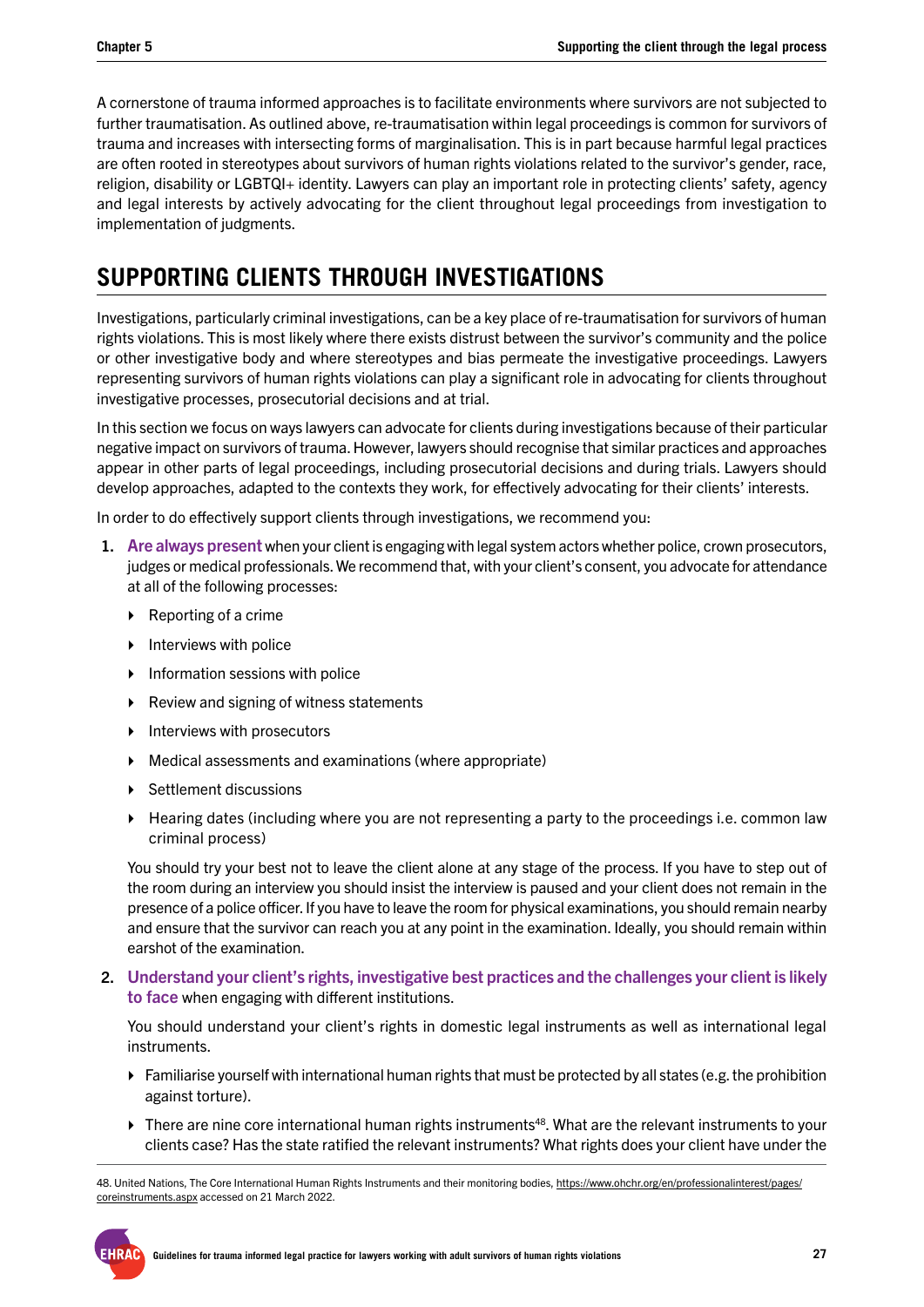relevant instruments? What obligations do state authorities have? What general comments have been developed by oversight bodies that outline the obligations arising under human rights instruments?

- Which of the nine human rights treaty bodies has the state where you work agreed to provide authority to for adjudicating individual complaints? (see optional protocol ratification for each treaty)
- What regional instruments has the state party ratified (ie the European Convention of Human Rights)? What rights and obligations do these instruments confer?

In addition to knowing your client's legal rights as they arise in legal instruments and case law you may also want to consider whether there exist:

- Codes of conduct for registered occupations such as psychologists, nurse examiners, lawyers, doctors, mediators/negotiators etc.; or,
- Complaint procedures for police, medical professionals or legal professions.

You should be prepared to refer to these documents requiring that they are followed and, where necessary, file complaints against legal and medical professionals.

Where domestic standards are insufficient, you might also want to familiarise yourself with international best practices in order to encourage domestic actors to follow best practice standards.

## **RESOURCE**

- The [International Association of Chiefs of Police](https://www.theiacp.org/resources) contains a repository of resources on investigative and policing best practices for a variety of crimes including sexual assault and hate crimes.
- The [Crown Prosecution Service of the United Kingdom h](https://www.cps.gov.uk/prosecution-guidance)as made its guidance documents publically accessible. The Prosecution Guidance outlines best practices on a variety of issues that may arise when working with victims of trauma.
- American Psychological Association, [Ethical Principles of Psychologists and Code of Conduct](https://www.apa.org/ethics/code) (2003 with amendments in 2010 and 2017)

Lawyers should try to understand the access to justice barriers the communities with whom they work face. The best way to do this is to get to know the community and participate in community activities. You can also understand more about the community's experience by reading reports by non-governmental organisations or asking your clients about their experience. In particular, we recommend you consider whether:

- there are reports of discrimination or violence by authorities against a particular community;
- crimes reported by community members are effectively investigated, prosecuted and implemented;
- $\triangleright$  there are stereotypes, misconceptions and prejudices about the community within society that are reflected in the conduct of legal actors; or,
- reporting a crime would place the client at a risk of criminalisation or violence by the authorities.

### **RESOURCE**

European Roma Rights Centre and Fair Trials, [Justice Denied: Roma in the criminal justice system](www.errc.org/uploads/upload_en/file/5357_file1_justice-denied-roma-in-the-criminal-justice-system.pdf) (2021)

3. Intervene whenever investigators are relying on harmful or re-traumatising practices. While investigative practices differ significantly between jurisdictions and based on the victim and the crime, below we list some common harmful practices that require lawyers to intervene to protect clients' legal interests and wellbeing.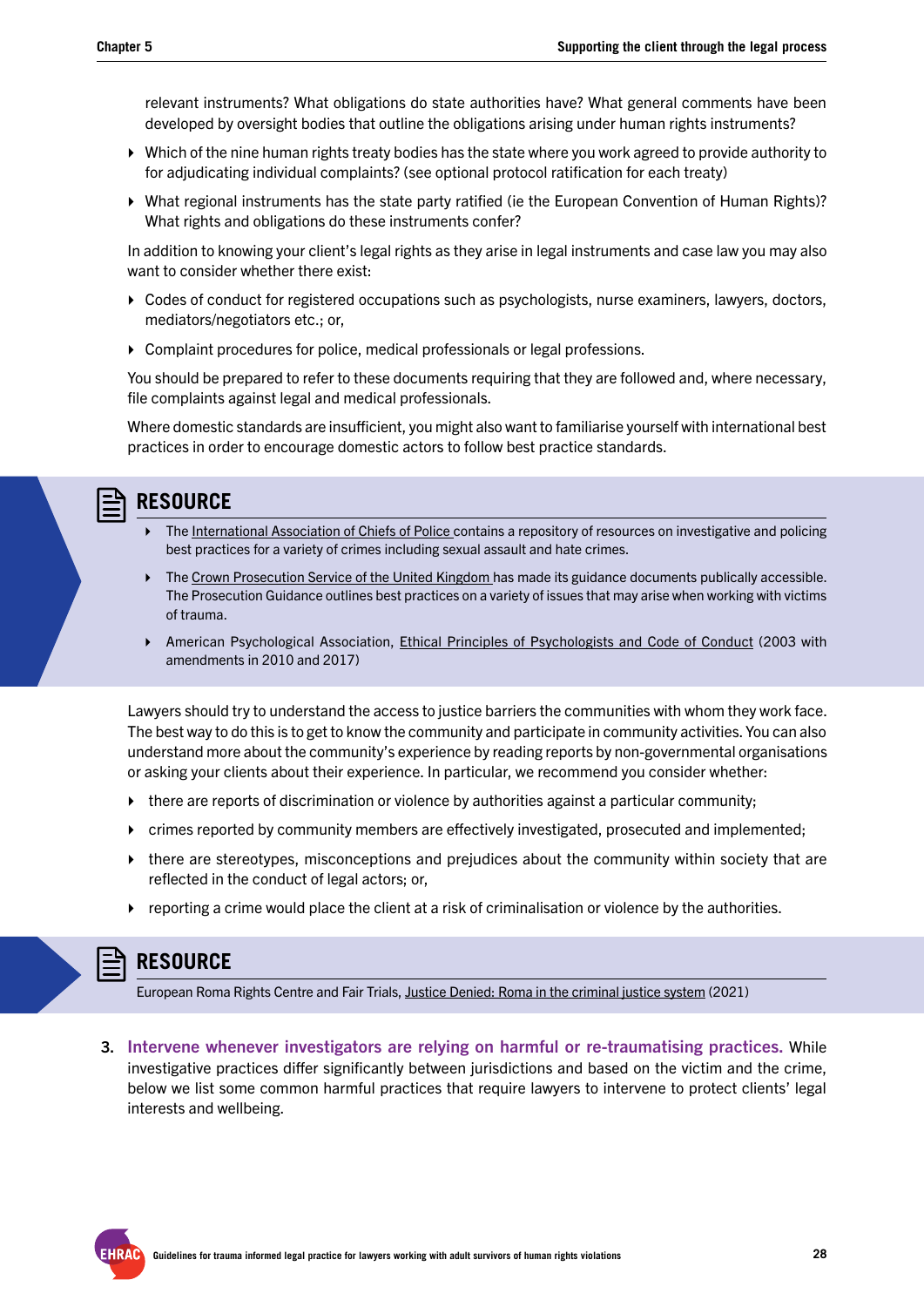## <span id="page-28-0"></span>**COMMON HARMFUL, DISCRIMINATORY OR OTHER UNLAWFUL INVESTIGATIVE PRACTICES:**

Investigators refuse to open or undertake an effective investigation. State authorities have a legal obligation to undertake an effective investigation whenever there exist reasonable grounds to suspect a crime has been committed.49 In cases of gender-based violence states have an obligation under international law to act with due diligence to prevent, investigate and punish perpetrators.50 Under the European Convention on Human Rights, states have a specific duty to prevent hatred-motivated violence and investigate discriminatory motives whenever there exists a prima facie basis that the violence had a hateful motive.<sup>51</sup>

The obligation to undertake an effective investigation requires authorities to promptly initiate an investigation, interview the injured parties, investigate the crime scene, interview witnesses and, if known, the accused person, and thoroughly analyse and evaluate all the evidence collected.<sup>52</sup> The following practices may be in violation of the obligations on state authorities to effectively investigate<sup>53</sup>:

- Refusing to initiate an investigation because there is a lack of physical evidence or a lack of corroboration by witnesses of the injured party's complaint;
- Refusing to initiate a complaint because the investigators deem the impact of the crime to be insufficient to merit an investigation;<sup>54</sup> or
- Playing the role of mediators and advocating for survivors of violence to forgive the perpetrator (ie forcing survivors of domestic violence to return to the abusive partner).<sup>55</sup>

Investigators are using discriminatory or non-inclusive language. Language is discriminatory when:

- $\triangleright$  the terminology used is deemed derogatory for a particular community;
- suggests inferiority or relies on historical or ongoing stereotypes;
- fails to consider the way the survivor identifies including their chosen name and pronouns.

Investigators are engaging in humiliating or harassing behaviour including:

- Retaliating against a complainant or their family for filing a complaint;
- Conducting or allowing a search to be conducted in a humiliating or insensitive manner. Searches can be humiliating when they are in a public space, the person being searched is asked to be fully nude for long periods of time, the person being searched is not given the choice to select the gender of the person searching them, the search is aggressive or unnecessarily intrusive;

<sup>49.</sup> See *Assenov and Others v. Bulgaria*, European Court of Human Rights, Application no. 24760/94, 1998, para. 102.

<sup>50.</sup> N Committee on the Elimination of Discrimination Against Women (CEDAW), CEDAW General Recommendations Nos. 19 and 20, adopted at the Eleventh Session, 1992 (contained in Document A/47/38), 1992, A/47/38, para 9.

<sup>51.</sup> See e,g, Sabali v. Croatia, European Court of Human Rights, Application no. 50231/13, 2021, para 105.

<sup>52.</sup> See e.g. *X and Y v. Georgia*, Communication No. 24/2009, UN Doc. CEDAW/C/61/D/24/2009 (2015); see also *V.P.P. v. Bulgaria*, Communication No. 31/2011, UN Doc. CEDAW/C/53/D/31/2011 (2012), para 9.5 [The Committee finds that in the present case the State party failed to take positive measures under article 2 (b) of the Convention to adopt adequate criminal law provisions to effectively punish rape and sexual violence and apply them in practice through effective investigation and prosecution of the perpetrator.]; UN Committee on the Elimination of Racial Discrimination (CERD), CERD General Recommendation XXXI on the Prevention of Racial Discrimination in the Administration and Functioning of the Criminal Justice System, 2005, para 11. [The competent services should be instructed to receive the victims of acts of racism in police stations in a satisfactory manner, so that complaints are recorded immediately, investigations are pursued without delay and in an effective, independent and impartial manner, and files relating to racist or xenophobic incidents are retained and incorporated into databases.]

<sup>53.</sup> See generally Tamar Dekanosidze, The Administration of Justice on Crimes of Sexual Violence Against Women in Georgia, Council of Europe (2020) <https://rm.coe.int/sexual-violence-research-eng/1680a17b78> accessed on 21 March 2022.

<sup>54.</sup> See *V.K. v. Bulgaria*, Communication No. 20/2008, UN Doc. CEDAW/C/49/D/20/2008 (2011); See also *Isatou Jallow v. Bulgaria*, Communication No. 32/2011, UN Doc. CEDAW/C/52/D/32/2011 (2012).

<sup>55.</sup> See e.g. *Angela González Carreño v. Spain*, Communication No 47/2012, UN Doc. CEDAW/C/58/D/47/2012, (2014) para 9.4 [The Committee observes that during the time when the regime of judicially determined visits was being applied, both the judicial authorities and the social services and psychological experts had as their main purpose normalizing relations between father and daughter, despite the reservations expressed by those two services on the conduct of F.R.C. The relevant decisions do not disclose an interest by those authorities in evaluating all aspects of the benefits or harms to the child of the regime applied. […] All of these elements reflect a pattern of action which responds to a stereotyped conception of visiting rights based on formal equality which, in the present case, gave clear advantages to the father despite his abusive conduct and minimized the situation of mother and daughter as victims of violence, placing them in a vulnerable position. In this connection, the Committee recalls that in matters of child custody and visiting rights, the best interests of the child must be a central concern and that when national authorities adopt decisions in that regard they must take into account the existence of a context of domestic violence.]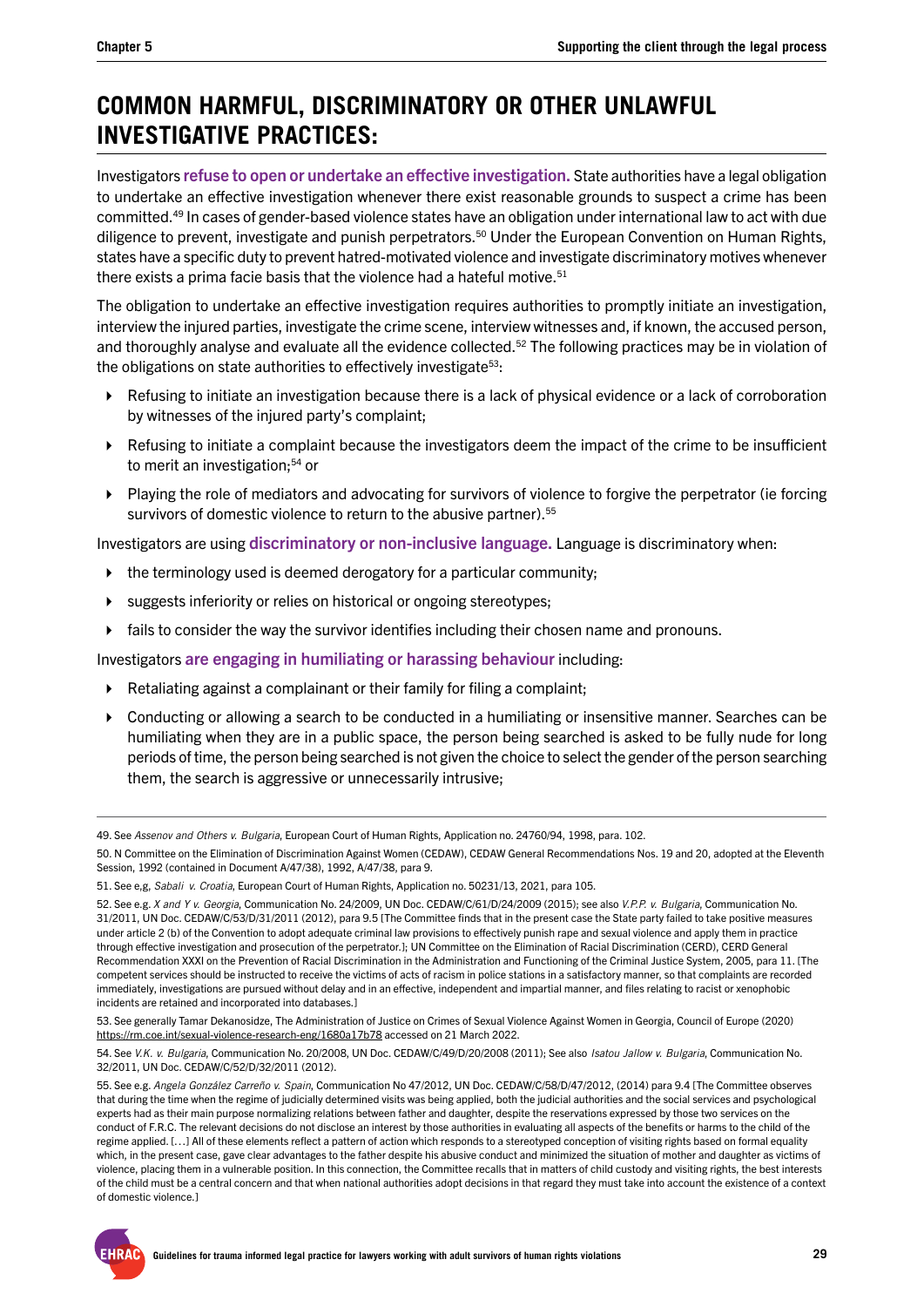- Forcing detainees to shave their head or make other bodily alterations:
- $\triangleright$  Prohibiting the use of gender-affirming items and treatment:
- Forcing detainees to undertake STI examinations,
- Asking inappropriate questions about a survivor's sexual history, personal life or life choices. Inappropriate questions could include asking a survivor about their anatomy, surgical procedures or sexual behaviour unless it is necessary to establish the elements of the crime that occurred.

Investigators are relying on myths and stereotypes when interviewing survivors. The types of myths that permeate investigations are multiple and varied depending on the type of crime, jurisdiction and identities of the survivor. Gendered myths and stereotypes have been recognised as harmful, discriminatory and a barrier to the proper administration of justice. Judicial bodies have recognised that gender-based stereotypes are unlawful and have noted the importance of actively dismissing stereotypes.<sup>56</sup> Lawyers should become familiar with commonly held myths and be prepared to challenge them as they arise in investigative processes. Consider the following commonly occurring myths that arise in sexual assault cases:

- The survivor implied consent through flirtatious behaviour, dress or agreeing to go to the perpetrator's house/agreed to previous sexual activity. This myth engages in victim blaming and imposes gendered expectations on how survivors should behave. It also assumes that someone cannot change their mind or feel differently about different sexual activities.
- A 'real' survivor of sexual assault would have fought back. This myth is grounded in misinformation and a lack of knowledge of how trauma impacts the brain. It implies that all survivors of sexual assault react the same and relies on the 'ideal victim' narrative which suggests that survivors of sexual violence have to appear, act and respond in a socially-acceptable way to be believed.
- A survivor that is unable to describe the details or sequence of the assault is lying. This myth is also grounded in a lack of knowledge of how trauma impacts memory.

#### **RESOURCE**

[Rape and Sexual Offences – Annex A: Tackling Rape Myths and Stereotypes,](https://www.cps.gov.uk/legal-guidance/rape-and-sexual-offences-annex-tackling-rape-myths-and-stereotypes) Legal Guidance Sexual Offences, UK Crown Prosecutors Service (2021)

Investigators are asking survivors to participate in harmful investigative practices. Harmful investigative practices include:

- Subjecting survivors to polygraph examinations or other "truth telling devices". Polygraphs or lie detector tests are intimidating and can cause re-traumatisation. These investigative methods contribute to a survivors' concerns that legal actors may not believe their experience of trauma. In many jurisdictions, legislation prohibits investigators from requesting survivors of sexual abuse to participate in a lie detector test.<sup>57</sup>
- Requesting that survivors attend the scene of the crime to demonstrate where the incident occurred or taking photos pointing to where the incident occurred. This practice can be highly re-traumatising for survivors of trauma and should only be used in the most exceptional of circumstances where specialised medical expert advice has been sought and adequate supports are engaged throughout the crime scene visit.
- Being subjected to an unnecessary psychological examination or forensic medical examination following a sexual assault. (See Supporting Clients through Medical Examinations)

57. See e.g. National Sexual Violence Resource Centre, Legislation Regulating Polygraph Use, <https://www.nsvrc.org/legislation-regulating-polygraph-use> accessed on 21 March 2022.

<sup>56.</sup> See e.g. *R.P.B. v Philippines*, Communication No. 34/2011, UN Doc. CEDAW/C/57/D/34/2011 (2014) where the CEDAW Committee affirmed that myths and stereotypes in judicial proceedings affect survivors' right to a fair trial and called on the state to ensure all sexual assault criminal proceedings are free from gendered stereotypes; see also *Konstantin Markin v. Russia*, App. No. 30078/06 (ECtHR, 22 March 2012), para 142-143; *Karen Tayag Vertido v. the Philippines*, Communication No. 18/2008, UN Doc. CEDAW/C/46/D/18/2008 (2010) [In this regard, the Committee stresses that there should be no assumption in law or in practice that a woman gives her consent because she has not physically resisted the unwanted sexual conduct, regardless of whether the perpetrator threatened to use or used physical violence.]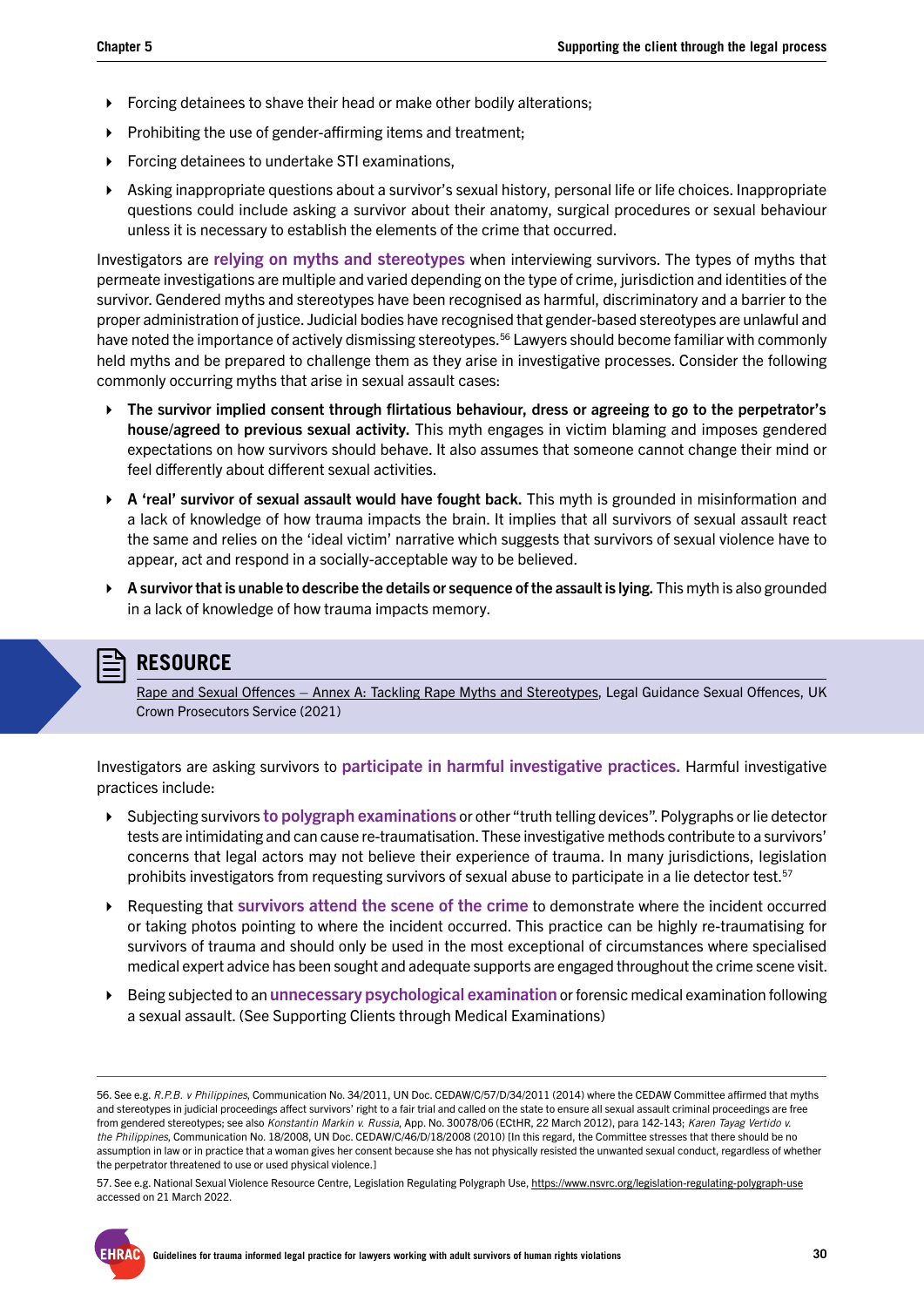<span id="page-30-0"></span> Requesting overly intrusive disclosure of medical or other private files. (See Protecting Your Client's Privacy Interests)

Investigators are failing to consider the impact of trauma when conducting interviews. Investigators fail to consider the impact of trauma when:

- Requiring survivors to undergo numerous interviews often by different investigators;
- Asking the survivor to repeat their narrative multiple times, recall the events in chronological order or repeat them in reverse order;
- Forcing the survivor to continue answering questions even when they are in distress;
- Failing to provide regular breaks or other necessities;
- Asking questions designed to confuse the survivor in order to check the validity of the statement; or
- Allowing perpetrators to be present during the interview or to confront the survivor.

Investigators are amending the survivor's witness statement. It is essential that you review the statement with the survivor before they sign it and challenge any amendments, inconsistencies or gaps in the statement (e.g. minimising the incident or its impact on the survivor).

Investigators are failing to communicate regularly and effectively with the survivor.

## **SUPPORTING CLIENTS THROUGH MEDICAL EXAMINATIONS**

Medical examinations can be useful in legal proceedings when they are undertaken in a trauma informed way and in line with leading medical practice. Where medical examinations are unnecessary, used to undermine the survivor's experience, overly intrusive or humiliating they can be another point of re-traumatisation in the legal proceedings. These types of medical examinations are also unlawful and may violate human rights including the prohibition on torture, degrading or inhuman treatment and the prohibition of discrimination.

In these Guidelines we outline some of the most important ways lawyers can advocate for their clients to ensure sexual assault forensic examinations and psychological examinations are only undertaken when necessary, are undertaken with the highest standard of care for the patients, and their findings are used effectively by legal actors. It is beyond the scope of these Guidelines to provide a detailed overview of best practice in conducting medical examinations. However, all human rights lawyers should be familiar and up to date on medical best practice in order to effectively advocate for their clients.

#### **RESOURCE**

[Indiana Guidelines for the Medical Forensic Examination of Adult and Adolescent Sexual Assault Patients](https://icesaht.org/wp-content/uploads/2019/08/IndianaForensicsGuidelinesE-7.pdf) (2019)

## **SEXUAL ASSAULT MEDICAL FORENSIC EXAMINATIONS**

## **When should sexual assault medical forensic examinations ('SAFE') be requested?**

- $\triangleright$  SAFE should be requested on a case-by-case basis and there should never be a general rule of requiring SAFE without considering the survivor's specific experience;
- $\triangleright$  SAFE should only be requested once the survivor has been clearly explained the purpose of the examination;
- SAFE should generally not be requested if three weeks or more have passed since the assault. In some jurisdictions SAFE are not requested where more than 7 to 9 days has passed since the assault;<sup>58</sup>

<sup>58.</sup> There is divergence in research on the time limit for obtaining forensic medical evidence of an assault. Many jurisdictions place the limit on 72 hours following the assault, however some experts suggest that biological evidence could be gathered up to three weeks following an assault. For an overview of the research see e.g. Joanne Archambault, Time Limits for Conducting a Forensic Examination: Can Biological Evidence be Recovered 24, 36, 48, 72, 84 or 96 Hours Following a Sexual Assault?<https://evawintl.org/wp-content/uploads/SAR10-3-1TimeLimitsforConductingaForensicExamination.pdf> accessed on 21 March 2021; see also Indiana Emergency Nurses Association et al, Indiana Guidelines 2019, (2019) [https://icesaht.org/wp-content/uploads/2019/08/](https://icesaht.org/wp-content/uploads/2019/08/IndianaForensicsGuidelinesE-7.pdf) [IndianaForensicsGuidelinesE-7.pdf](https://icesaht.org/wp-content/uploads/2019/08/IndianaForensicsGuidelinesE-7.pdf) accessed on 21 March 2022, p 23.

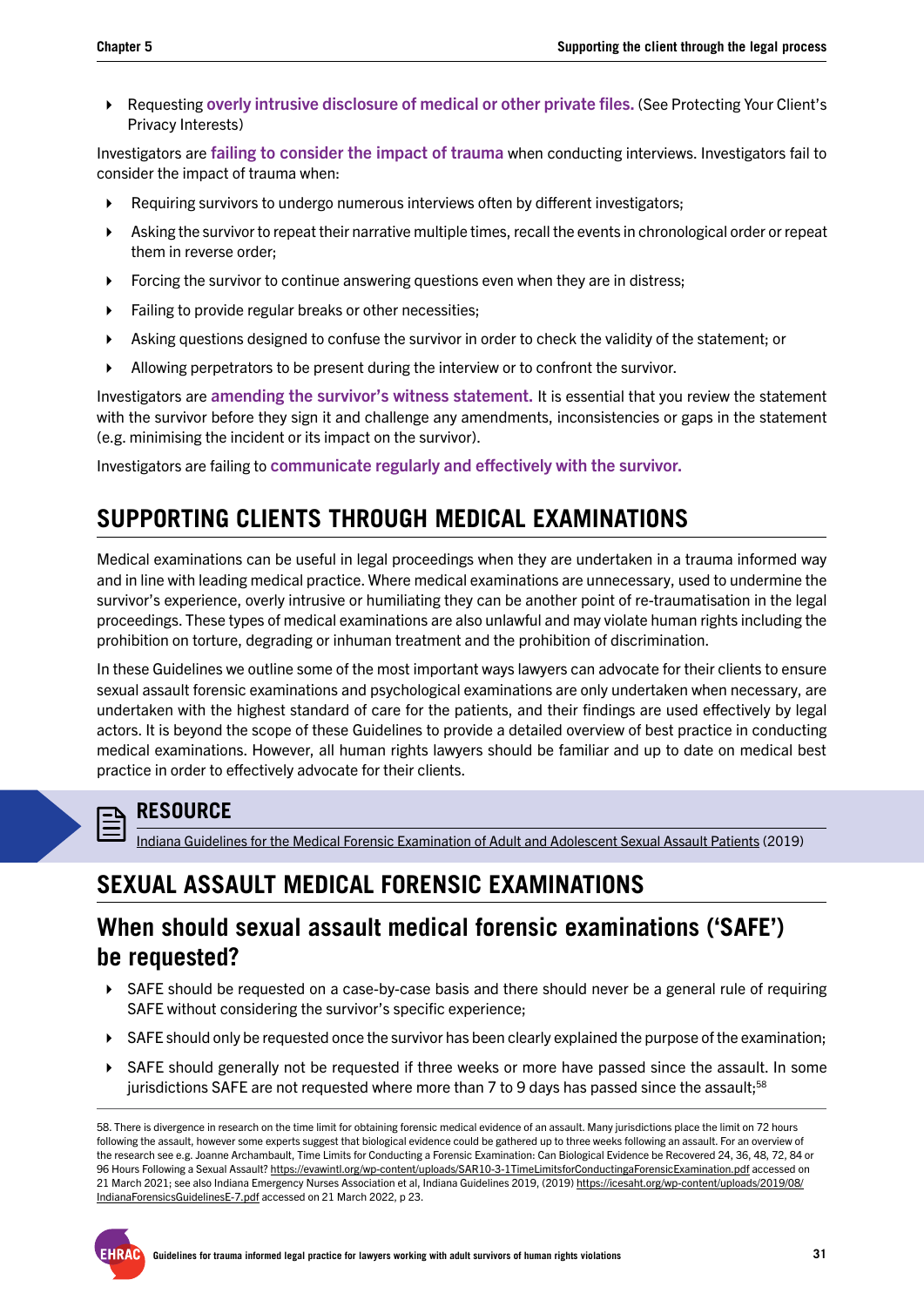- Where the main issue in dispute between the parties to a proceeding is whether the survivor consented to the sexual activity and the survivor did not complain of pain, bleeding, burning, or tenderness or make any suggestion that physical force was used, SAFE may be unnecessary. You should try to understand the exact evidence the investigators are hoping to collect and reference medical best practice manuals to assess whether this is evidence that can in fact be collected through SAFE; and,
- In some contexts, where there is sufficient evidence to support all elements of the crime, it may not be necessary to subject the survivor to SAFE.

## **How should SAFE be conducted?**

#### **Informed consent**

The survivor should never be forced to undertake a SAFE and should not be threatened or coerced by investigators or lawyers. Survivors should be explained the purpose of each examination procedure in clear and simple language and be offered the opportunity to provide ongoing consent during each procedure.59 Informed consent requires investigators to explain clearly that the survivor has the right to withhold consent and is not legally required to undertake a SAFE.

There are many reasons survivors of human rights violations may refuse to submit to a SAFE or other examination. These include: disrespectful or judgmental conduct by medical examiners/negative engagement with medical professionals, cultural stigma, religious beliefs, fear of re-traumatisation, shame or a lack of trust in medical practitioners. Lawyers should be prepared to challenge adverse inferences drawn by investigators and legal actors about a survivor's refusal to participate in a medical examination. The survivor's refusal should never be the reason an investigation is terminated, a charge is not laid or the survivor is deemed as not credible.

#### **Confidentiality**

Survivors should be clearly and simply explained how the information gathered will be stored, shared and when it will be destroyed. Survivors should clearly understand the limits of confidentiality including where examiners may have to disclose confidential information with third parties.<sup>60</sup> This information may not be proactively provided by investigators and lawyers should actively seek to understand how the information will be shared.

#### **Practitioner Expertise**

SAFE practitioners should be trained and authorised to undertake forensic examinations and practice in a trauma informed, culturally sensitive way. We recommend you do your best to build networks with trauma informed medical experts in your region and advocate for the use of specific medical experts by investigative authorities.

 Survivors should be able to choose the gender of the practitioner. Where a practitioner of the survivor's chosen gender is not available to undertake the examination, survivors should be informed well before the examination in order to give informed consent.

#### **Support**

Survivors should be able to have a lawyer and a support person present if they choose.

#### **Timing**

SAFE should be undertaken as soon as possible following an assault. When undertaken in a survivor-centred way SAFE can contribute to the survivor's healing process.<sup>61</sup> In some cases the survivor may need some time before agreeing to participate in a SAFE. Lawyers can, in a trauma-informed way, communicate to the survivor the importance of having the examination done as soon as possible. Ultimately, you should respect the survivor's choice and provide her with information on how to minimise loss of evidence in case she later decides to participate in a SAFE.

<sup>61.</sup> Indiana Emergency Nurses Association et al, Indiana Guidelines 2019, (2019) [https://icesaht.org/wp-content/uploads/2019/08/](https://icesaht.org/wp-content/uploads/2019/08/IndianaForensicsGuidelinesE-7.pdf) [IndianaForensicsGuidelinesE-7.pdf](https://icesaht.org/wp-content/uploads/2019/08/IndianaForensicsGuidelinesE-7.pdf) accessed on 21 March 2022, p 7.



<sup>59.</sup> Indiana Emergency Nurses Association et al, Indiana Guidelines 2019, (2019) [https://icesaht.org/wp-content/uploads/2019/08/](https://icesaht.org/wp-content/uploads/2019/08/IndianaForensicsGuidelinesE-7.pdf) [IndianaForensicsGuidelinesE-7.pdf](https://icesaht.org/wp-content/uploads/2019/08/IndianaForensicsGuidelinesE-7.pdf) accessed on 21 March 2022, p 16.

<sup>60.</sup> Indiana Emergency Nurses Association et al, Indiana Guidelines 2019, (2019) [https://icesaht.org/wp-content/uploads/2019/08/](https://icesaht.org/wp-content/uploads/2019/08/IndianaForensicsGuidelinesE-7.pdf) [IndianaForensicsGuidelinesE-7.pdf](https://icesaht.org/wp-content/uploads/2019/08/IndianaForensicsGuidelinesE-7.pdf) accessed on 21 March 2022, p 16.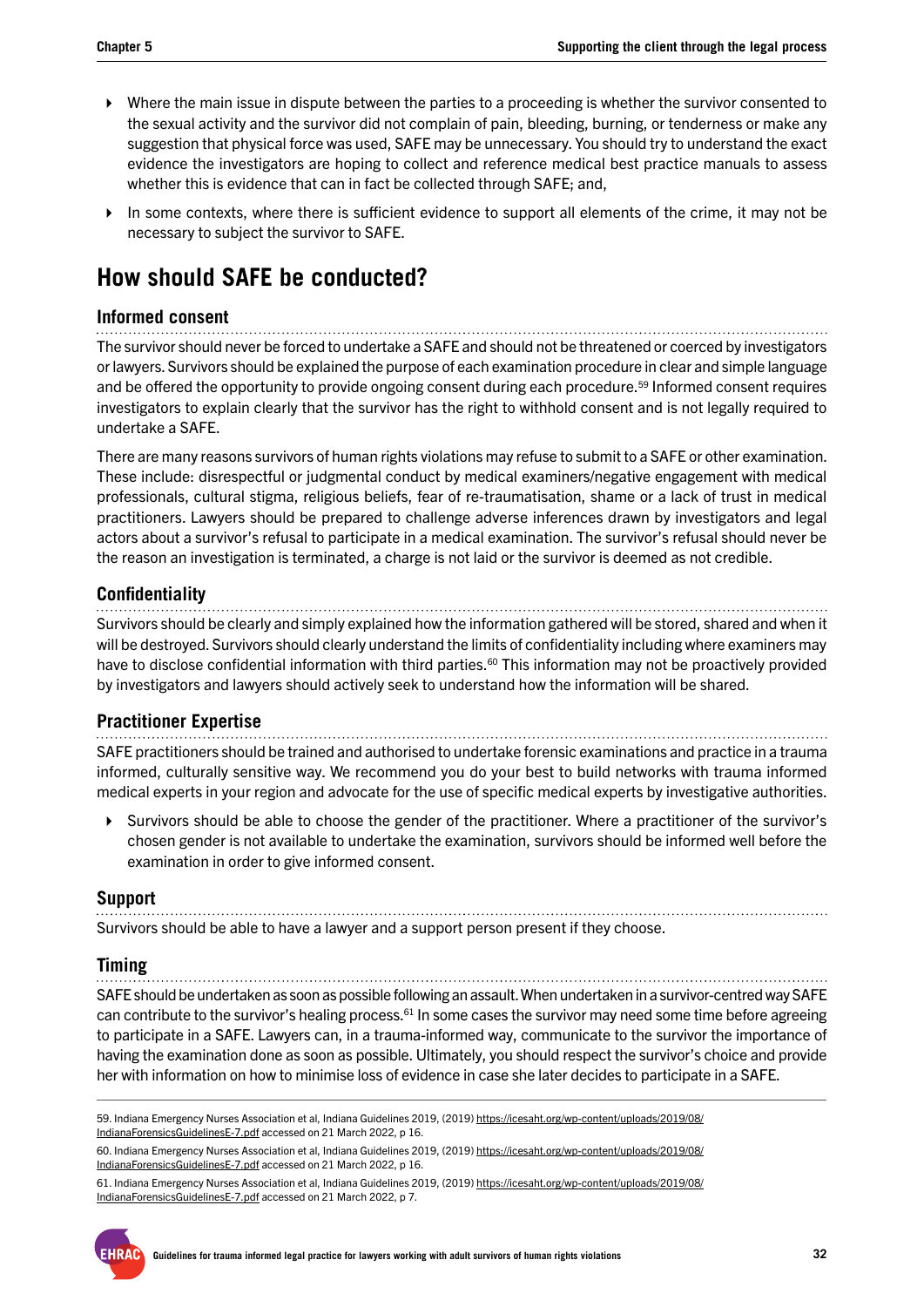#### **Space**

The space should be clean, comfortable and private.

#### **Communication**

SAFE practitioners should communicate with survivors in a trauma-informed way. Particularly when asking about the assault or the survivor's history of consensual sexual activity, practitioners should ask open ended questions, clearly communicate their reasons for requesting information on the assault or the survivor's sexual history.

#### **Personal information**

Examiners should not ask personal information that is not relevant to the examination such as the type or place of work of the survivor, the survivor's immigration status, the survivor's relationship status or the survivor's use of substances. This information is irrelevant, stigmatising and can pose access to justice barriers for survivors who are refugees or migrants, engage in sex work, use criminalised substances and some LGBTQI+ survivors.

#### **Photography**

Taking photographs during an examination may be a necessary part of the examination but it can also be re-traumatising for survivors. In order to limit the impact the experience examiners should explain the purpose of the photographs, how they will be used and stored and that the survivor retains the right to rescind consent of the use of photos.<sup>62</sup> The examiner should also do their best to reduce discomfort by allowing the patient to cover parts of their body for privacy.<sup>63</sup>

#### **Collection of urine and blood samples**

The collection of urine and blood samples should only occur when there are indicators that the assault was facilitated by drug and alcohol use as in contexts where there was a loss of consciousness, memory lapse or where the survivor reports feeling more intoxicated than their normal response to a certain type or amount of a substance.64 These tests should also not be conducted when more than 96 hours has passed since the assault. Allowing examiners to conduct regular collection of urine and blood samples without these indicators can act as an access to justice barrier for survivors who use criminalised substances.

#### **Gender affirming examination practices**

Examiners should conduct an organ inventory to assess appropriate examination methods and treatments including contraception.65 Examiners should also understand the gender affirming treatment survivors are receiving and respect that survivors may decline to give up for evidence items used for gender affirming care such as chest binders.<sup>66</sup>

#### **Sexually transmitted infection ('STI') testing**

STI Testing and treatment should only be provided with the survivor's express consent and on a case-by-case basis. Survivors should not be subjected to STI testing as a general practice or for discriminatory reasons such as history of engaging in sex work. Survivors should be expressly told the reasons the STI testing is recommended and given the opportunity to provide informed consent.

<sup>62.</sup> Indiana Emergency Nurses Association et al, Indiana Guidelines 2019, (2019) [https://icesaht.org/wp-content/uploads/2019/08/](https://icesaht.org/wp-content/uploads/2019/08/IndianaForensicsGuidelinesE-7.pdf) [IndianaForensicsGuidelinesE-7.pdf](https://icesaht.org/wp-content/uploads/2019/08/IndianaForensicsGuidelinesE-7.pdf) accessed on 21 March 2022, p 30.

<sup>63.</sup> Indiana Emergency Nurses Association et al, Indiana Guidelines 2019, (2019) [https://icesaht.org/wp-content/uploads/2019/08/](https://icesaht.org/wp-content/uploads/2019/08/IndianaForensicsGuidelinesE-7.pdf) [IndianaForensicsGuidelinesE-7.pdf](https://icesaht.org/wp-content/uploads/2019/08/IndianaForensicsGuidelinesE-7.pdf) accessed on 21 March 2022, p 30.

<sup>64.</sup> Indiana Emergency Nurses Association et al, Indiana Guidelines 2019, (2019) [https://icesaht.org/wp-content/uploads/2019/08/](https://icesaht.org/wp-content/uploads/2019/08/IndianaForensicsGuidelinesE-7.pdf) [IndianaForensicsGuidelinesE-7.pdf](https://icesaht.org/wp-content/uploads/2019/08/IndianaForensicsGuidelinesE-7.pdf) accessed on 21 March 2022, p 35.

<sup>65.</sup> Indiana Emergency Nurses Association et al, Indiana Guidelines 2019, (2019) [https://icesaht.org/wp-content/uploads/2019/08/](https://icesaht.org/wp-content/uploads/2019/08/IndianaForensicsGuidelinesE-7.pdf) [IndianaForensicsGuidelinesE-7.pdf](https://icesaht.org/wp-content/uploads/2019/08/IndianaForensicsGuidelinesE-7.pdf) accessed on 21 March 2022, p 11.

<sup>66.</sup> Indiana Emergency Nurses Association et al, Indiana Guidelines 2019, (2019) [https://icesaht.org/wp-content/uploads/2019/08/](https://icesaht.org/wp-content/uploads/2019/08/IndianaForensicsGuidelinesE-7.pdf) [IndianaForensicsGuidelinesE-7.pdf](https://icesaht.org/wp-content/uploads/2019/08/IndianaForensicsGuidelinesE-7.pdf) accessed on 21 March 2022, p 11.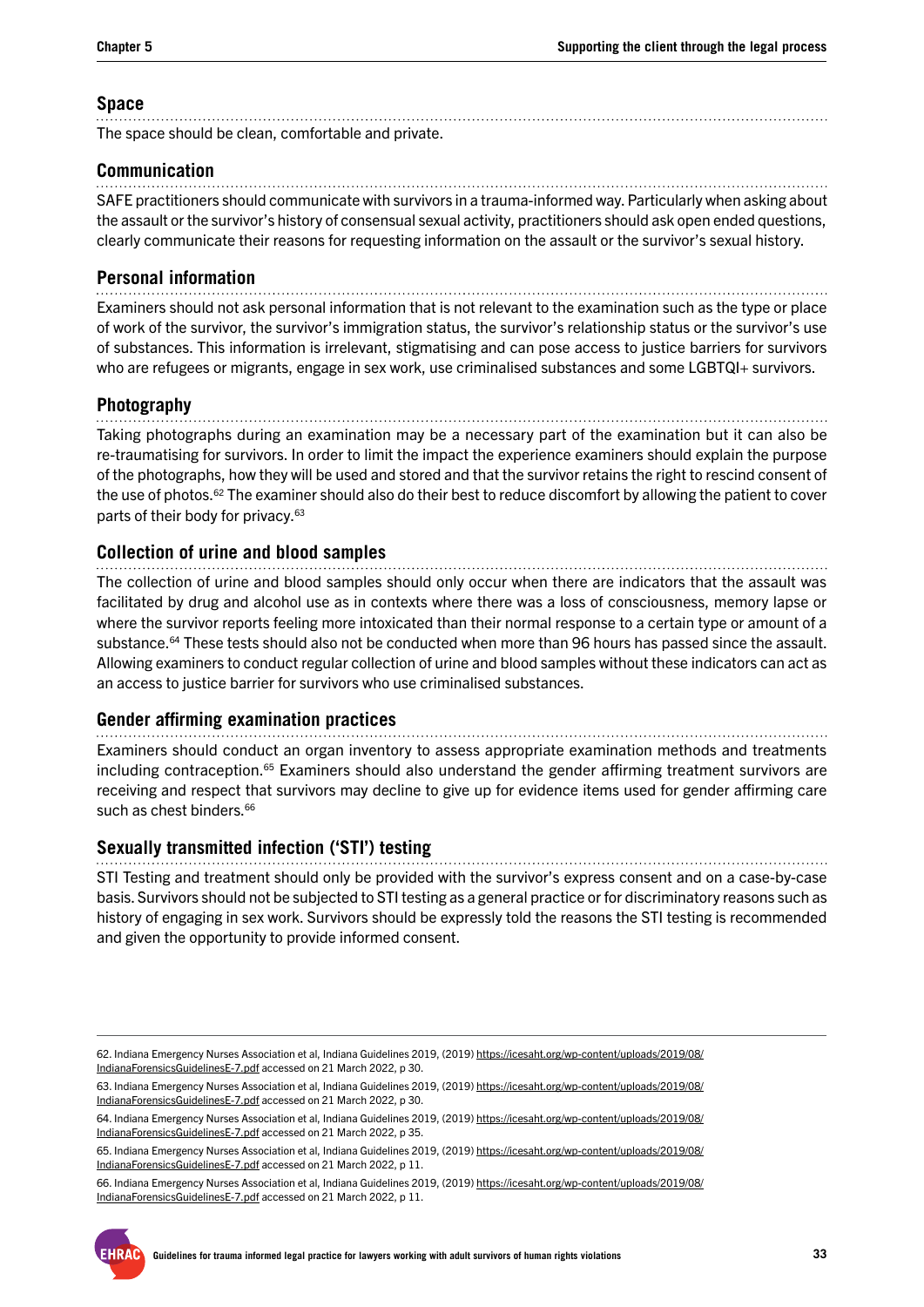#### <span id="page-33-0"></span>**Purpose of examination**

Examinations should never be conducted to reach findings rooted in stereotypes and myths. For example, while examiners may want to visualise and record findings about a survivor's hymen as part of a SAFE,<sup>67</sup> they should under no circumstances undertake a 'virginity test' or use the findings from the visualisation of the hymen to made a determination about a survivor's virginity. The World Health Organisation has called for 'virginity testing' to be entirely eliminated, finding the practice to be in violation of human rights, discriminatory and "unscientific, medically unnecessary and unreliable".68

## **How should the findings from SAFE be used?**

SAFE findings can be used to supplement other evidence but, when the SAFE does not produce physical or biological evidence of the assault, the findings should not be used to dismiss the case or for investigators to conclude the sexual assault did not happen. Instead, investigators and lawyers should undertake a balanced assessment of all the relevant evidence considering whether each piece of evidence is relevant, admissible, credible, reliable and how important it is in relation to the issues that arise in the case.<sup>69</sup>

SAFE findings should never be used by investigators or other legal actors to reach conclusions unsubstantiated by medical evidence.70 For example, the existence of a stretched or torn hymen should only be used as evidence to corroborate injury from sexual assault and not for any other purpose including the drawing of inference about the survivor's sexual history.

## **PSYCHOLOGICAL AND PSYCHIATRIC EXAMINATIONS**

- Psychological or psychiatric examinations should be requested on a case-by-case basis and should not be regularly resorted to for specific cases or for survivors with mental health or intellectual disabilities;<sup>71</sup>
- Psychological or psychiatric examinations should be used to assess the ways survivors can participate in legal proceedings and the types of support and accommodation that needs to be put in place to facilitate the survivor's maximum participation;
- Examiners should not be asked to make findings of witness credibility. It is the responsibility of the judge to make assessments of credibility based on all the evidence before them. Examiners can provide information on:72
	- The nature and extent of the survivor's condition;
	- The nature of the symptoms including any triggers/alleviating or aggravating factors;
	- The impact of medical conditions on a survivor's perception, comprehension, recollection; and,
	- The measures that can be put in place to facilitate participation particularly with reference to witness interviews and questioning and ability to communicate priorities.
- Psychological or psychiatric examinations should be weighed carefully with other available evidence and should not be presumed to be objective or conclusive.<sup>73</sup>

<sup>67.</sup> Indiana Emergency Nurses Association et al, Indiana Guidelines 2019, (2019) [https://icesaht.org/wp-content/uploads/2019/08/](https://icesaht.org/wp-content/uploads/2019/08/IndianaForensicsGuidelinesE-7.pdf) [IndianaForensicsGuidelinesE-7.pdf](https://icesaht.org/wp-content/uploads/2019/08/IndianaForensicsGuidelinesE-7.pdf) accessed on 21 March 2022, p 33.

<sup>68.</sup> Indiana Emergency Nurses Association et al, Indiana Guidelines 2019, (2019) [https://icesaht.org/wp-content/uploads/2019/08/](https://icesaht.org/wp-content/uploads/2019/08/IndianaForensicsGuidelinesE-7.pdf) [IndianaForensicsGuidelinesE-7.pdf](https://icesaht.org/wp-content/uploads/2019/08/IndianaForensicsGuidelinesE-7.pdf) accessed on 21 March 2022, p 5.

<sup>69.</sup> Crown Prosecution Service, Rape and Sexual Offences - Chapter 2: Applying the Code for Crown Prosecutors to Rape and Serious Sexual Offences, (2021) <https://www.cps.gov.uk/legal-guidance/rape-and-sexual-offences-chapter-2-applying-code-crown-prosecutors-rape-and-serious>accessed on 21 March 2022; see also Council of Europe, Effectively Investigating Prosecuting and Adjudicating Sexual Violence Cases: A Manual for Practitioners in Georgia, (2021) https://live-equality-now.pantheonsite.io/wp-content/uploads/2021/11/Effectively\_Investigating Prosecuting\_and\_Adjudicating\_Sexual\_Violence\_in Georgia - A Manual - English.pdf accessed on 21 March 2022.

<sup>70.</sup> Council of Europe, Effectively Investigating Prosecuting and Adjudicating Sexual Violence Cases: A Manual for Practitioners in Georgia, (2021) [https://live-equality-now.pantheonsite.io/wp-content/uploads/2021/11/Effectively\\_Investigating\\_\\_Prosecuting\\_and\\_Adjudicating\\_Sexual\\_Violence\\_in\\_](https://live-equality-now.pantheonsite.io/wp-content/uploads/2021/11/Effectively_Investigating__Prosecuting_and_Adjudicating_Sexual_Violence_in_Georgia_-_A_Manual_-_English.pdf) Georgia - A Manual - English.pdf accessed on 21 March 2022.

<sup>71.</sup> Mind, Achieving justice for victims and witnesses with mental distress A mental health toolkit for prosecutors and advocates [https://www.mind.org.uk/](https://www.mind.org.uk/media-a/4325/prosecutors__toolkit.pdf) media-a/4325/prosecutors toolkit.pdf accessed on 21 March 2022, p 26.

<sup>72.</sup> Mind, Achieving justice for victims and witnesses with mental distress A mental health toolkit for prosecutors and advocates [https://www.mind.org.uk/](https://www.mind.org.uk/media-a/4325/prosecutors__toolkit.pdf) media-a/4325/prosecutors toolkit.pdf accessed on 21 March 2022, p 26.

<sup>73.</sup> Mind, Achieving justice for victims and witnesses with mental distress A mental health toolkit for prosecutors and advocates [https://www.mind.org.uk/](https://www.mind.org.uk/media-a/4325/prosecutors__toolkit.pdf) media-a/4325/prosecutors\_toolkit.pdf accessed on 21 March 2022, p 27; for data on the shortfalls of medical examinations see [https://journals.sagepub.](https://journals.sagepub.com/stoken/default+domain/10.1177%2F1529100619888860+-+FREE/pdf) [com/stoken/default+domain/10.1177%2F1529100619888860+-+FREE/pdf](https://journals.sagepub.com/stoken/default+domain/10.1177%2F1529100619888860+-+FREE/pdf)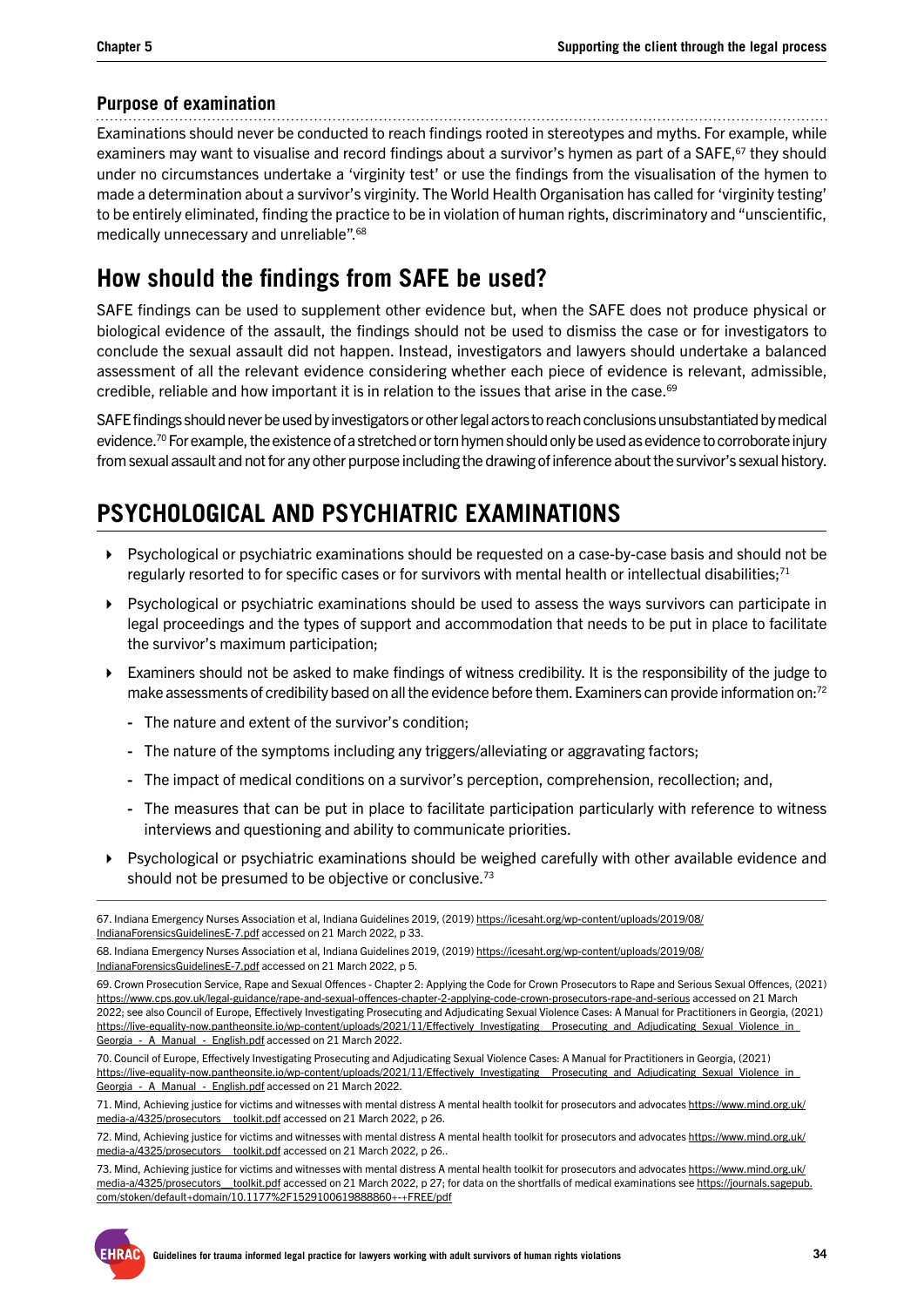<span id="page-34-0"></span> $\triangleright$  Survivors should be given the opportunity to choose the examiner of choice and, whenever possible, the examination should be undertaken by someone who knows the survivor's condition and is involved in their care.74

## **RESPONDING TO HARMFUL, DISCRIMINATORY OR OTHER UNLAWFUL INVESTIGATIVE PRACTICES**

We recommend you take the following steps immediately upon becoming aware of investigative practices that may pose harmful to the survivor:

- 1. Requesting that the investigator/medical examiner change their practice;
- 2. If the investigator/medical examiner does not change their practice, speaking to a senior member of the investigative/medical examination team;
- 3. If there is no internal change in practice, recommending to the survivor that they withdraw their participation in the process until the practice can be changed and supporting them in the interim by connecting them with community services; and,
- 4. Filing a formal complaint with an oversight body or court of law.

## **PROTECTING YOUR CLIENT'S PRIVACY INTERESTS**

Survivors of trauma hold important privacy interests in medical and other types of records that are commonly sought in legal proceedings.75 Consider the following:

- A survivor of sexual violence may be afraid to seek support after an assault out of fear that her medical records will be disclosed to the defendant.
- A survivor of a homophobic or transphobic hate crime may not report the abuse out of fear that their history on dating applications or private communications will become public, perhaps outing them to members of their family or community or placing them at risk of harassment by police.
- A survivor of harassment in the workplace may fear a mental health condition is disclosed to their employer during a civil suit.

Survivors of trauma may hold privacy interests in a variety of private records not limited to medical records. The main consideration should be whether the record contains personal information over which there is a reasonable expectation of privacy.<sup>76</sup> This may include:

- Medical records including psychiatric, counselling or therapeutic records;
- Employment records;
- ▶ Records of education;
- $\triangleright$  Child protection or social service records;
- ▶ Diaries or journals; and,
- ▶ Text messages, emails, phone records.

Lawyers have an obligation to their client and to the administration of justice to actively protect their client's privacy interests. We recommend you consider the following:

1. Understanding competing interests in record disclosure and educating legal actors on best practices for disclosure.

75. United Nations, CEDAW General Comment No 33 on Women's Access to Justice, CEDAW/C/GC/33, para 17(f).

<sup>76.</sup> Criminal Code [Canada], C-46, 1985, s 278.



<sup>74.</sup> Mind, Achieving justice for victims and witnesses with mental distress A mental health toolkit for prosecutors and advocates [https://www.mind.org.uk/](https://www.mind.org.uk/media-a/4325/prosecutors__toolkit.pdf) media-a/4325/prosecutors\_toolkit.pdf accessed on 21 March 2022, p 26.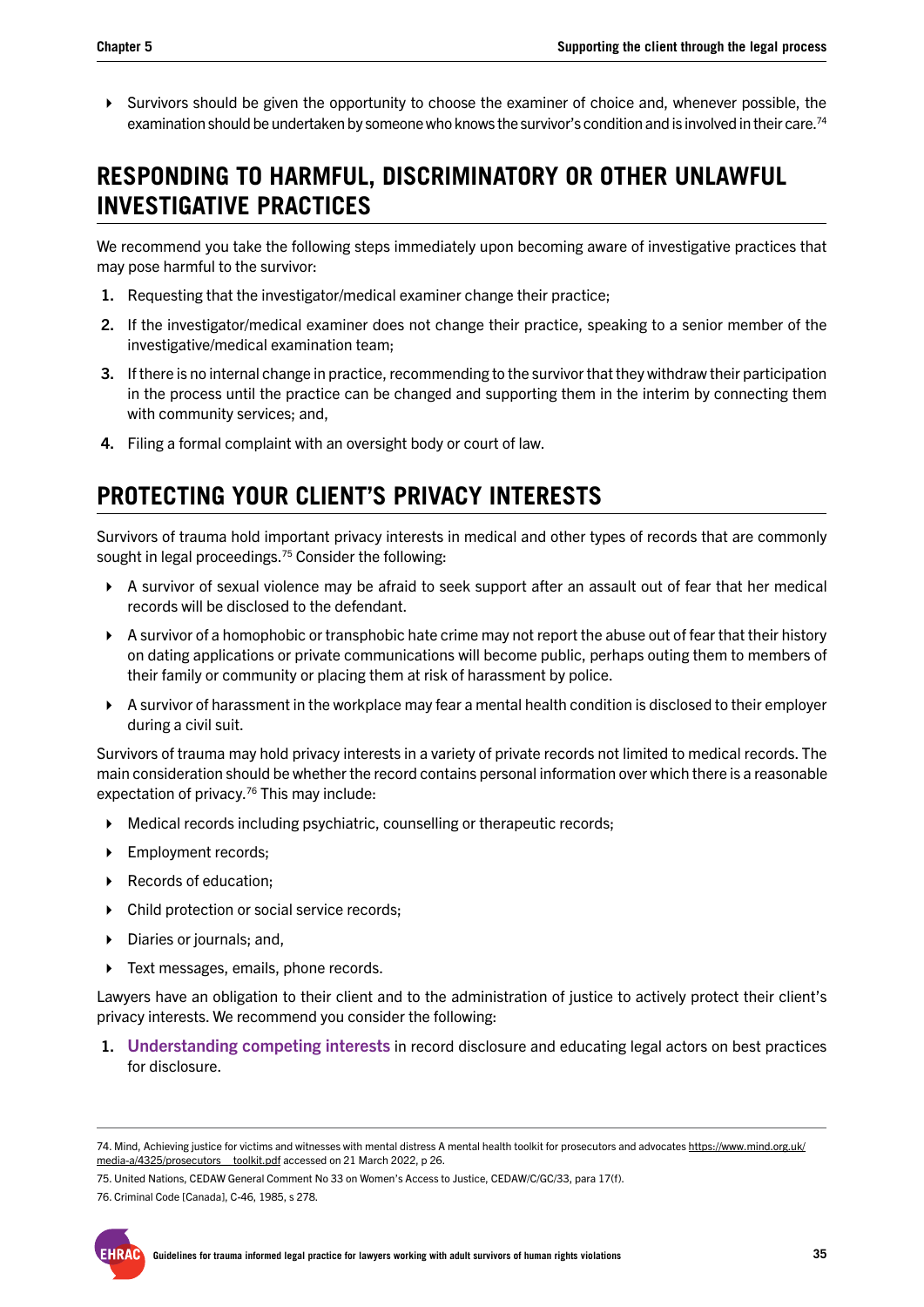#### As a general rule: the initiation of legal proceedings, whether civil or criminal, should not lead to an open-ended disclosure of personal information.<sup>77</sup>

While disclosure is an important part of legal proceedings, disclosure must be limited by the rules of evidence of each jurisdiction. Lawyers should know these rules well and, where the rules of evidence are in contradiction or contravention of international principles surrounding access to justice for complainants, lawyers should advocate for the rules of evidence to be amended by challenging disclosure requests in court proceedings and undertaking out of court law reform advocacy.

While the process for disclosure varies among jurisdictions and even between legal processes within a jurisdiction, disclosure processes should allow for a thoughtful consideration of competing interests providing an opportunity for the holder of the privacy interest to challenge the disclosure request.

Ideally disclosure request processes should involve:

- A written submission by the party requesting disclosure that sets out explicitly and specifically the reason for requesting the disclosure. It is essential that the request is specific in order to avoid sweeping and intrusive requests and to allow for decision makers to make a proper assessment of the request.<sup>78</sup>
- An opportunity to challenge the disclosure request preferably in a closed hearing and have the challenge heard by a competent decision maker with the requisite authority; and,
- A detailed decision setting out the boundaries of the disclosure including any publication and transmission of the contents of the disclosure application, the arguments made by the parties to the disclosure request and the discloser granted.79

Disclosure decisions should be governed by:

- $\triangleright$  The relevancy of the evidence to the legal issues arising in the proceeding; and,
- A balancing of the value of the disclosure and the private and societal interests, if any, that are impacted by the disclosure.<sup>80</sup>

Assessing relevancy of the evidence may involve tackling myths and stereotypes. Lawyers should know the types of stereotypes that arise in legal proceedings and be prepared to challenge the relevance of the disclosure sought.

Balancing interests at stake is a complex exercise that is context specific. In some jurisdictions, legislation expressly sets out the interests that should be considered when assessing disclosure requests. For example, in Canada, courts are legislatively required to consider the following competing interests when assessing disclosure requests by defendants of confidential information in sexual assault trials:<sup>81</sup>

- Interests of justice including the right of the accused to make a full answer and defence;
- Society's interest in encouraging the reporting of certain crimes such as sexual assault or domestic violence;
- ▶ Society's interest in encouraging victims to receive treatment following a violent offence;
- ▶ The need to remove from the fact-finding process any discriminatory belief or bias (ie who the survivor is/sexual history is irrelevant)
- ▶ The potential prejudice to the survivor's personal dignity and right to privacy.

<sup>77.</sup> Crown Prosecution Service, Victims and witnesses who have mental health issues and/or learning disabilities: Prosecution Guidance, 'Medical records – the duty of disclosure' and Annex B (2010) [https://www.cps.gov.uk/legal-guidance/mental-health-victims-and-witnesses-mental-health-conditions-and](https://www.cps.gov.uk/legal-guidance/mental-health-victims-and-witnesses-mental-health-conditions-and-disorders)[disorders](https://www.cps.gov.uk/legal-guidance/mental-health-victims-and-witnesses-mental-health-conditions-and-disorders) accessed on 21 March 2022. See also Crown Prosecution Service, Guidance Booklet for Experts. Disclosure: Experts' Evidence, Case Management and Unused Material, (2010), <https://www.cps.gov.uk/legal-guidance/cps-guidance-experts-disclosure-unused-material-and-case-management> accessed on 21 March 2022.

<sup>78.</sup> See e.g. R v Goldfinch, 2019 SCC 38 para 69.

<sup>79.</sup> See e.g. Criminal Code [Canada], C-46, 1985, article 278., s 278.95.

<sup>80.</sup> For example in Canada, section 276(2) of the Criminal Code prohibits an accused from leading sexual activity evidence unless the evidence is a) was of specific instances of sexual activity; b) was relevant to an issue at trial; and c) had significant probative value that is not substantially outweighed by the danger of prejudice to the proper administration of justice.

<sup>81.</sup> Criminal Code [Canada], C-46, 1985, s 278.92(3).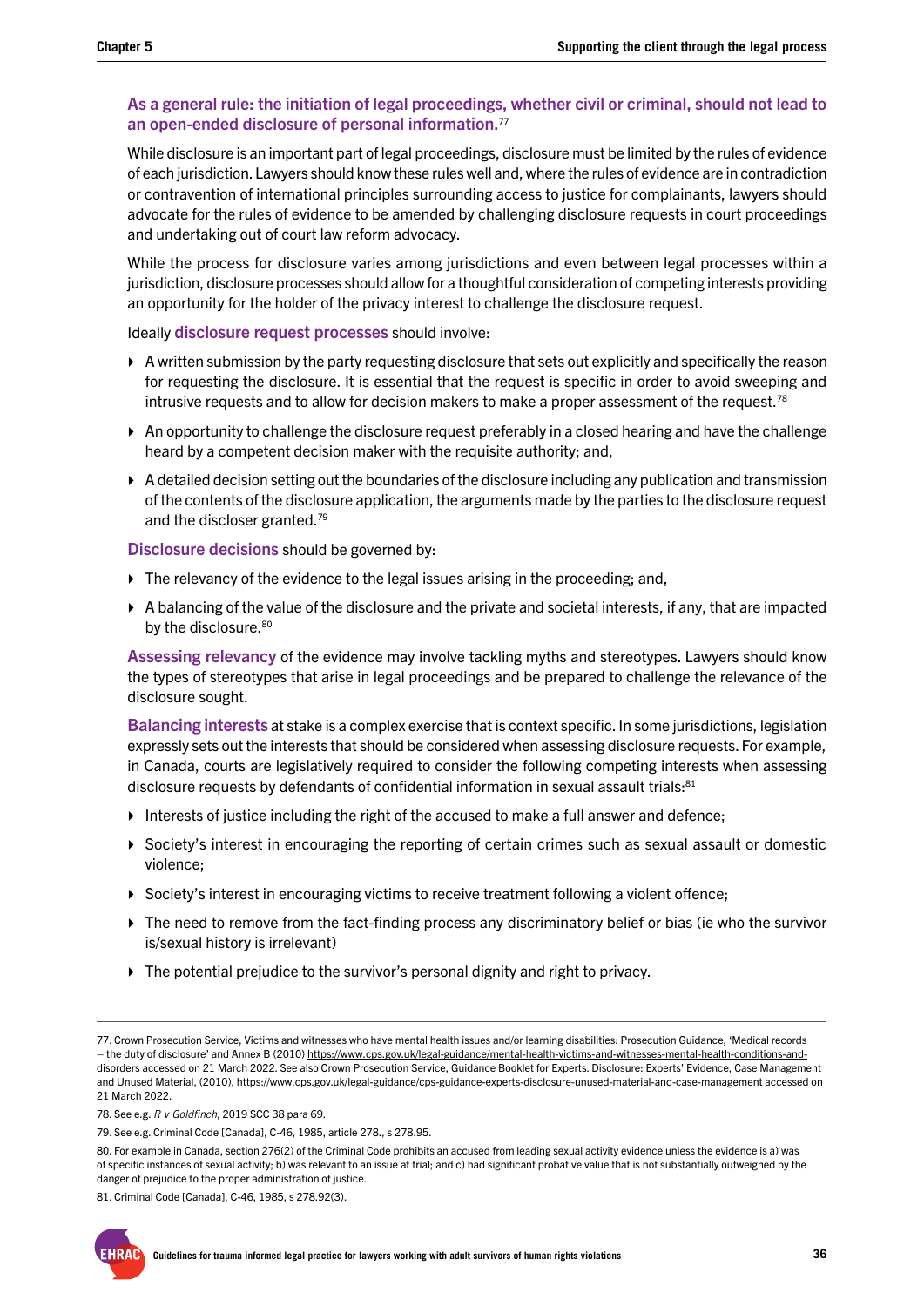<span id="page-36-0"></span>Courts in Canada have also considered other factors such as whether the same argument could be made by means other than disclosure of confidential records.<sup>82</sup>

Disclosure of personal records should always include redaction of all the information within the records that is not relevant to legal issues in the case. Lawyers working with survivors should thoroughly review all disclosure with the client and ensure all sensitive and irrelevant information is redacted.

- 2. Regularly seeking anonymity in proceedings involving survivors of trauma particularly where survivors may face any sort of social stigma from the public nature of the proceedings.<sup>83</sup>
- 3. Communicating openly and effectively with clients about the ways legal proceedings may impact their privacy interests. Lawyers should address privacy concerns with their clients early on and be clear about what information may or may not make it into the public record, how information disclosed to the opposing party will be used and what elements of the disclosure the lawyer can control.

## **PREPARING AND SUPPORTING CLIENTS THROUGH THEIR TESTIMONY**

As with investigations and medical examinations, legal proceedings can be a place of re-traumatisation for survivors. Preparing your client for the legal proceeding can help build a sense of safety and control over the process. Consider:

- In Walking your client through the hearing process, the court layout, the role of the actors in the courtroom;
- Taking the client for a visit to the courtroom and telling them where each actor will sit;
- If you know the judge, lawyers and clerks who will be present you may want to say something about their demeanour and communication style; and,
- Explaining court rituals such as taking of the oath.

If your client is a party to the proceedings, you should actively advocate for their wellbeing during the proceeding by paying attention to their verbal and non-verbal signs and requesting breaks when the client needs them and regularly objecting to aggressive cross-examination practices. Otherwise, you may want to flag your concerns with the prosecutor.

It may also be important to secure accommodation for your client to protect their right to safely and effectively participate in legal proceedings.84 Accommodation should be sought for survivors of trauma who may be at risk of re-traumatisation by participating in legal proceedings without proper accommodation or to facilitate the full participation of persons with disabilities in legal proceedings. Accommodations should be tailored to each client's needs and may include:

- $\blacktriangleright$  Allowing the client to testify virtually, in a different room from the accused or behind a screen;
- $\triangleright$  The removal of the public from the courtroom;
- Reliance on independent intermediaries and facilitators to assist with communication needs; and,
- $\blacktriangleright$  Adjustments to the pace of proceedings or modifications to the method of questioning.

Accommodation should not be resorted to as a general rule for persons with disabilities. Instead, clients should always be actively engaged in any conversations about their accommodation needs, their wishes should be respected and lawyers should reject overreliance on medical opinion over the client's wishes. It is important to structure accommodation in the way that provides the greatest amount of safety and agency for your client.

<sup>82.</sup> R v Goldfinch, 2019 SCC 38 para 69.

<sup>83.</sup> United Nations, CEDAW General Comment No.33 on Women's Access to Justice, CEDAW/C/GC/33, para 17(f). [When necessary to protect women's privacy, safety and other human rights, ensure that, in a manner consistent with due process and fair proceedings, legal proceedings can be held privately in whole or in part or that testimony can be given remotely or using communications equipment, such that only the parties concerned are able to gain access to their content. The use of pseudonyms or other measures to protect the identities of such women during all stages of the judicial process should be permitted. States parties should guarantee the possibility of taking measures to protect the privacy and image of victims through the prohibition of image capturing and broadcasting in cases where doing so may violate the dignity, emotional condition and security of girls and women.]

<sup>84.</sup> See UN General Assembly, *Convention on the Rights of Persons with Disabilities : resolution / adopted by the General Assembly*, 24 January 2007, A/ RES/61/106, article 12, paragraph 3.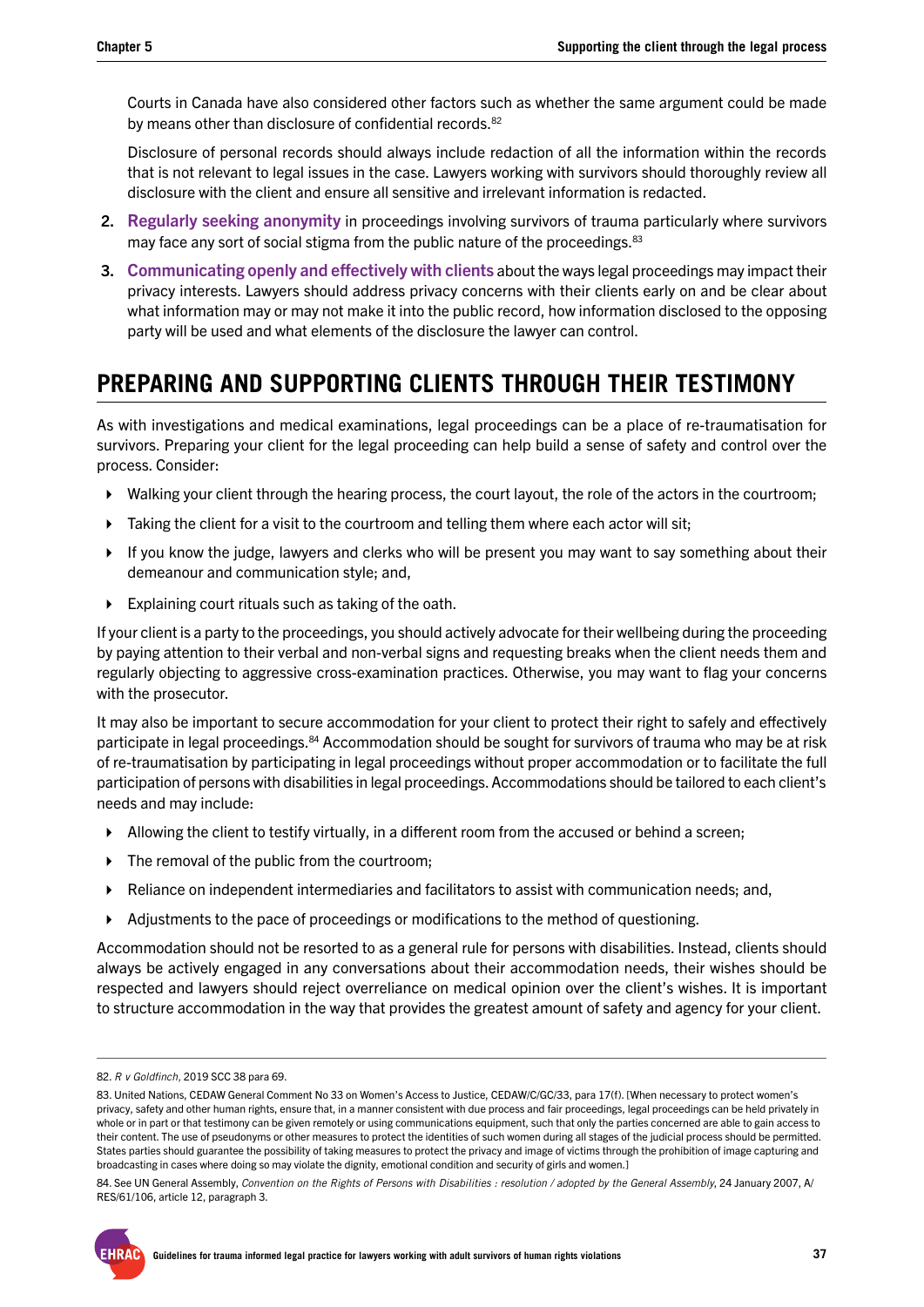# <span id="page-37-0"></span>**CHAPTER 6 Understanding vicarious or secondary trauma**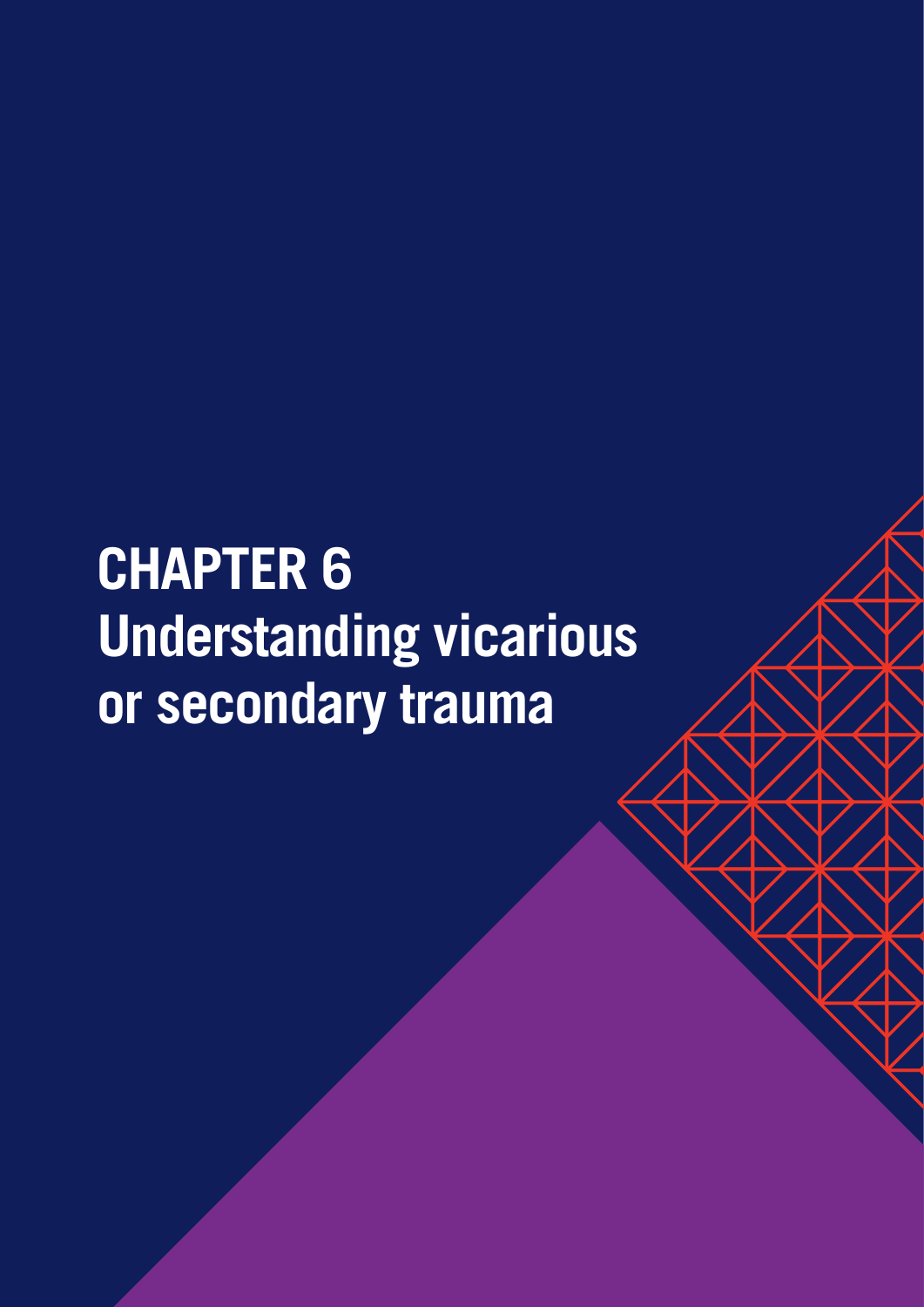<span id="page-38-0"></span>Lawyers working with survivors of trauma should be aware that, as a result of hearing about and working on cases that involve traumatic experiences, you may be at a heightened risk of secondary or vicarious trauma.<sup>85</sup> Secondary or vicarious trauma can have a significant impact on your physical and mental health and behaviour. We recommend you understand the signs of secondary trauma, develop strategies for reducing the impact of secondary trauma and, where needed, access professional support.

Some common signs of vicarious trauma include:

- Difficulty managing emotion, feelings of emotional numbness, anger, or irritability;
- Becoming overly involved or emotional with clients;
- Experiences of bystander guilt or shame;
- Fatigue, feeling easily distracted or feelings of hopelessness;
- Withdrawal from friends and family, increased interpersonal conflict;
- Harmful substance use.

Some strategies for reducing the risk of vicarious trauma include:

- Increasing self-awareness by charting signs of stress, anxiety or burnout;
- Engaging in self-care, hobbies and soothing activities;
- Maintaining a healthy work-life balance including reducing your case load;
- Engaging in exercise or sports;
- Seeking support form colleagues, friends, family or community programmes.

#### **RESOURCE**

[International Federation of Red Cross and Red Crescent Societies Reference Centre for Psychosocial Support, The](https://pscentre.org/wp-content/uploads/2022/02/The-Well-being-Guide-Reduce-stress-recharge-and-build-inner-resilience.pdf)  [well-being guide: reduce stress, recharge and build inner resilience \(2022\)](https://pscentre.org/wp-content/uploads/2022/02/The-Well-being-Guide-Reduce-stress-recharge-and-build-inner-resilience.pdf)

If you feel that you may be experiencing vicarious trauma you should not ignore it. You could try to develop a selfcare plan either on your own or with a wellbeing professional. You may also want to access professional support.

## **CONCLUSION**

These Guidelines have outlined the importance of incorporating trauma informed approaches into your legal practice. The methodology and extent to which lawyers will be able to apply the recommendations set out within will vary based on jurisdiction among other factors. However, the general principles underlying TILP can be adapted to all legal contexts. Namely, TILP calls on lawyers to develop a legal practice culture that takes into account the impact of trauma at all stages of service provision and seeks to prioritise client safety and agency throughout legal proceedings. Central to TILP is also the principle that lawyers should see themselves as an actor in the survivor's care circle and work actively to engage existing support networks, connect the survivor to new support networks and act as a check on the legal system to reduce the likelihood and impact of re-traumatisation.

85. Office for Victims of Crime, What is Vicarious Trauma,<https://ovc.ojp.gov/program/vtt/what-is-vicarious-trauma> accessed on 21 March 2022.